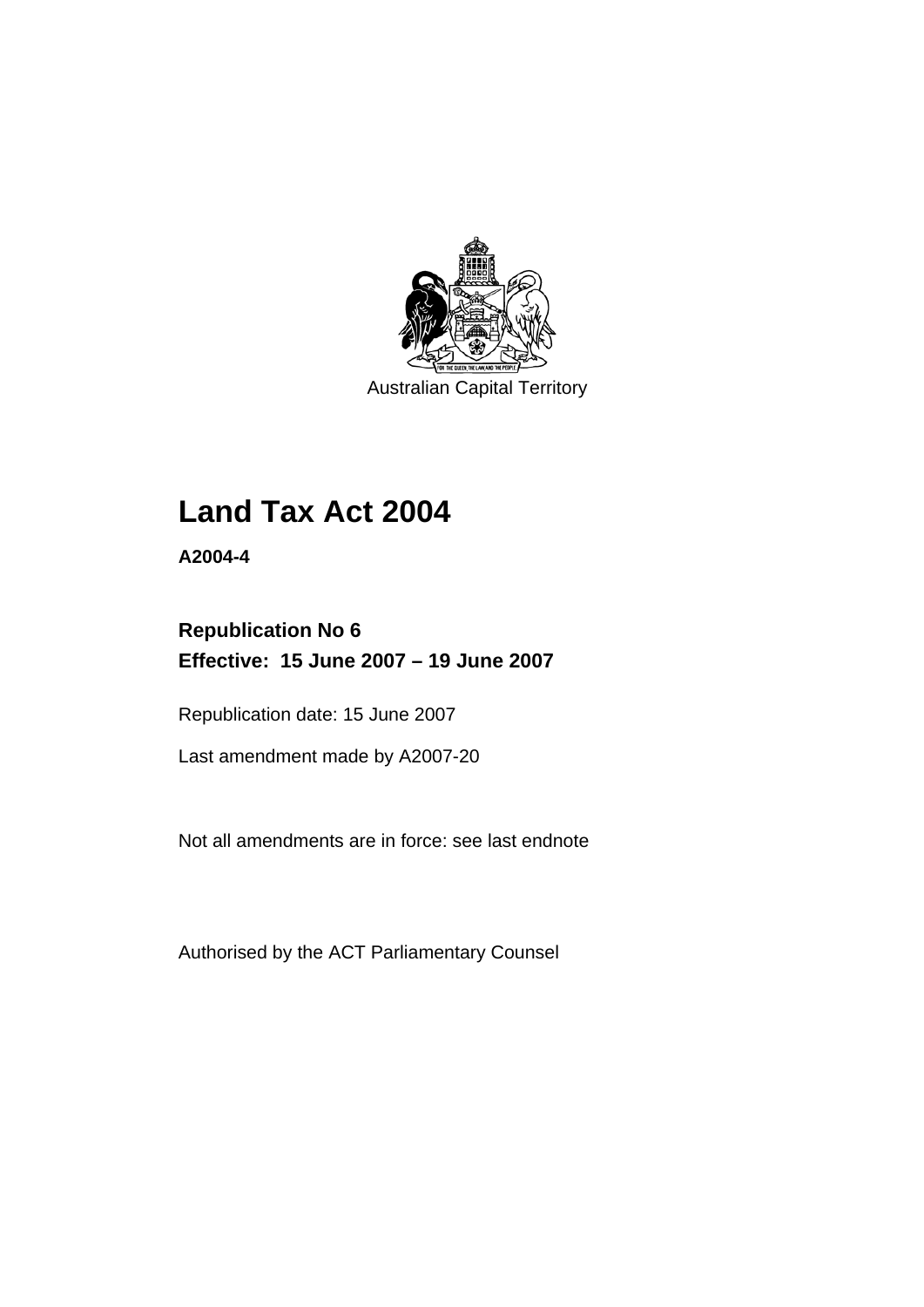### **About this republication**

#### **The republished law**

This is a republication of the *Land Tax Act 2004* (including any amendment made under the *Legislation Act 2001*, part 11.3 (Editorial changes)) as in force on 15 June 2007*.* It also includes any amendment, repeal or expiry affecting the republished law to 15 June 2007.

The legislation history and amendment history of the republished law are set out in endnotes 3 and 4.

#### **Kinds of republications**

The Parliamentary Counsel's Office prepares 2 kinds of republications of ACT laws (see the ACT legislation register at www.legislation.act.gov.au):

- authorised republications to which the *Legislation Act 2001* applies
- unauthorised republications.

The status of this republication appears on the bottom of each page.

#### **Editorial changes**

The *Legislation Act 2001*, part 11.3 authorises the Parliamentary Counsel to make editorial amendments and other changes of a formal nature when preparing a law for republication. Editorial changes do not change the effect of the law, but have effect as if they had been made by an Act commencing on the republication date (see *Legislation Act 2001*, s 115 and s 117). The changes are made if the Parliamentary Counsel considers they are desirable to bring the law into line, or more closely into line, with current legislative drafting practice.

This republication does not include amendments made under part 11.3 (see endnote 1).

#### **Uncommenced provisions and amendments**

If a provision of the republished law has not commenced or is affected by an uncommenced amendment, the symbol  $\mathbf{U}$  appears immediately before the provision heading. The text of the uncommenced provision or amendment appears only in the last endnote.

#### **Modifications**

If a provision of the republished law is affected by a current modification, the symbol  $\mathbf{M}$ appears immediately before the provision heading. The text of the modifying provision appears in the endnotes. For the legal status of modifications, see *Legislation Act 2001*, section 95.

#### **Penalties**

The value of a penalty unit for an offence against this republished law at the republication date is—

- (a) if the person charged is an individual—\$100; or
- (b) if the person charged is a corporation—\$500.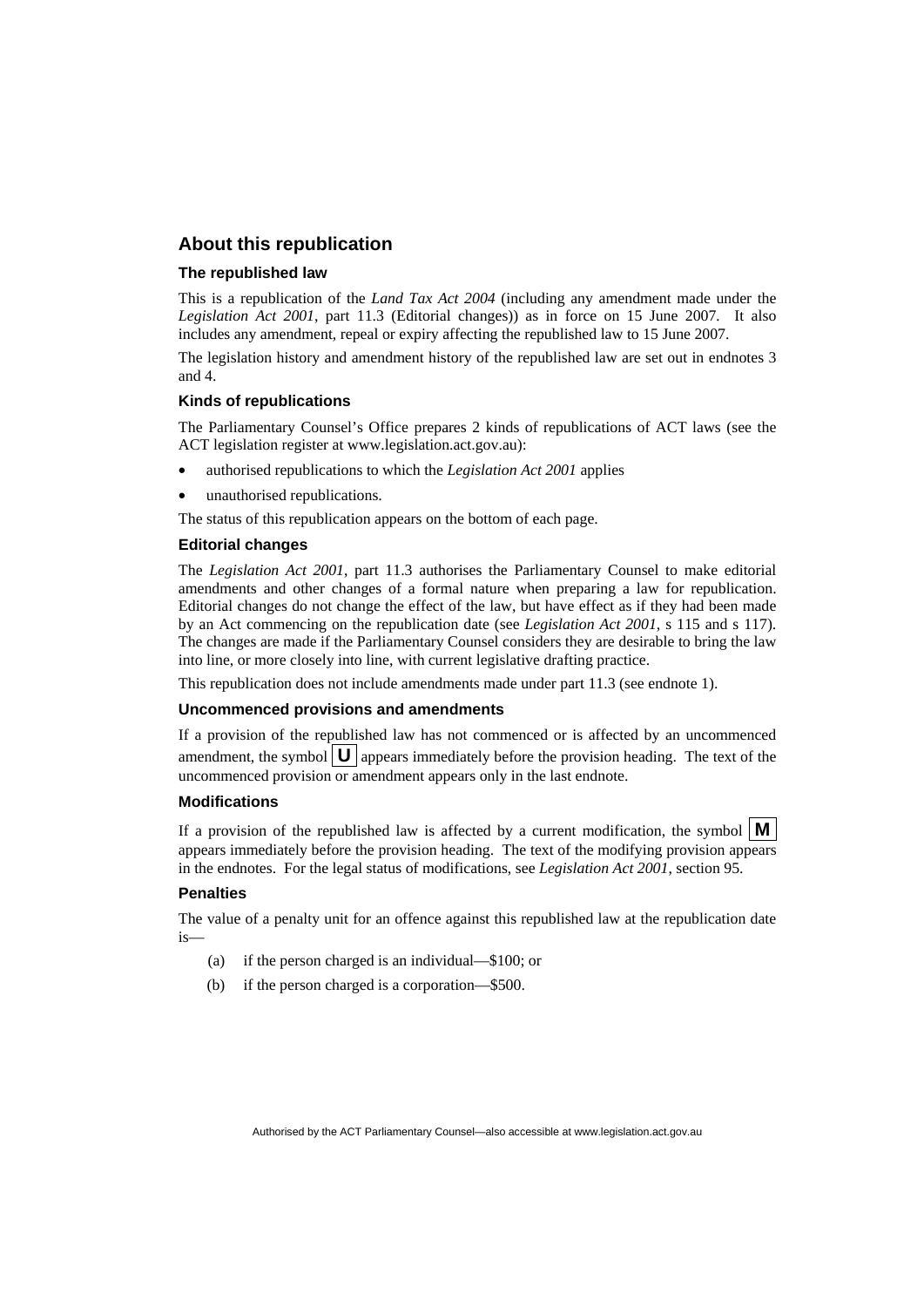

Australian Capital Territory

# **Land Tax Act 2004**

## **Contents**

 $\overline{a}$ 

| Part 1 | <b>Preliminary</b>                                    |    |
|--------|-------------------------------------------------------|----|
| 1      | Name of Act                                           | 2  |
| 3      | Dictionary                                            | 2  |
| 4      | <b>Notes</b>                                          | 2  |
| 5      | Offences against Act—application of Criminal Code etc | 3  |
| Part 2 | Imposition and payment of land tax                    |    |
| 6      | Pt 2 subject to pt 4                                  | 4  |
| 7      | Definitions for pt 2                                  | 4  |
| 8      | When is something rented for pt 2?                    | 5  |
| 9      | Imposition of land tax                                | 6  |
| 10     | Land exempted from s 9 generally                      |    |
| 11     | Land exempted from land tax                           | 9  |
| 12     | Application for compassionate case exemption          | 10 |
|        |                                                       |    |

Page

| R6       | Land Tax Act 2004            | contents 1 |
|----------|------------------------------|------------|
| 15/06/07 | Effective: 15/06/07-19/06/07 |            |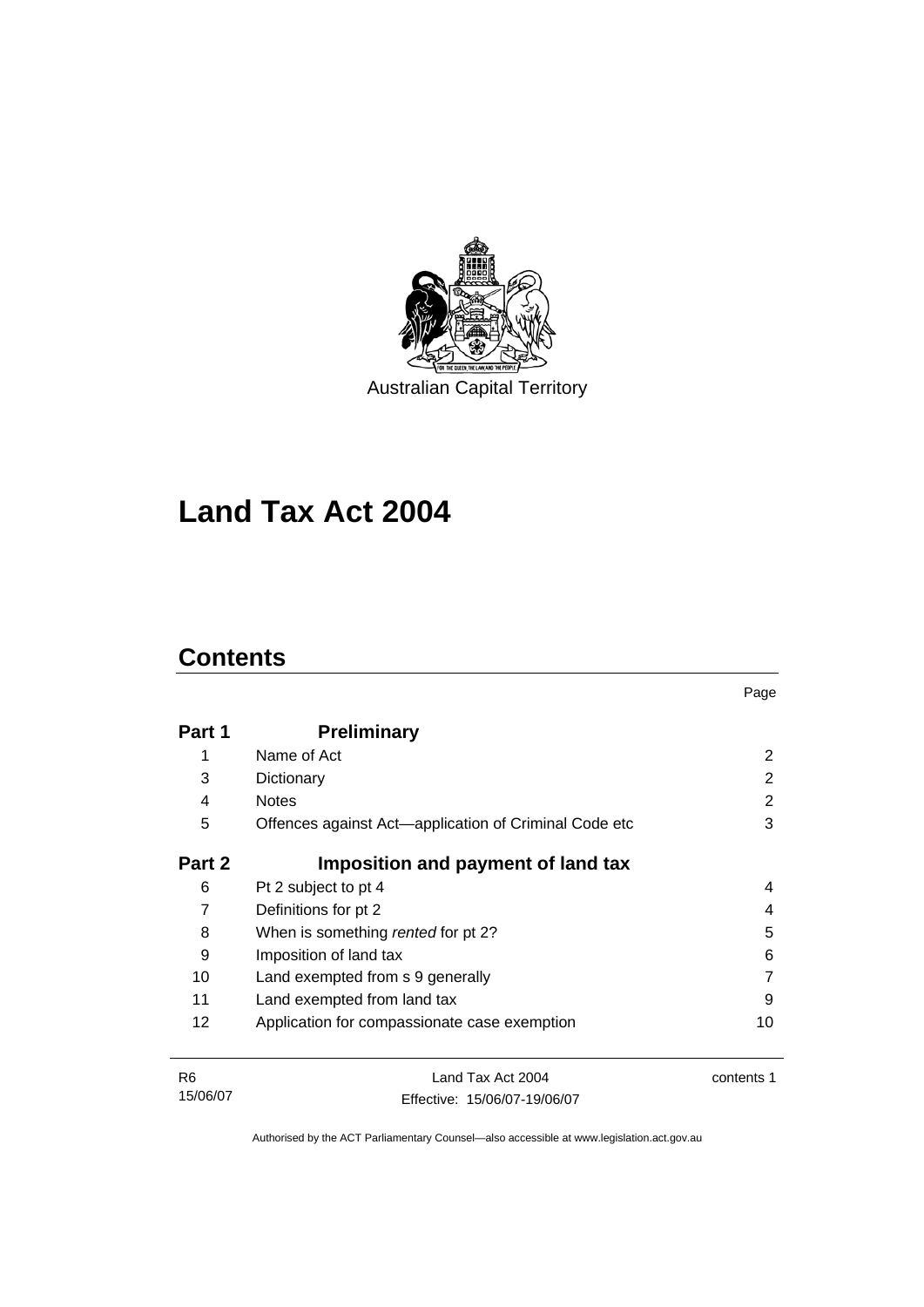|                     |                                                               | Page           |
|---------------------|---------------------------------------------------------------|----------------|
| 13                  | Decision on compassionate application                         | 11             |
| 14                  | Commissioner to be told if residential land rented            | 11             |
| 15                  | Multiple dwellings                                            | 12             |
| 16                  | Land partly owned by corporation or trustee                   | 13             |
| 17                  | Payment of land tax                                           | 14             |
| 18                  | Land tax for part of quarter                                  | 15             |
| Part 3              | <b>Enforcement</b>                                            |                |
| 19                  | Interest payable on overdue land tax                          | 16             |
| 19A                 | Interest and penalty tax payable on land tax if no disclosure | 16             |
| 20                  | Charge of land tax on rateable land                           | 18             |
| 21                  | Notice of land tax in arrears                                 | 18             |
| 22                  | Unoccupied land-letting for unpaid land tax                   | 18             |
| 23                  | Entitlement to possession of land held by commissioner        | 20             |
| 24                  | Sale of land for nonpayment of land tax                       | 20             |
| 25                  | Application may relate to more than 1 parcel                  | 24             |
| Part 4              | <b>Unit subdivisions</b>                                      |                |
| <b>Division 4.1</b> | Application of Act to unit subdivisions                       |                |
| 26                  | Unit subdivisions                                             | 25             |
| 27                  | Unit subdivisions—land tax                                    | 25             |
| <b>Division 4.2</b> | <b>Certain proposed unit subdivisions</b>                     |                |
| 28                  | Meaning of qualifying parcel of land for div 4.2              | 27             |
| 29                  | When div 4.2 applies to parcel of land                        | 27             |
| 30                  | Imposition of land tax-qualifying parcels of land             | 27             |
| 31                  | End of application of div 4.2                                 | 28             |
| 32                  | Reassessment-completion of development                        |                |
| 33                  | Reassessment-noncompletion of development                     | 29             |
| Part 5              | <b>Exemptions, remissions and certain interest</b>            |                |
|                     | payments                                                      |                |
| 34                  | Exemption from land tax                                       | 31             |
| 35                  | Remission of land tax                                         | 31             |
| 36                  | Remission of interest                                         | 32             |
| contents 2          | Land Tax Act 2004                                             | R <sub>6</sub> |

Effective: 15/06/07-19/06/07

15/06/07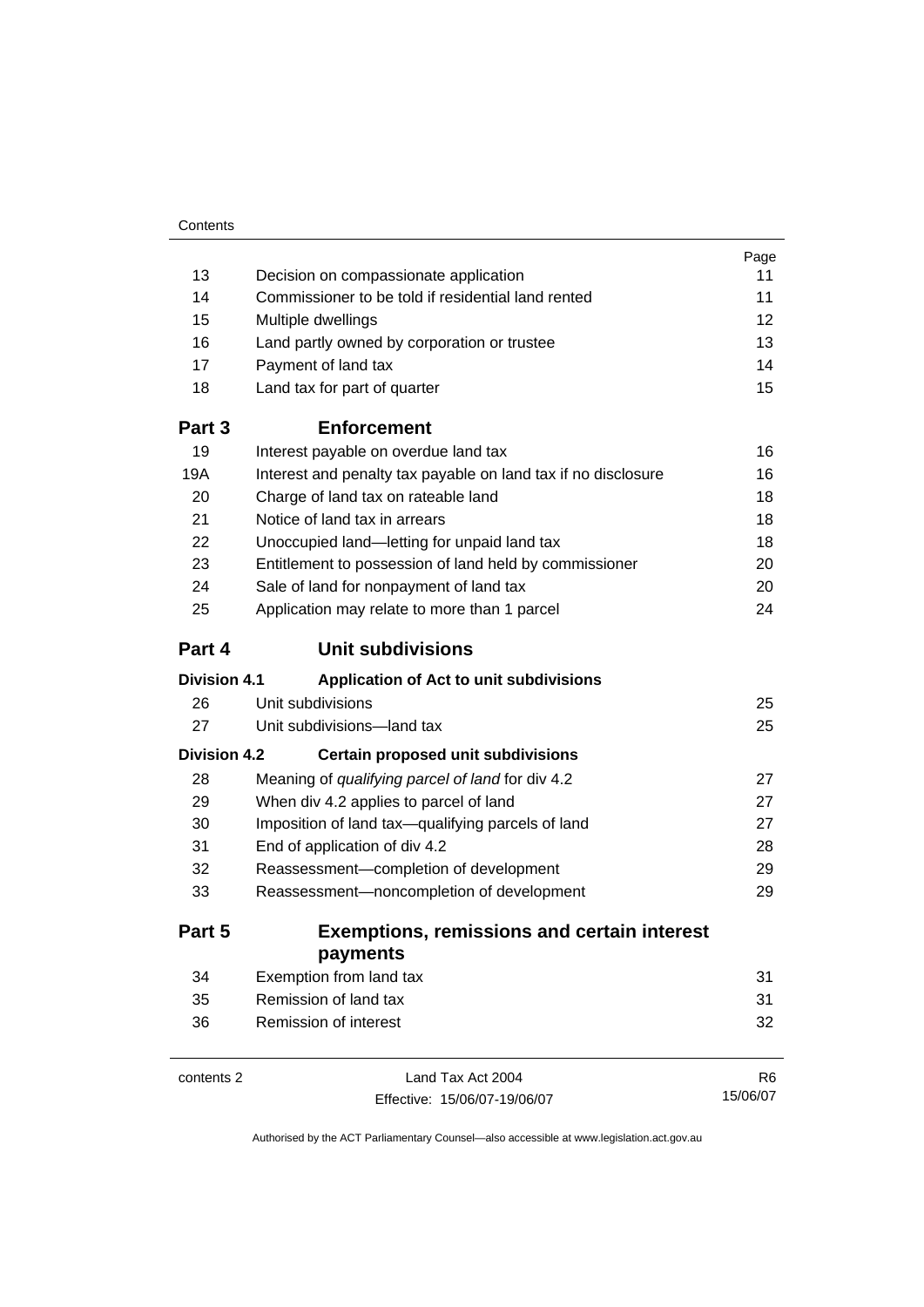| 37                | Interest on refund                             | Page<br>32 |
|-------------------|------------------------------------------------|------------|
| Part 6            | <b>Miscellaneous</b>                           |            |
| 38                | Objections                                     | 33         |
| 39                | Review by AAT                                  | 33         |
| 40                | Working out amounts with fractions for Act     | 34         |
| 41                | Certificate of land tax and other charges      | 34         |
| 42                | Statement of amounts payable and payments made | 35         |
| 43                | Determination of fees                          | 35         |
| 44                | Regulation-making power                        | 36         |
|                   |                                                |            |
| <b>Dictionary</b> |                                                | 37         |

|   | About the endnotes     | 40 |
|---|------------------------|----|
| 2 | Abbreviation key       | 40 |
| 3 | Legislation history    | 41 |
| 4 | Amendment history      | 41 |
| 5 | Earlier republications | 43 |
| 6 | Uncommenced amendments | 44 |

**Contents**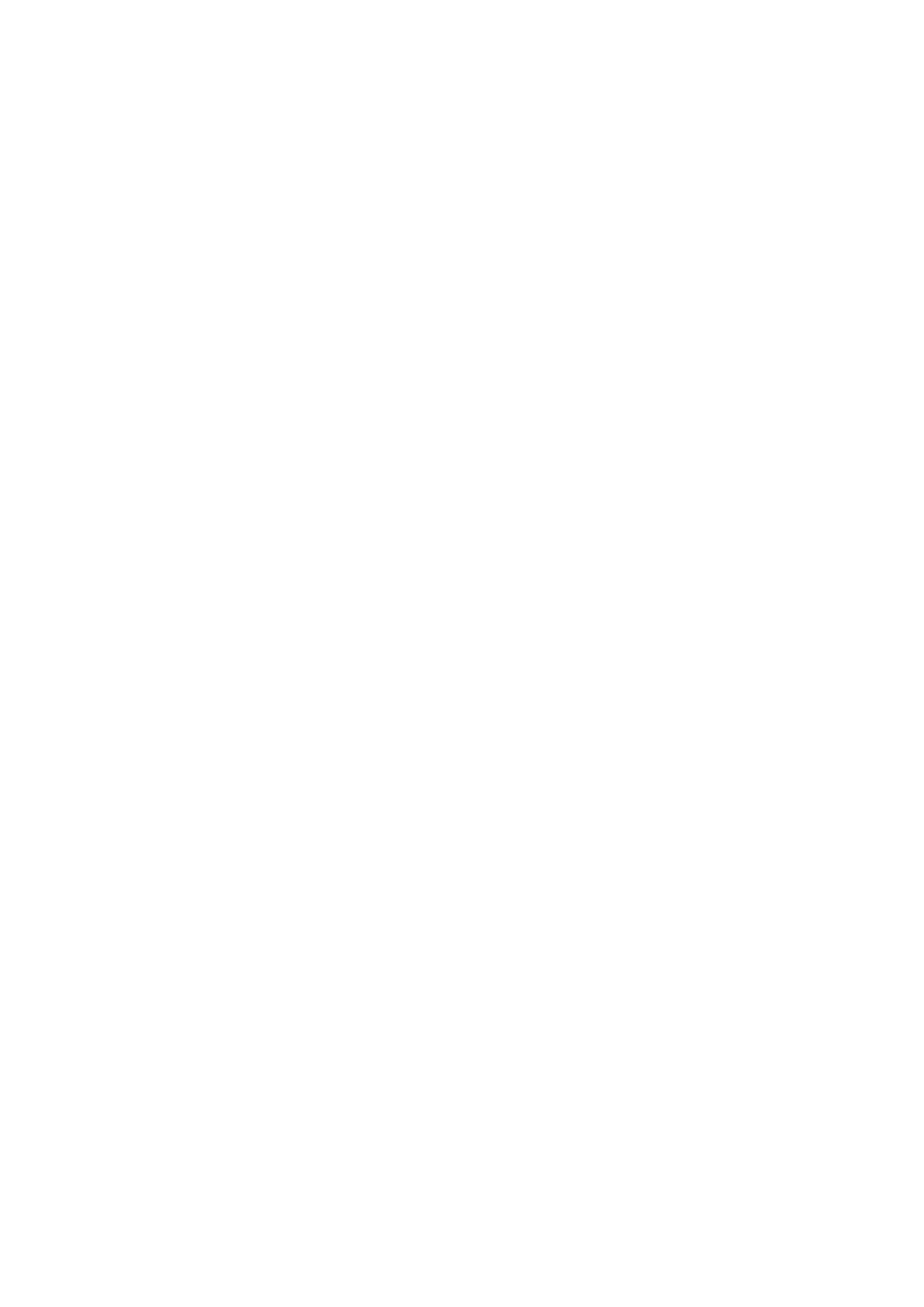

Australian Capital Territory

## **Land Tax Act 2004**

An Act about land tax

l

R6 15/06/07

Land Tax Act 2004 Effective: 15/06/07-19/06/07 page 1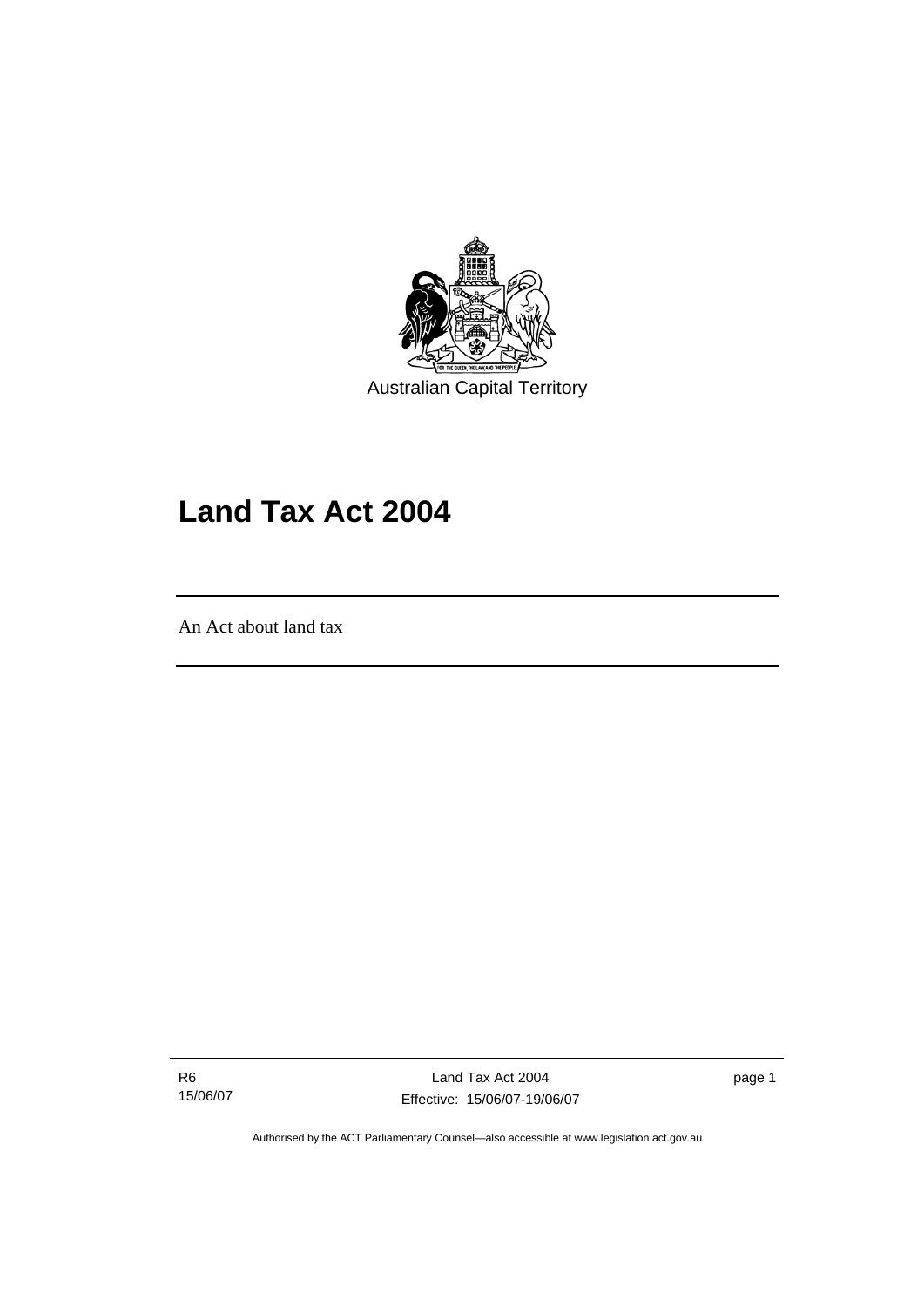#### Part 1 **Preliminary**

Section 1

## **Part 1** Preliminary

### **1 Name of Act**

This Act is the *Land Tax Act 2004*.

*Note* This Act is a *tax law* under the Taxation Administration Act. As a tax law, this Act is subject to provisions of the Taxation Administration Act about the administration and enforcement of tax laws generally.

### **3 Dictionary**

The dictionary at the end of this Act is part of this Act.

*Note 1* The dictionary at the end of this Act defines certain terms used in this Act, and includes references (*signpost definitions*) to other terms defined elsewhere.

> For example, the signpost definition '*unit subdivision*—see the *Rates Act 2004*, dictionary.' means that the term 'unit subdivision' is defined in that dictionary and the definition applies to this Act.

*Note* 2 A definition in the dictionary (including a signpost definition) applies to the entire Act unless the definition, or another provision of the Act, provides otherwise or the contrary intention otherwise appears (see Legislation Act,  $s$  155 and  $s$  156 (1)).

### **4 Notes**

A note included in this Act is explanatory and is not part of this Act.

*Note* See Legislation Act, s 127 (1), (4) and (5) for the legal status of notes.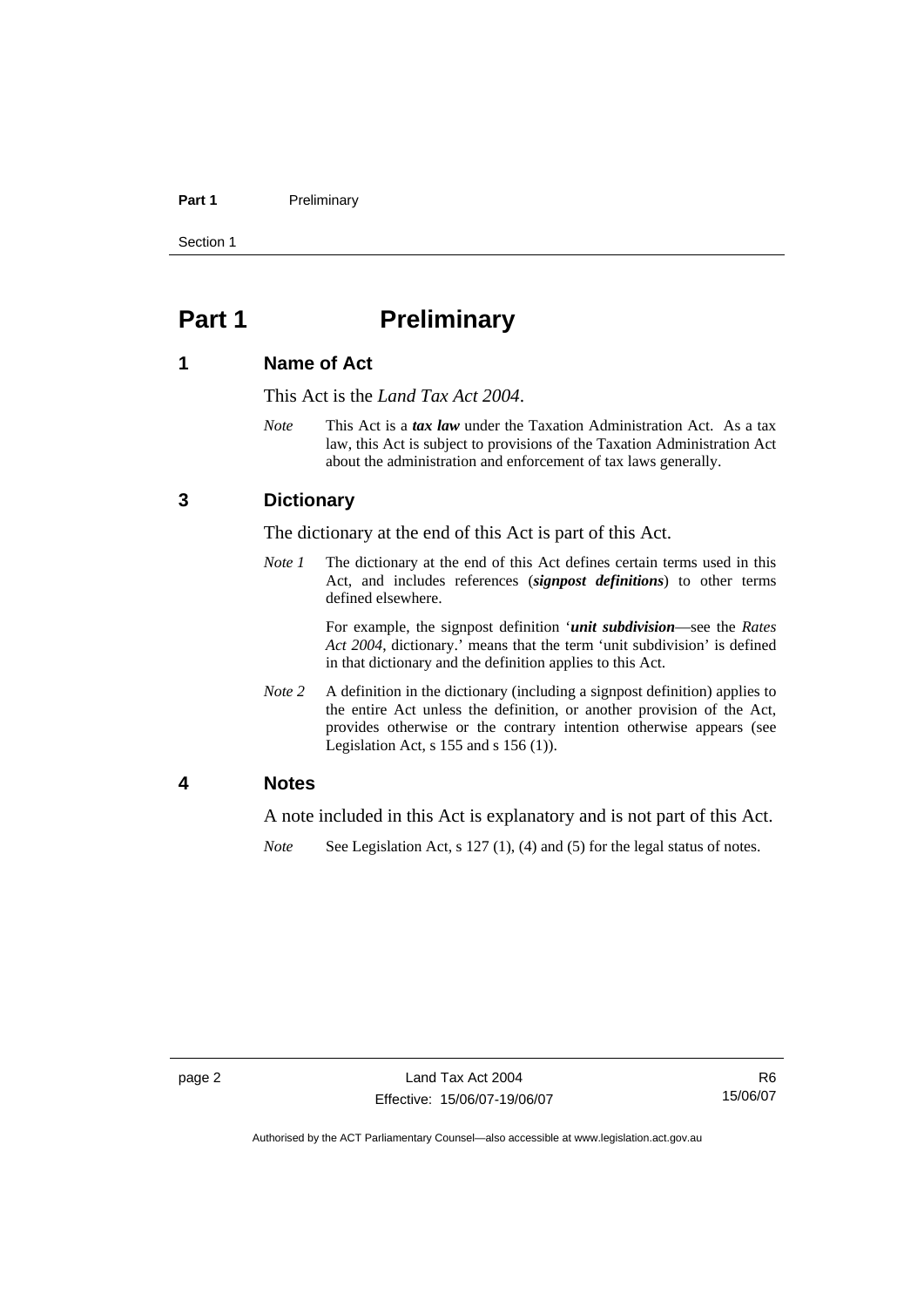### **5 Offences against Act—application of Criminal Code etc**

Other legislation applies in relation to offences against this Act.

*Note 1 Criminal Code*

The Criminal Code, ch 2 applies to all offences against this Act (see Code, pt 2.1).

The chapter sets out the general principles of criminal responsibility (including burdens of proof and general defences), and defines terms used for offences to which the Code applies (eg *conduct*, *intention*, *recklessness* and *strict liability*).

*Note 2 Penalty units* 

The Legislation Act, s 133 deals with the meaning of offence penalties that are expressed in penalty units.

R6 15/06/07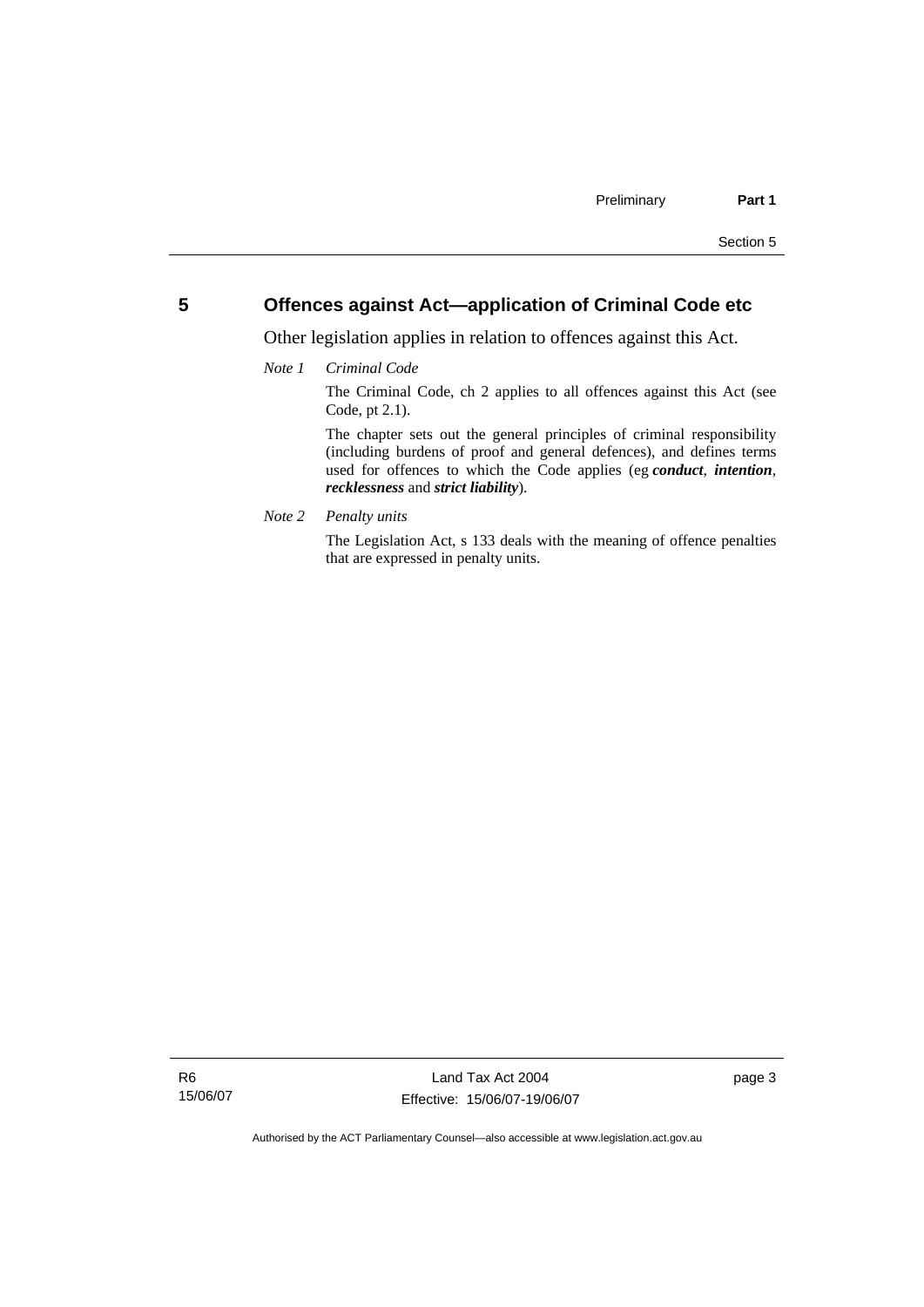Section 6

## **Part 2 Imposition and payment of land tax**

### **6 Pt 2 subject to pt 4**

This part is subject to part 4 (Unit subdivisions).

### **7 Definitions for pt 2**

In this part:

*rent* means valuable consideration for which a tenant is liable under a tenancy agreement in relation to the tenancy or a period of the tenancy.

#### *tenancy agreement*—

- (a) means an agreement under which a person grants to someone else for value a right of occupation of a parcel of land for use as a residence—
	- (i) whether the right of occupation is exclusive or not; and
	- (ii) whether the agreement is express or implied; and
	- (iii) whether the agreement is in writing, is oral, or is partly in writing and partly oral; but
- (b) does not include an agreement giving a right of occupation only as a boarder or lodger.

*tenant* means a person with a right of occupation under a tenancy agreement.

*trustee* does not include—

 (a) in relation to a dead person—an executor of the will, or an administrator of the estate, of the dead person; or

R6 15/06/07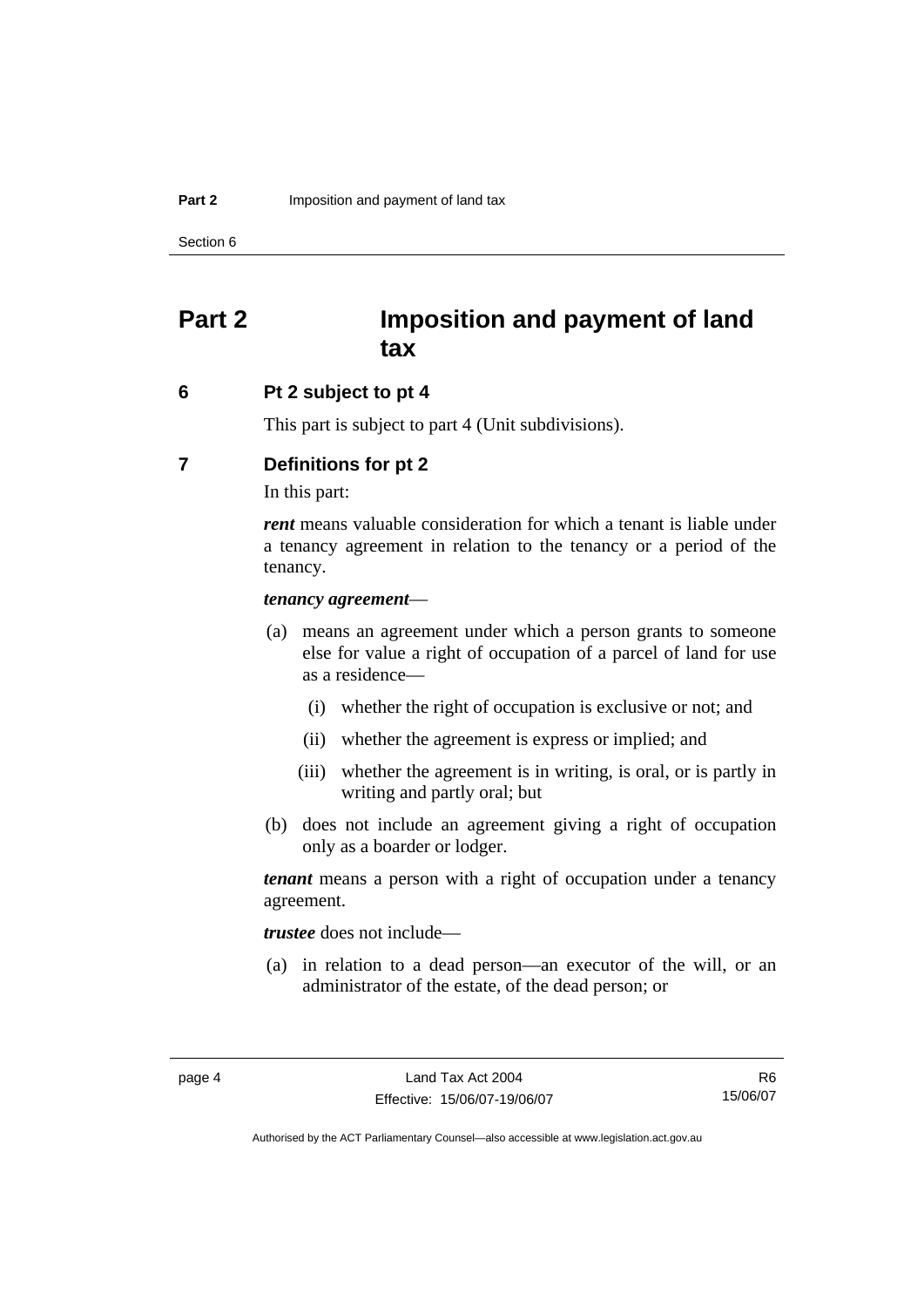(b) a guardian or manager of the property of a person with a legal disability.

### **8 When is something** *rented* **for pt 2?**

 (1) For this part, a parcel of land or dwelling is not taken to be *rented* only because a tenant is liable to pay for rates, land tax, repairs, maintenance or insurance in relation to the parcel or dwelling.

*Note* For provision about multiple dwellings on a parcel of land, see s 15.

- (2) For this part, a parcel of land or dwelling is taken to be *rented* if it is rented on the 1st day of a quarter.
- (3) For this part, a parcel of land or dwelling is taken to be *rented* on the 1st day of a quarter if—
	- (a) it is leased for residential purposes on that day; and
	- (b) it was rented at any time in the previous quarter.
- (4) However, the parcel of land or dwelling is taken not to be *rented* on the 1st day of a quarter if—
	- (a) the owner gives written notice to the commissioner before the beginning of the quarter that the parcel or dwelling will not be rented at any time in the quarter; or
	- (b) the owner gives written notice to the commissioner during the quarter that the parcel or dwelling has not been, and will not be, rented at any time in the quarter; or
	- (c) the owner gives written notice to the commissioner after the quarter that the parcel was not rented at any time in the quarter; or
	- (d) the owner gives written notice to the commissioner that the parcel or dwelling was not rented during a continuous period of at least 91 days that—
		- (i) begins in a quarter after the 1st day of the quarter; and

page 5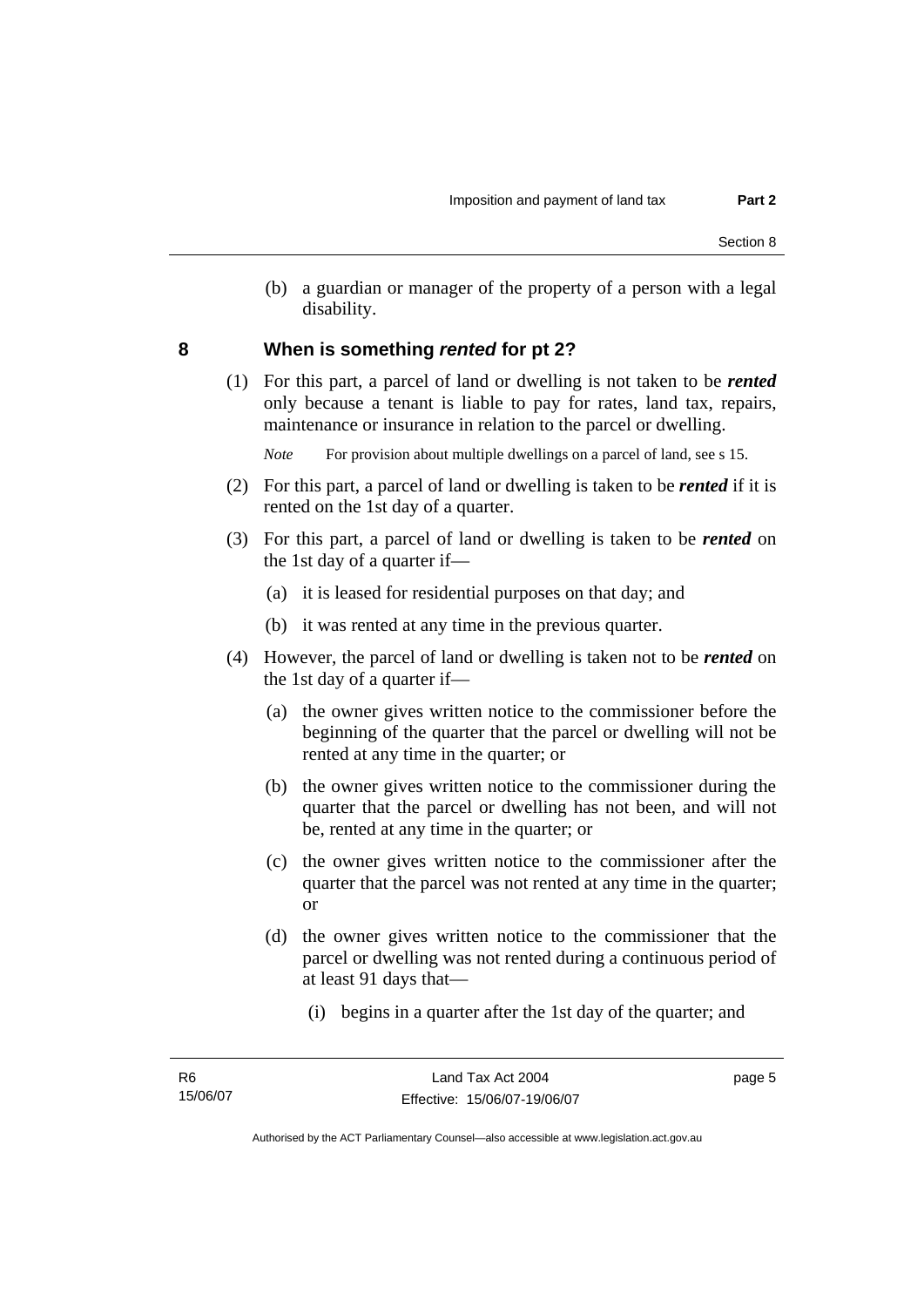Section 9

- (ii) ends in the following quarter.
- (5) Also, if the owner of a parcel of land becomes the owner on the 1st day of a quarter or during the previous quarter, the parcel is taken to be not rented on the 1st day of the quarter unless—
	- (a) the owner advises under section 14 that the parcel is rented; or
	- (b) the commissioner is otherwise satisfied that the parcel is rented.

### **9 Imposition of land tax**

- (1) Land tax at the appropriate rate is imposed for a quarter on each parcel of rateable land that is—
	- (a) rented residential land; or
	- (b) residential land owned by a corporation or trustee; or
	- (c) commercial land.
- (2) The *appropriate rate* of land tax for a parcel of land is the amount worked out for the parcel as follows:

determined rate  $\times$  average unimproved value

- (3) However, land tax is not imposed on a parcel of land that is exempt under section 10 or section 11.
- (4) In this section:

*average unimproved value* means the average unimproved value of the parcel of land under the *Rates Act 2004*.

### *commercial land*—

- (a) means rateable land that is not residential land or rural land; and
- (b) includes part of a parcel of land used for commercial purposes.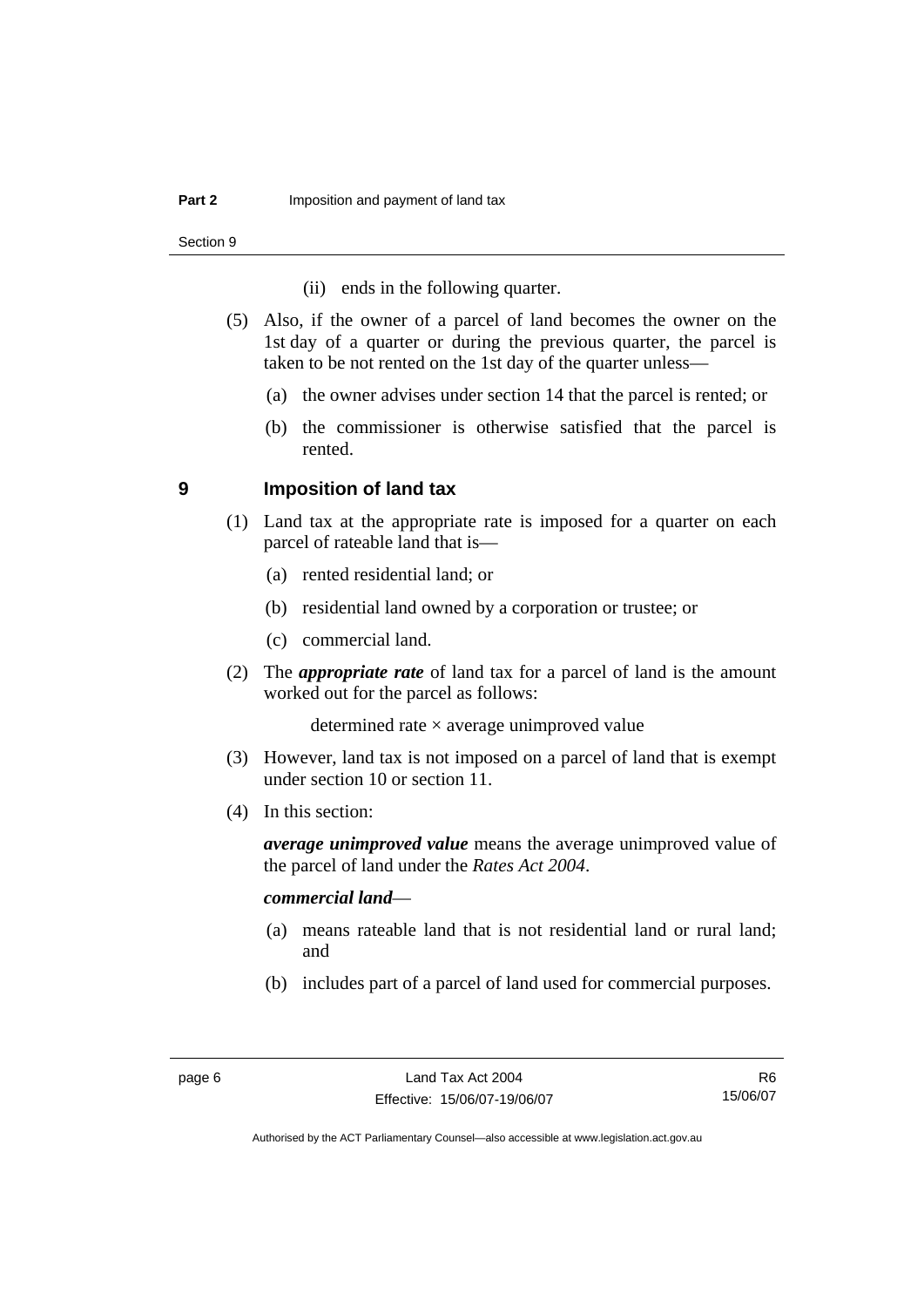*determined rate* means the rate determined under the Taxation Administration Act, section 139.

*Note* The power to determine a rate under the Taxation Administration Act includes the power to determine a different rate for different matters or different classes of matters (see Legislation Act, s 48).

### **U 10 Land exempted from s 9 generally**

- (1) The following parcels of land are exempt from land tax imposed under section 9:
	- (a) a parcel of residential land owned by an individual if the parcel is exempted under section 13 (Decision on compassionate application) in relation to the parcel;
	- *Note* An exemption under s 13 is for 1 year or less.
	- (b) a parcel of rural land;
	- (c) a parcel of land owned by the commissioner for housing under the *Housing Assistance Act 1987*;
	- (d) a parcel of land leased for a retirement village;
	- (e) a parcel of land leased for a nursing home;
	- (f) a parcel of land leased for a nursing home and a retirement village;
	- (g) a parcel of land leased by a religious institution or order to provide residential accommodation to a member of the institution or order and allow the member to perform his or her duties as a member of the institution or order;
	- (h) a parcel of land, other than a parcel of residential land leased to a corporation or trustee, being used for a purpose prescribed under the regulations.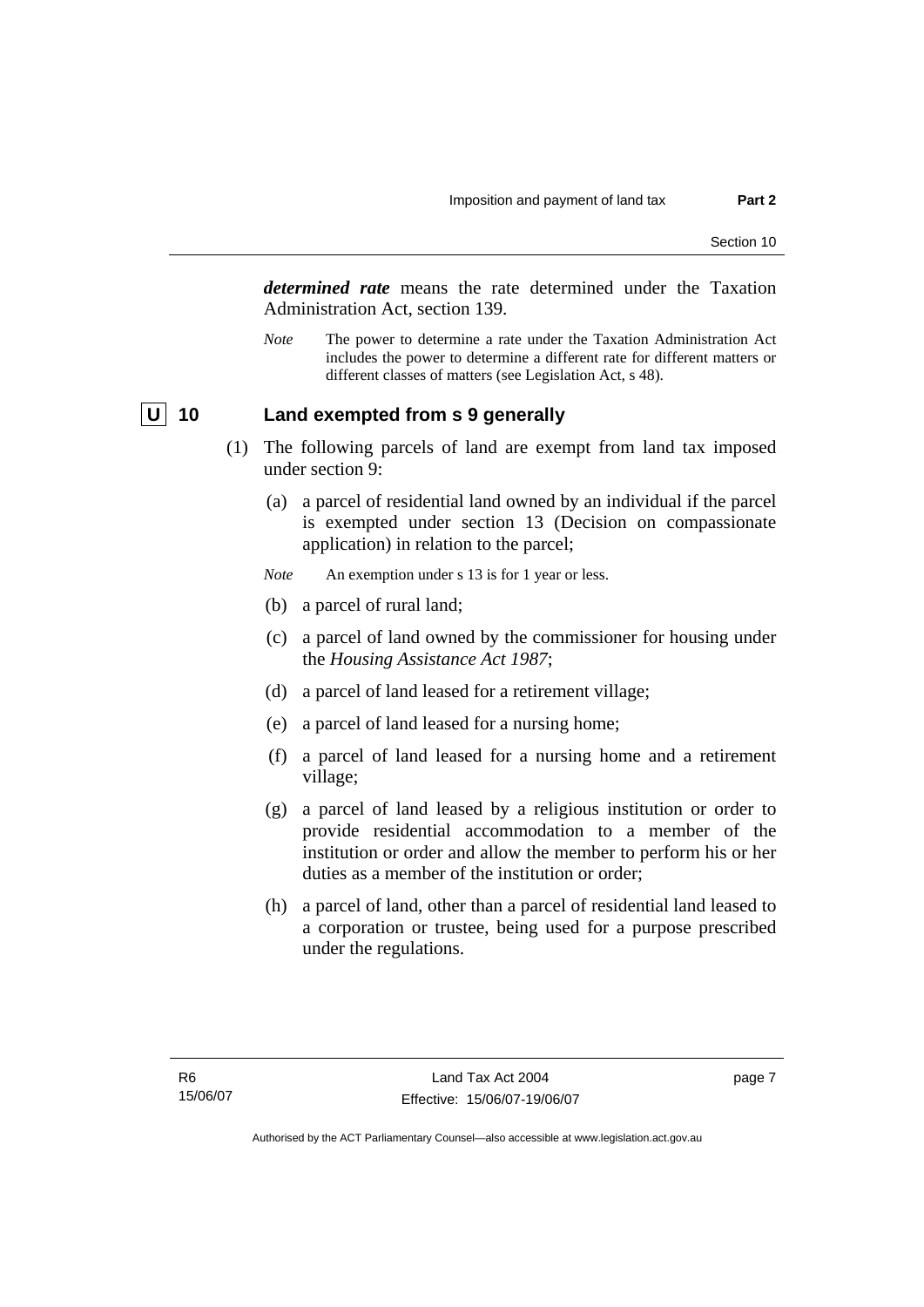Section 10

(2) In this section:

*nursing home* means premises that—

- (a) are approved, or taken to be approved, as a nursing home under the *National Health Act 1953* (Cwlth); and
- (b) are built on land under a lease that allows the use of the land—
	- (i) for residential accommodation and nursing care for patients who, because of infirmity or illness, disease, incapacity or disability have a continuing need for nursing care; and
	- (ii) if the land is also used, or to be used, as a retirement village—for residential retirement accommodation.

*retirement village* means a complex of buildings (whether or not including hostel units)—

- (a) that is intended predominantly for retired people who are at least 55 years old, or couples, at least 1 of whom is at least 55 years old; and
- (b) each of which is, or is to be, occupied or used under a sublease, licence or other arrangement (other than a lease); and
- (c) each of which is intended, and able, to be occupied as a home; and
- (d) that is built on land under a lease that allows the use of the land—
	- (i) for residential retirement accommodation; and
	- (ii) if the land is also used, or to be used, for a nursing home—for residential accommodation and nursing care for patients who, because of infirmity or illness, disease, incapacity or disability have a continuing need for nursing care; and

R6 15/06/07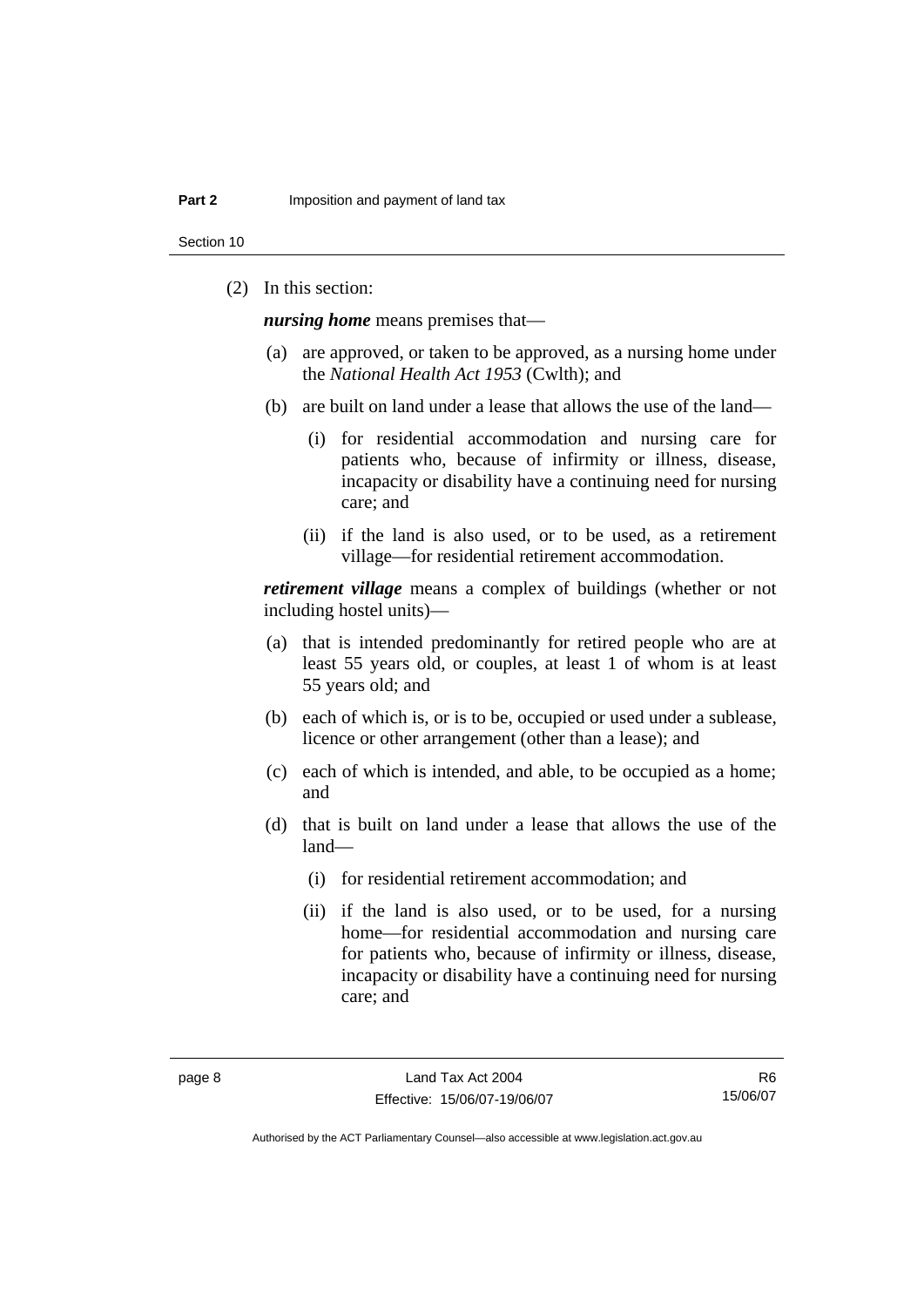- (e) from which no business activity is conducted by the lessee, other than a business connected with the conduct of—
	- (i) a retirement village; or
	- (ii) if a nursing home is also conducted under the same lease—the nursing home.

*Note* Section 15 (2) disapplies this section in certain circumstances.

### **11 Land exempted from land tax**

- (1) The following parcels of land are exempted from land tax:
	- (a) a parcel of land held under a development lease by a corporation;
	- (b) a parcel of residential land owned by a not-for-profit housing corporation.
- (2) A parcel of land owned by a corporation carrying on business as a builder or land developer is exempt from land tax in relation to the parcel for 2 years beginning on the 1st day of the 1st quarter after the corporation becomes the owner of the parcel if—
	- (a) the parcel is used by the corporation only to construct new residential premises; and
	- (b) the new residential premises are to be sold by the corporation when finished.
- (3) In this section:

*development lease*, of land, means a lease for the development of the land by the lessee, or at the lessee's expense, by clearing, filling, grading, draining, levelling or excavating the land to make it suitable for subdivision into parcels of land to be leased.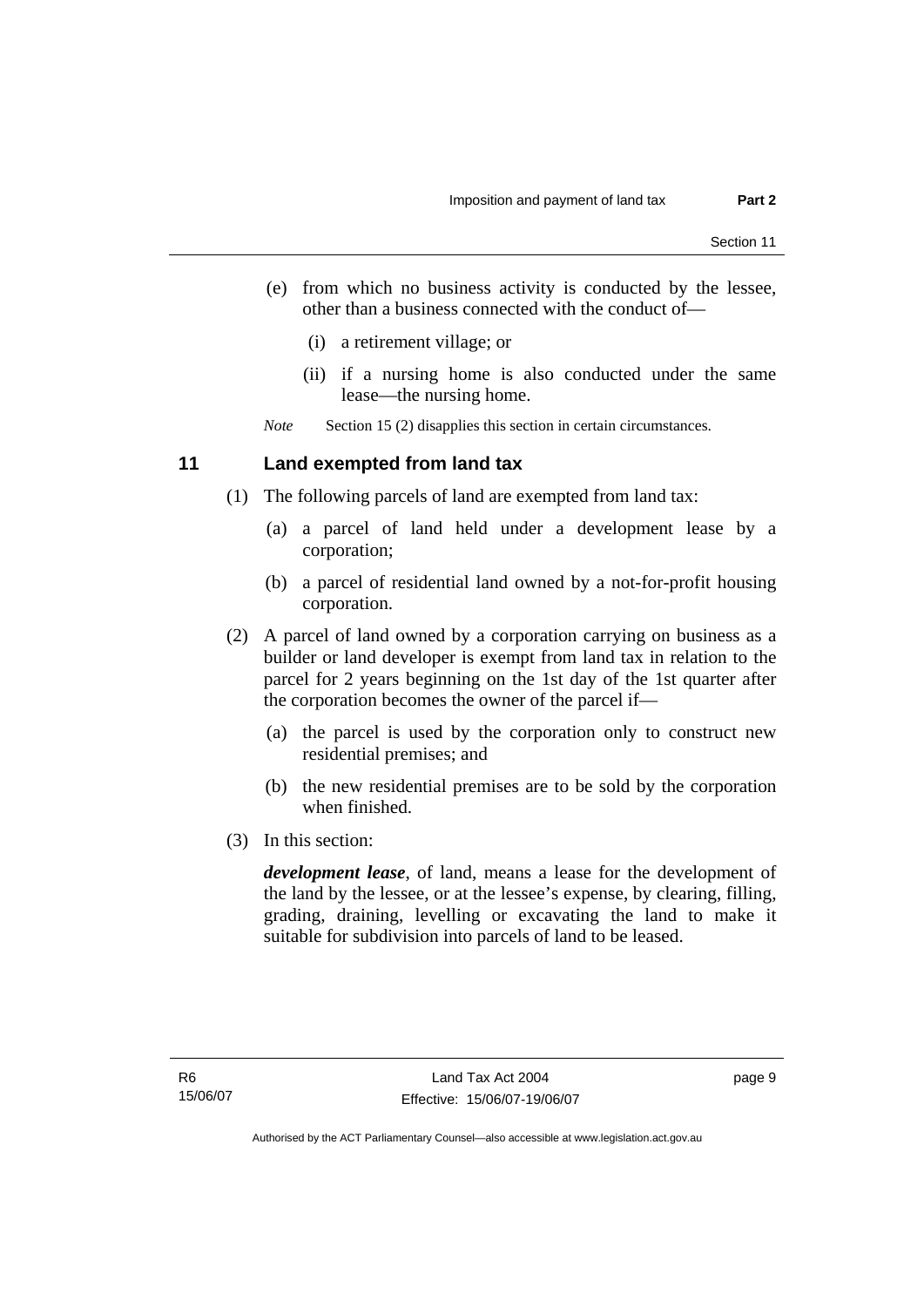*new residential premises* includes premises intended and able to be occupied as a home that—

- (a) have been created through substantial renovations of a building; or
- (b) have been built, or contain a building that has been built, to replace demolished premises on the same land.

*not-for-profit housing corporation* means a corporation registered under the Corporations Act or the *Cooperatives Act 2002* with a constitution that—

- (a) states that the main objective of the corporation is the provision of housing; and
- (b) prohibits the corporation from making a distribution (whether in money, property or another way) to its members.

*substantial renovations*, of a building, are renovations in which all, or substantially all, of the building is removed or replaced, whether or not the renovations involve removal or replacement of foundations, external walls, interior supporting walls, floors, roof or staircases.

*Note* Section 15 (2) disapplies this section in certain circumstances.

### **12 Application for compassionate case exemption**

- (1) This section applies if, on the  $1<sup>st</sup>$  day of a quarter, a parcel of residential land is owned by an individual (the *owner*) and rented by a tenant.
- (2) The owner may apply in writing to the commissioner for a declaration that the parcel of land be treated as exempt from land tax on compelling compassionate grounds.
- (3) The application must set out the grounds on which it is made.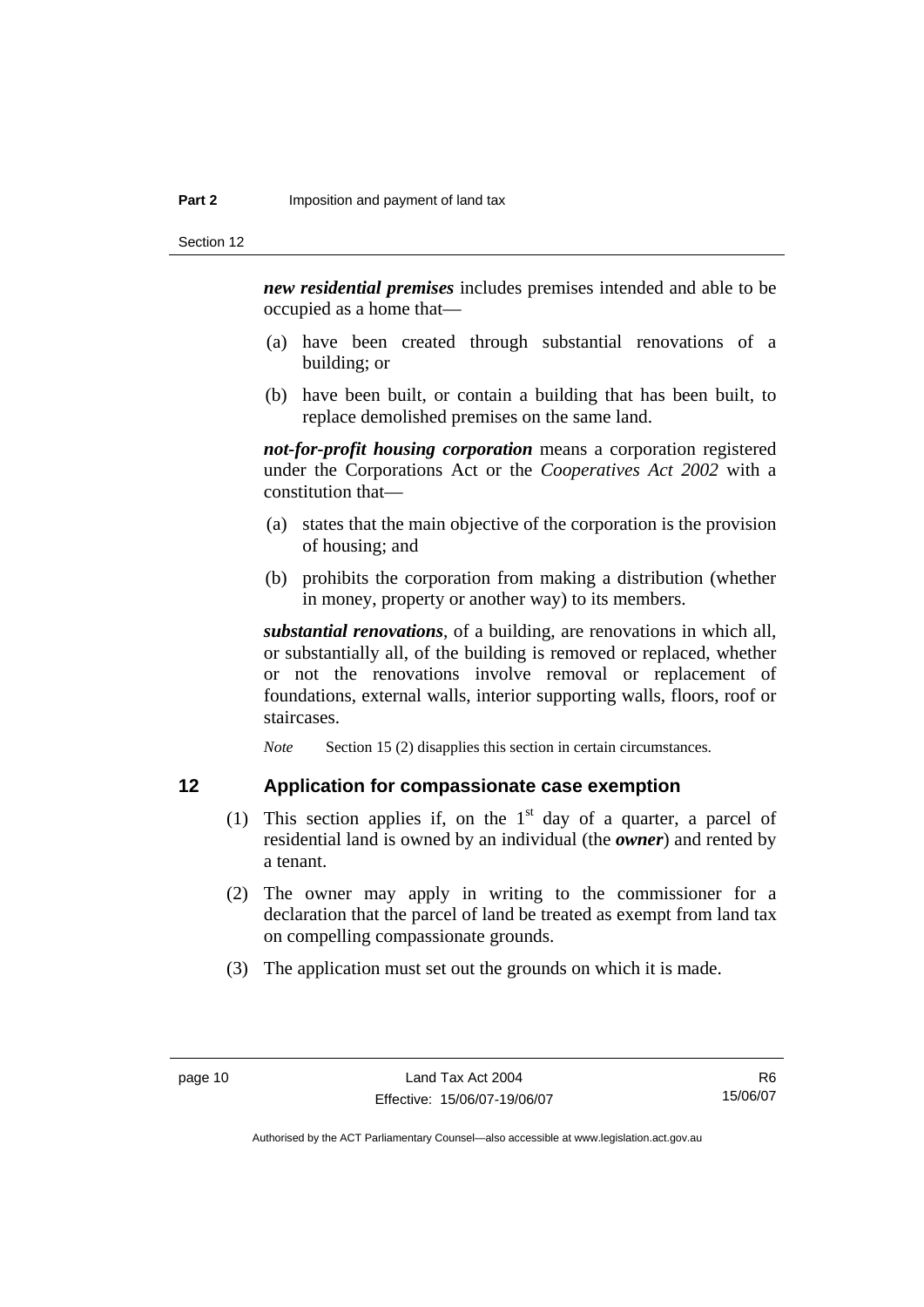### **13 Decision on compassionate application**

- (1) On receiving an application under section 12 by the owner of a parcel of land, the commissioner must—
	- (a) if satisfied that the owner is temporarily absent because of compelling compassionate reasons and the parcel is not a parcel to which subsection (2) relates—exempt the parcel from land tax; or
	- (b) in any other case—refuse to exempt the parcel from land tax.
- (2) The commissioner must not exempt a parcel of land under this section if—
	- (a) a person carries on business as the proprietor of a boarding house on the parcel; or
	- (b) the parcel is leased to a corporation or trustee.
- (3) An exemption under subsection (1) in relation to a parcel of land must state that the parcel is exempt from land tax for a stated period of 1 year or less.
- (4) A notice of refusal under subsection (1) (b) must give reasons why the commissioner is not satisfied that the parcel should be exempt from land tax under this section.
- (5) The commissioner may, by notice given to the owner of the parcel of land, revoke an exemption under this section if satisfied that the parcel should no longer be exempted.

### **14 Commissioner to be told if residential land rented**

- (1) A person who becomes the owner of a parcel of land that is leased for residential purposes, and becomes or continues to be rented by a tenant on the change of ownership, must tell the commissioner in writing within 30 days after the day the person becomes the owner—
	- (a) that the parcel has begun or continued to be rented; and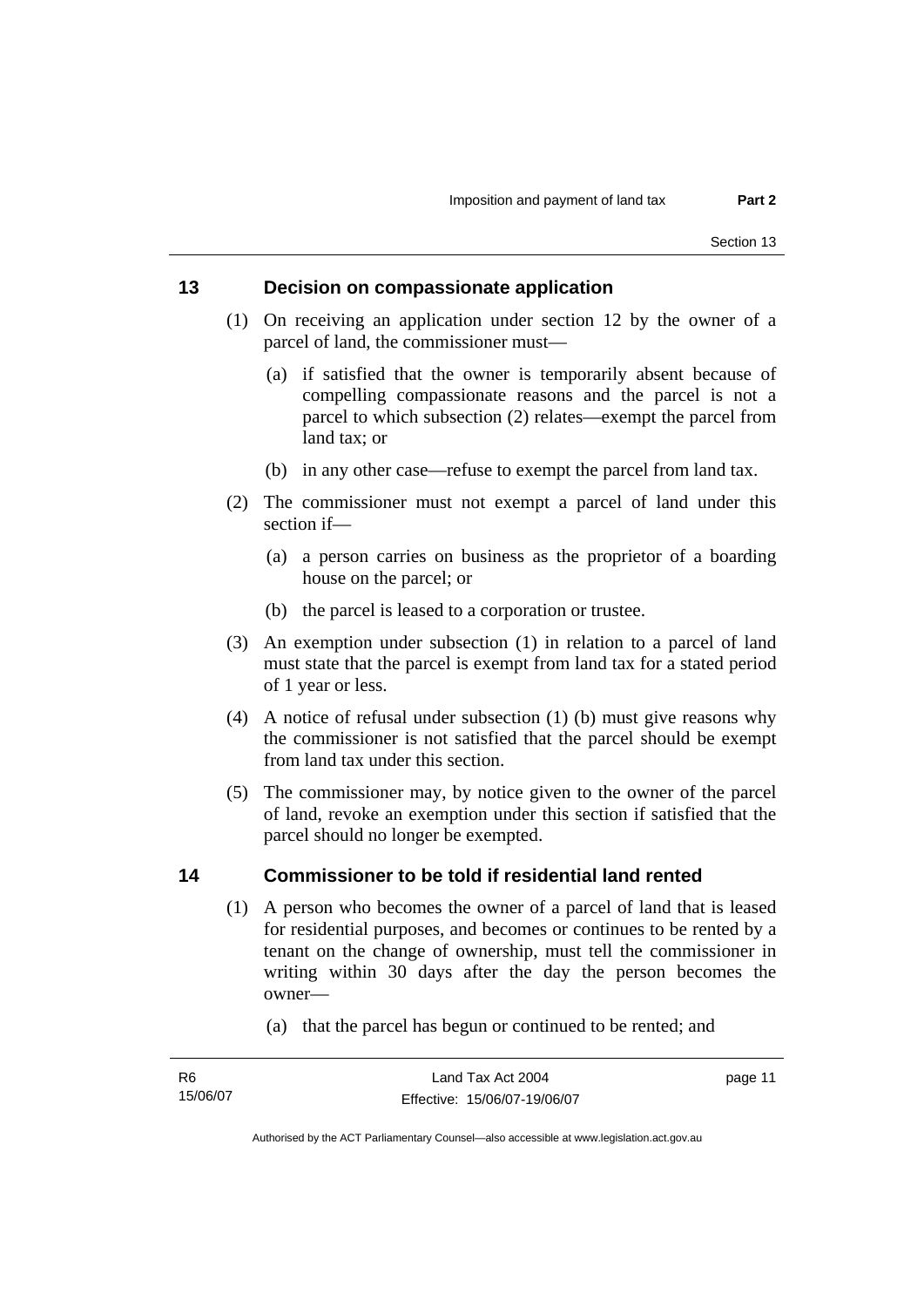Section 15

- (b) the date when the rental began.
- (2) If a parcel of land that is leased for residential purposes becomes rented by a tenant, the owner of the parcel must tell the commissioner in writing about the rental (including the date the rental began) within 30 days after the day the rental begins.
- (3) This section does not apply if the owner of the parcel of land is a corporation.

### **15 Multiple dwellings**

- (1) This section applies if—
	- (a) a parcel of residential land owned by someone other than a corporation or trustee contains multiple dwellings; and
	- (b) at least 1 of the dwellings is rented by a tenant.
- (2) Section 10 (Land exempted from s 9 generally) and section 11 (Land exempted from land tax) do not apply to the parcel of land.
- (3) In working out the land tax payable for the parcel of land under section 9 (Imposition of land tax), the average unimproved value of the parcel of land is the amount worked out in accordance with the following formula:

$$
\text{AUV} {\times} \frac{\text{FA}}{\text{TFA}}
$$

(4) In this section:

*AUV* means the average unimproved value of the parcel of land under the *Rates Act 2004*.

*dwelling* does not include—

- (a) a garage, carport, garden shed, veranda, pergola or patio, or any other structure not used for living in; or
- (b) a unit.

R6 15/06/07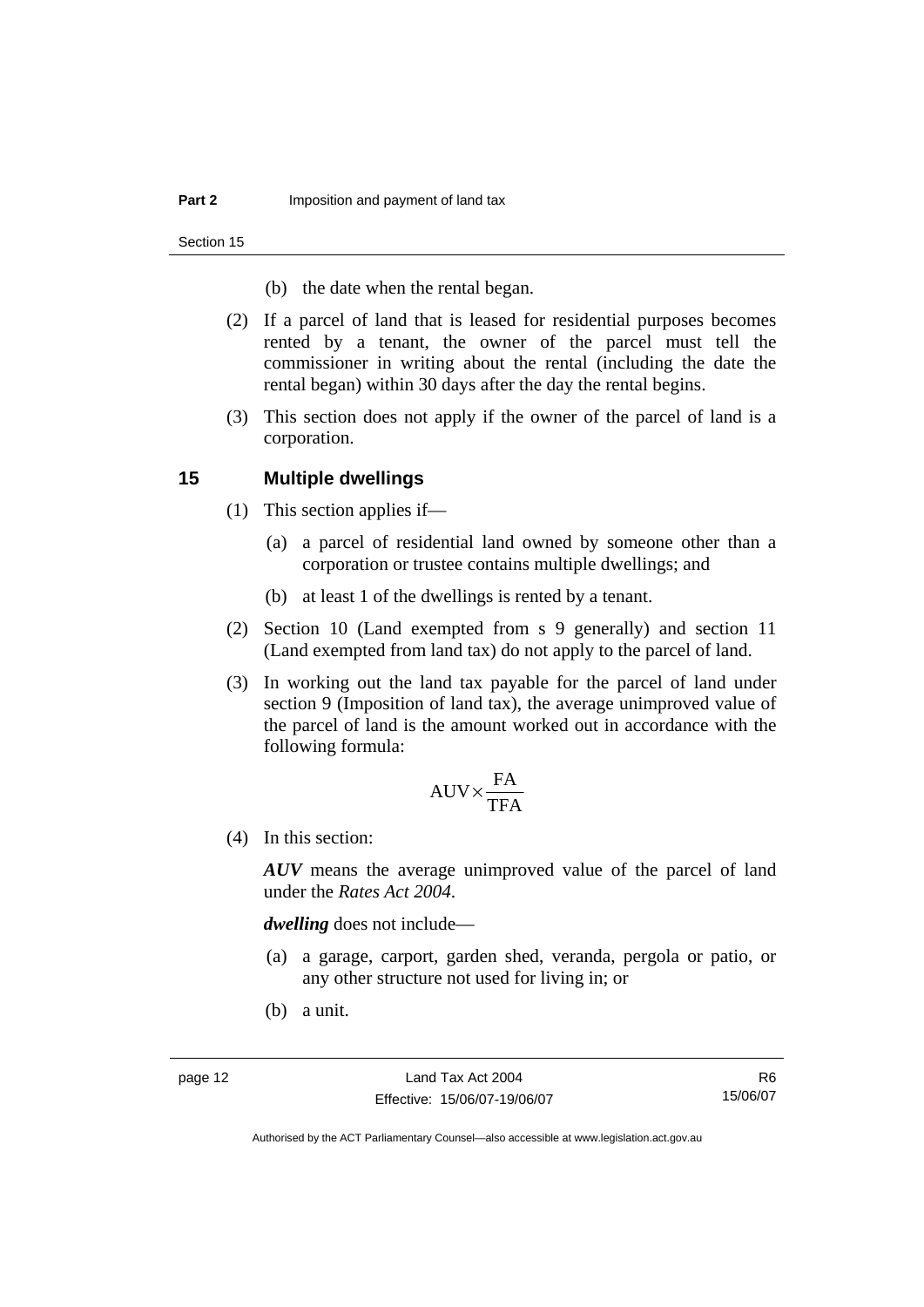*FA* means the floor area of the rented dwelling.

*TFA* means the total floor area of all dwellings on the parcel of land.

### **16 Land partly owned by corporation or trustee**

- (1) This section applies to a parcel of residential land that is not rented and is owned by—
	- (a) 1 or more people who are corporations or trustees; and
	- (b) 1 or more people who are not corporations or trustees.
- (2) In working out the land tax payable for the parcel of land under section 9 (Imposition of land tax), the average unimproved value of the land is the amount worked out in accordance with the following formula:

$$
AUV \times \frac{C & TI}{AI}
$$

(3) In subsection (2):

*AI* means the value of all interests in the parcel of land.

*AUV* means the average unimproved value of the parcel of land under the *Rates Act 2004*.

*C&TI* means the value of all interests in the parcel of land held by corporations and trustees.

 (4) Any land tax payable for the parcel of land is payable by the owners of the land who are corporations or trustees.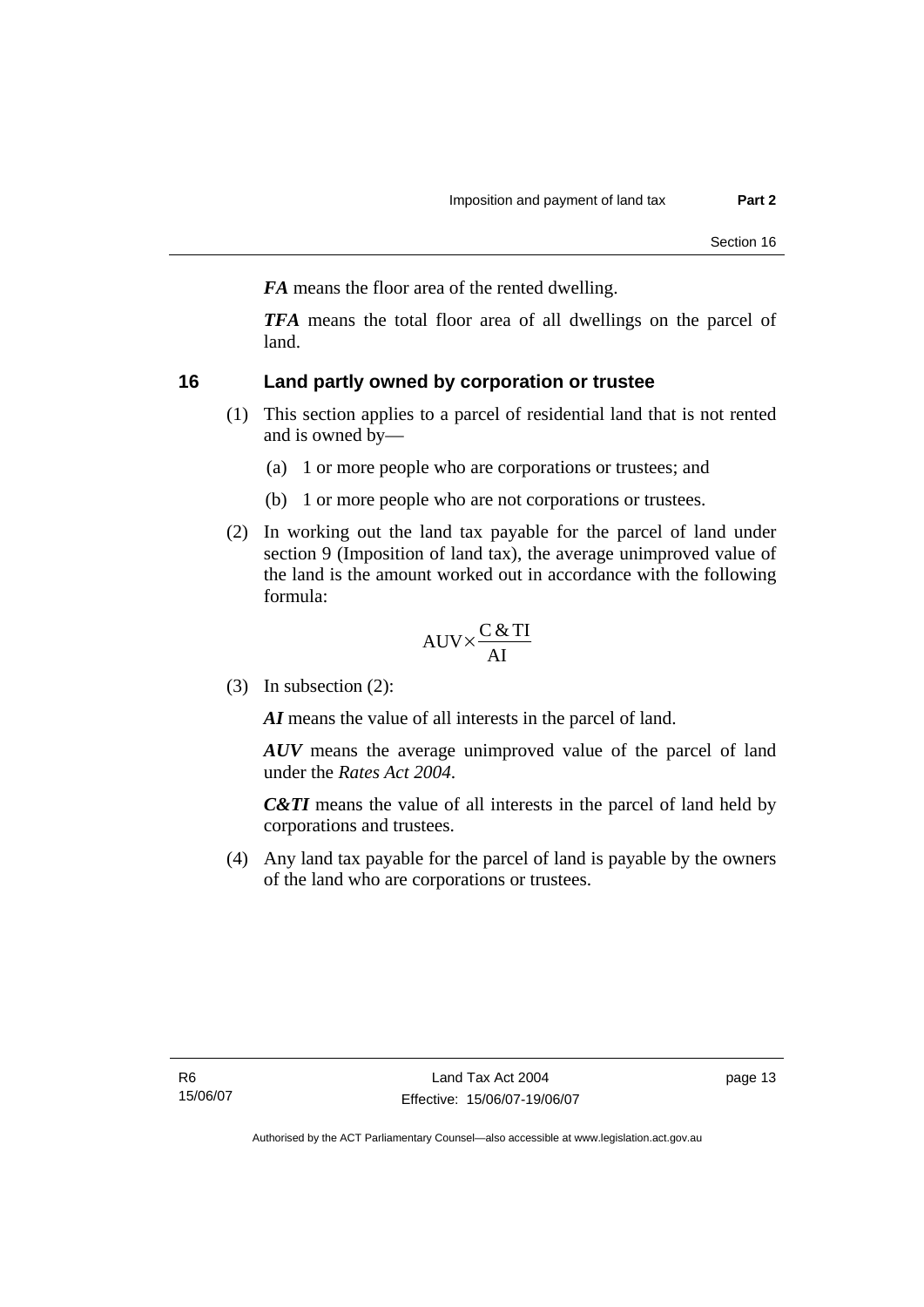Section 17

### **17 Payment of land tax**

- (1) Land tax in relation to a parcel of land is payable to the commissioner by the owner of the parcel.
- (2) A person who is the owner of the parcel of land is liable to pay to the commissioner any unpaid land tax payable in relation to the parcel, whether the amount became payable before or after the person became the owner.
- (3) The assessment notice for the land tax payable for a quarter for a parcel of land must state a date for payment of the land tax (the *payment date*).
- (4) The payment date must not be earlier than 4 weeks after the date of the notice.
- (5) A person may pay the land tax in relation to which an assessment notice has been given—
	- (a) if the amount payable is for a quarter and any arrears of land tax in relation to previous quarters have been paid in full—by paying, on or before the date for the payment of the land tax, the amount of the land tax; or
	- (b) if the amount payable is for part of a quarter—by paying the amount of the land tax on or before the payment date for the land tax; or
	- (c) by paying the amounts on the days that the person wishes, but so that the amount owing on the date for payment is paid no later than the date for payment.

R6 15/06/07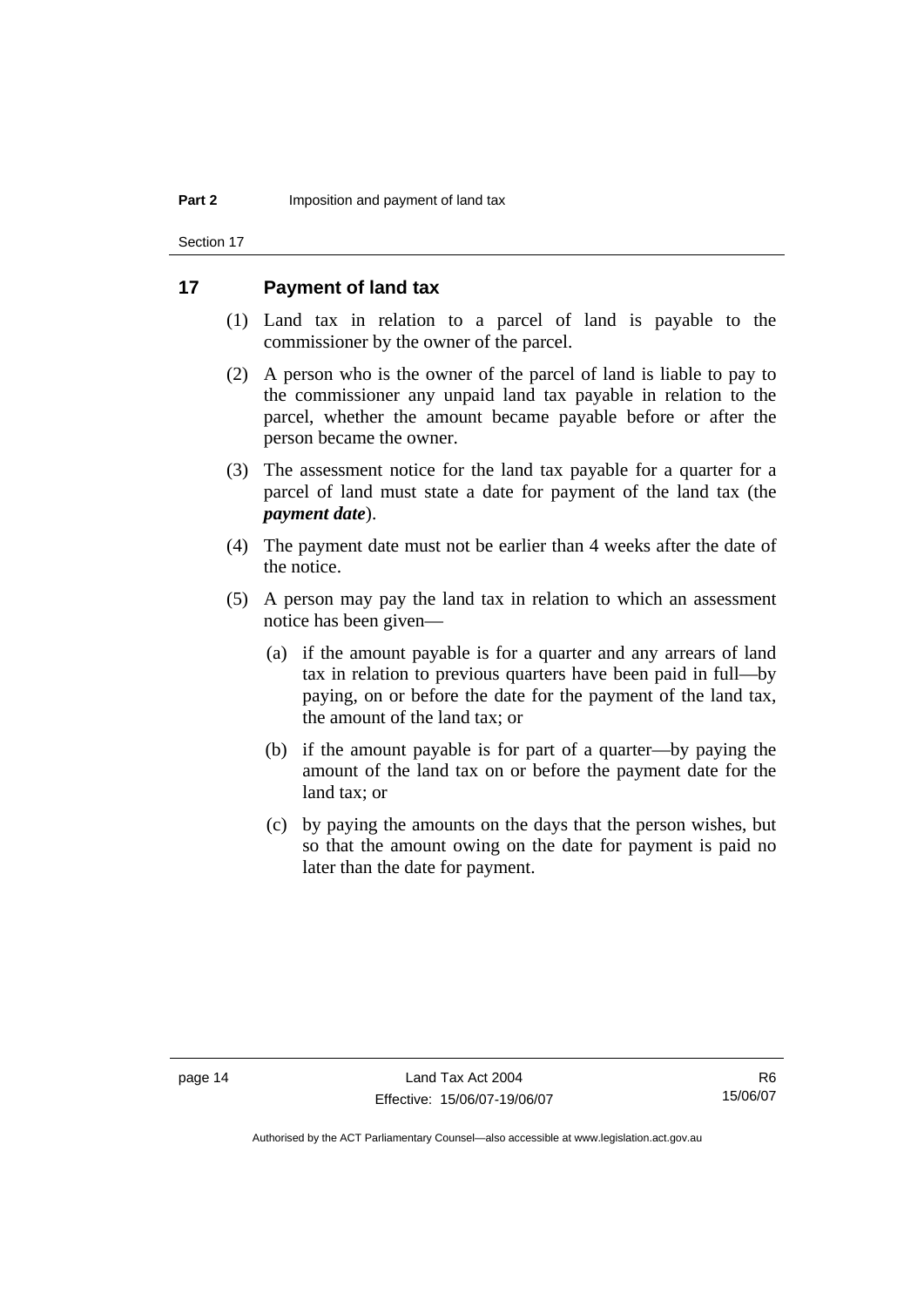### **18 Land tax for part of quarter**

- (1) This section applies to a parcel of land if—
	- (a) the parcel starts or stops being rateable in the quarter; and
	- (b) land tax is payable for the parcel at any time during the quarter.
- (2) In working out the land tax payable for the parcel of land under section 9 (Imposition of land tax), the amount of land tax payable for the parcel for the quarter is the amount worked out in accordance with the following formula:

quarter day land tax otherwise payable for quarter  $\times$   $\frac{\text{taxable days}}{\text{ax}$ 

(3) In subsection (2):

*taxable days* means the number of days in the quarter that the parcel of land was a rateable parcel.

*quarter days* means the number of days in the quarter.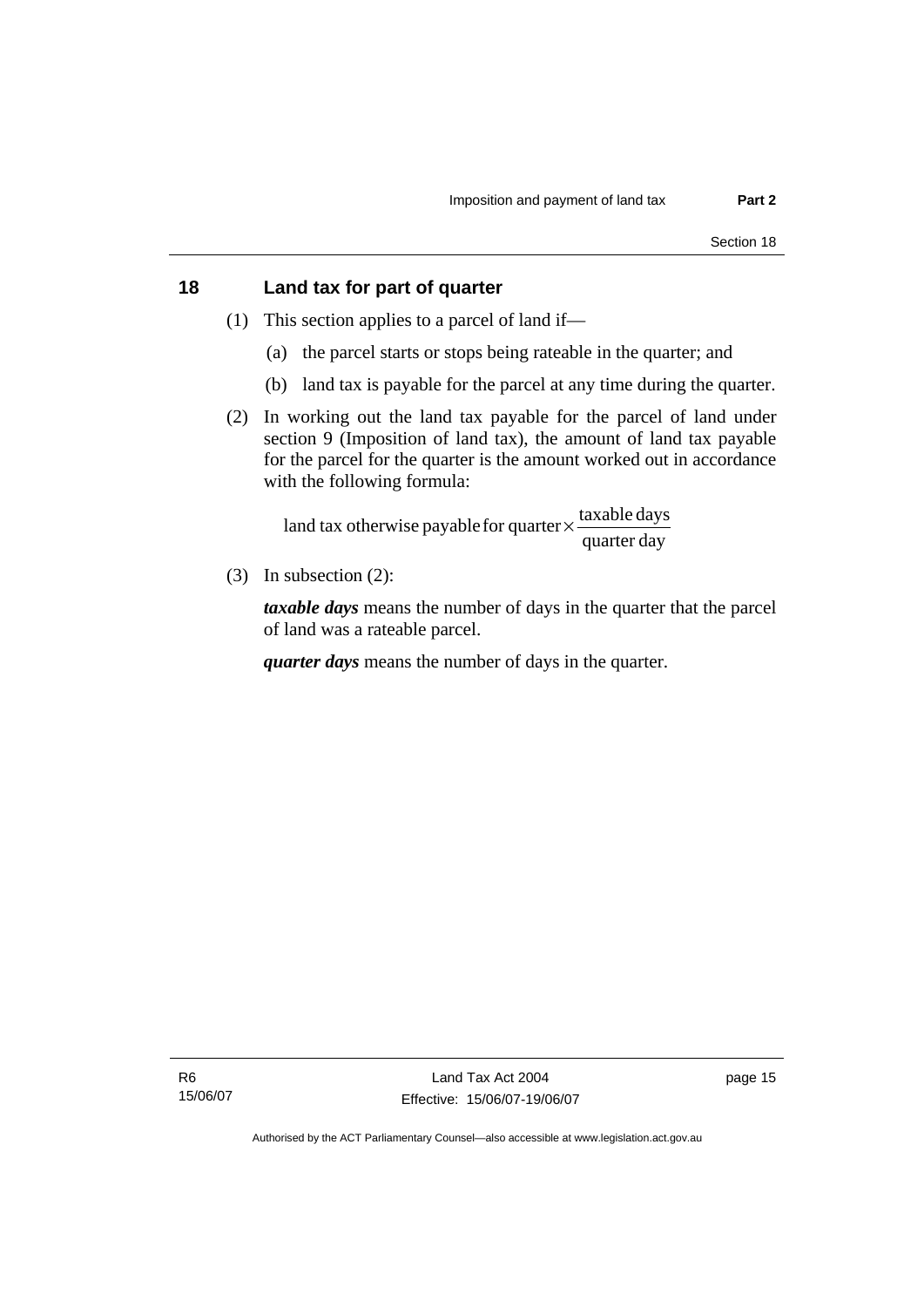#### **Part 3** Enforcement

Section 19

## **Part 3 Enforcement**

### **19 Interest payable on overdue land tax**

- (1) Interest on an amount of unpaid overdue land tax is worked out—
	- (a) for each calendar month that the amount remains unpaid; and
	- (b) on the 1st day of that month; and
	- (c) at the interest rate applying to that day; and
	- (d) on the total amount of overdue land tax that is unpaid on a day when the interest is worked out.
	- *Note* The Minister may determine an interest rate for this section under the Taxation Administration Act, section 139.
- (2) For subsection (1) (a), if an amount remains unpaid for part of a calendar month, interest is payable for the whole month.

#### **Example**

Fred's land tax is due on 15 August. He doesn't pay it until 5 October. Fred has to pay interest worked out for the overdue period from 16 August to 5 October. Because of the operation of s (2), Fred has to pay interest for the period from 16 August to 15 October. Interest for the month from 16 August to 15 September is at the rate applying on 16 August, which is the 1st day of the 1st month that the amount remains unpaid (see s (1)). Interest for the month from 16 September to 15 October is at the rate applying on 16 September, which is the 1st day of the 2nd month that the amount remains unpaid (see s (1)).

- *Note* An example is part of the Act, is not exhaustive and may extend, but does not limit, the meaning of the provision in which it appears (see Legislation Act, s 126 and s 132).
- (3) The Taxation Administration Act, section 25 (Interest in relation to tax defaults) does not apply to unpaid overdue land tax.

### **19A Interest and penalty tax payable on land tax if no disclosure**

(1) This section applies if—

page 16 Land Tax Act 2004 Effective: 15/06/07-19/06/07

R6 15/06/07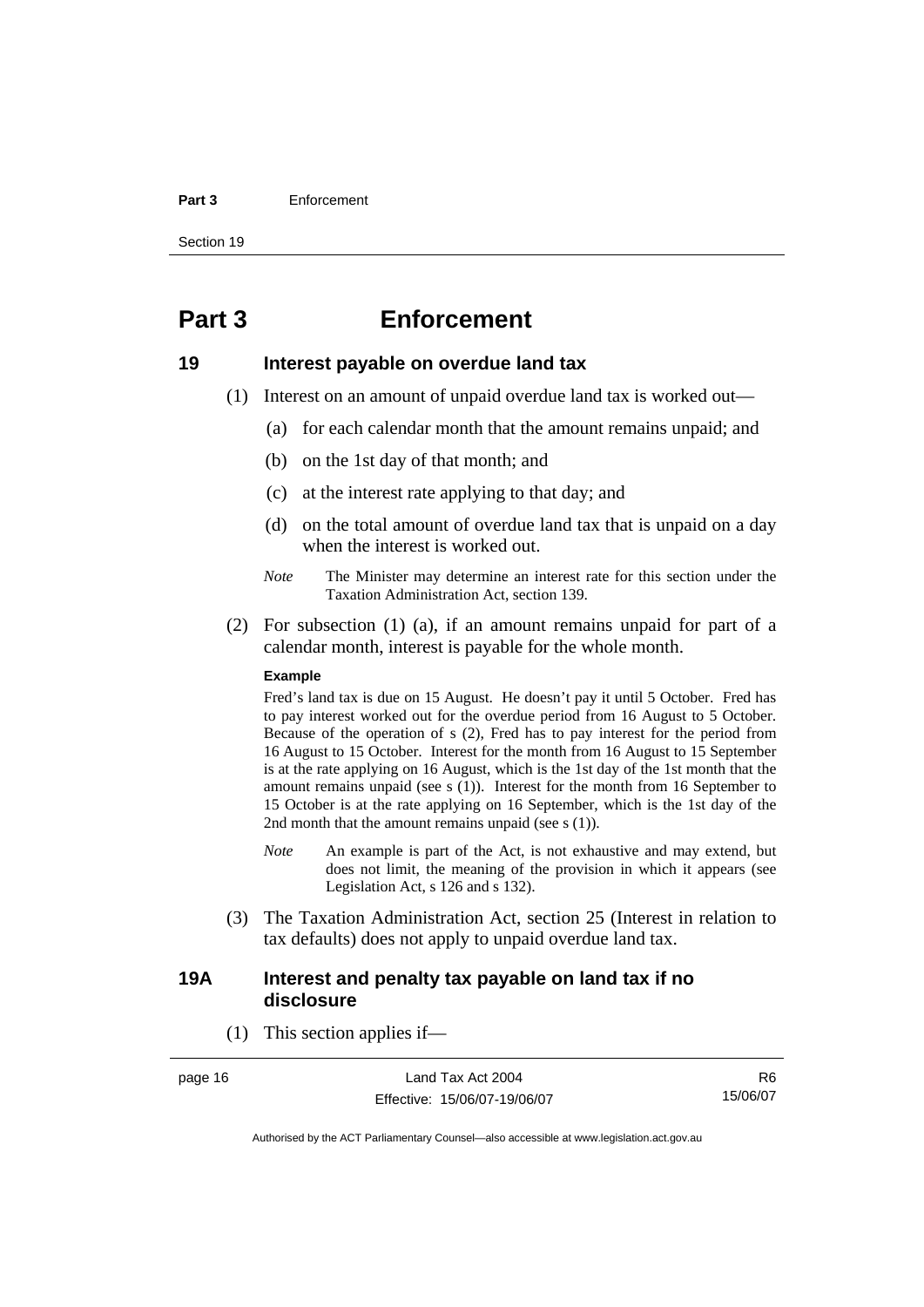- (a) land tax is imposed on a parcel of rateable land under section  $9(1)(a)$ ; and
- (b) the owner of the parcel of land fails to comply with section 14 (Commissioner to be told if residential land rented).
- (2) The owner is liable to pay interest on the amount of land tax from the end of 30 days after the 1st day of the 1st quarter for which the tax is imposed.
- (3) Interest on the amount of land tax is worked out—
	- (a) for each calendar month that the amount is payable; and
	- (b) on the 1st day of that month; and
	- (c) at the interest rate applying to that day; and
	- (d) on the total amount of land tax that is payable on a day when the interest is worked out.
	- *Note* The Minister may determine an interest rate for this section under the Taxation Administration Act, s 139.
- (4) For subsection (3) (a), if an amount of land tax is payable for part of a calendar month, interest is payable for the whole month.
- (5) The Taxation Administration Act, division 5.2 (Penalty tax) applies to the owner of the parcel of land as if—
	- (a) the owner's failure to comply with section 14 were a tax default; and
	- (b) a reference to interest under division 5.1 were a reference to interest under this section; and
	- (c) a reference to the amount of tax unpaid were a reference to the amount of land tax payable.
- (6) This section applies to land tax imposed before or after the commencement of this section.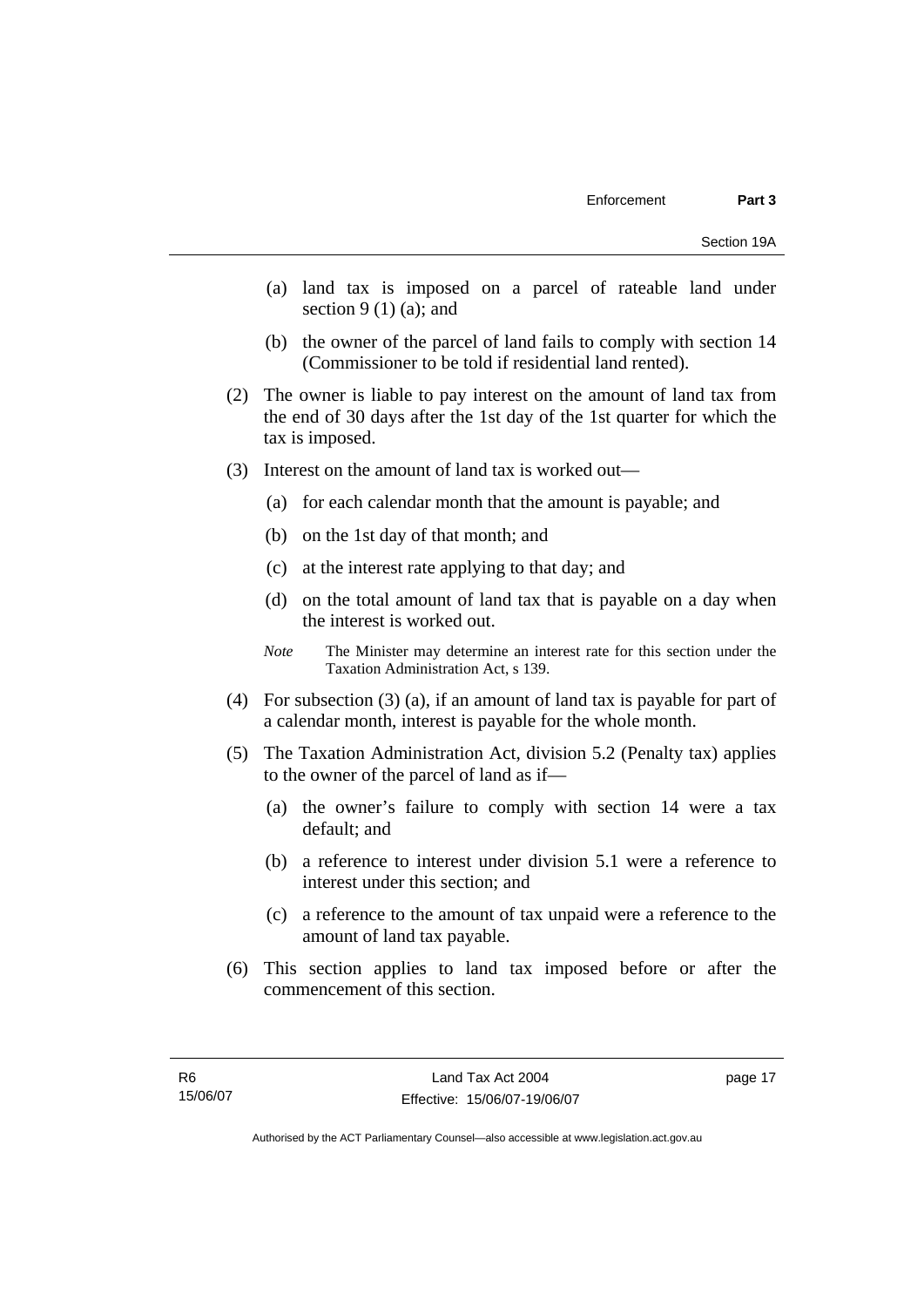#### **Part 3** Enforcement

Section 20

### **20 Charge of land tax on rateable land**

- (1) Land tax payable in relation to a parcel of rateable land is a charge on the interest held by the owner of the parcel.
- (2) The charge takes priority over a sale, conveyance, transfer, mortgage, charge, lien or encumbrance in relation to the parcel of land.
- (3) The charge does not have effect against an honest purchaser of the parcel of land for value if—
	- (a) the purchaser had obtained a certificate under section 41 (Certificate of land tax and other charges) in relation to the parcel before the purchase; and
	- (b) at the time of purchase, the purchaser did not have notice of liability under the charge.

### **21 Notice of land tax in arrears**

- (1) If land tax payable for a parcel of land has been in arrears for at least 1 year, the commissioner may give the owner of the parcel written notice that the land tax is in arrears.
- (2) At any time after giving notice, the commissioner may declare, in writing, that the land tax for the parcel of land is in arrears.
- (3) A declaration is a notifiable instrument.

*Note* A notifiable instrument must be notified under the Legislation Act.

### **22 Unoccupied land—letting for unpaid land tax**

- (1) This section applies if—
	- (a) a declaration is made under section 21 in relation to an unoccupied parcel of land; and
	- (b) the land tax payable for the parcel is not paid within 30 days after the day the declaration is notified.

R6 15/06/07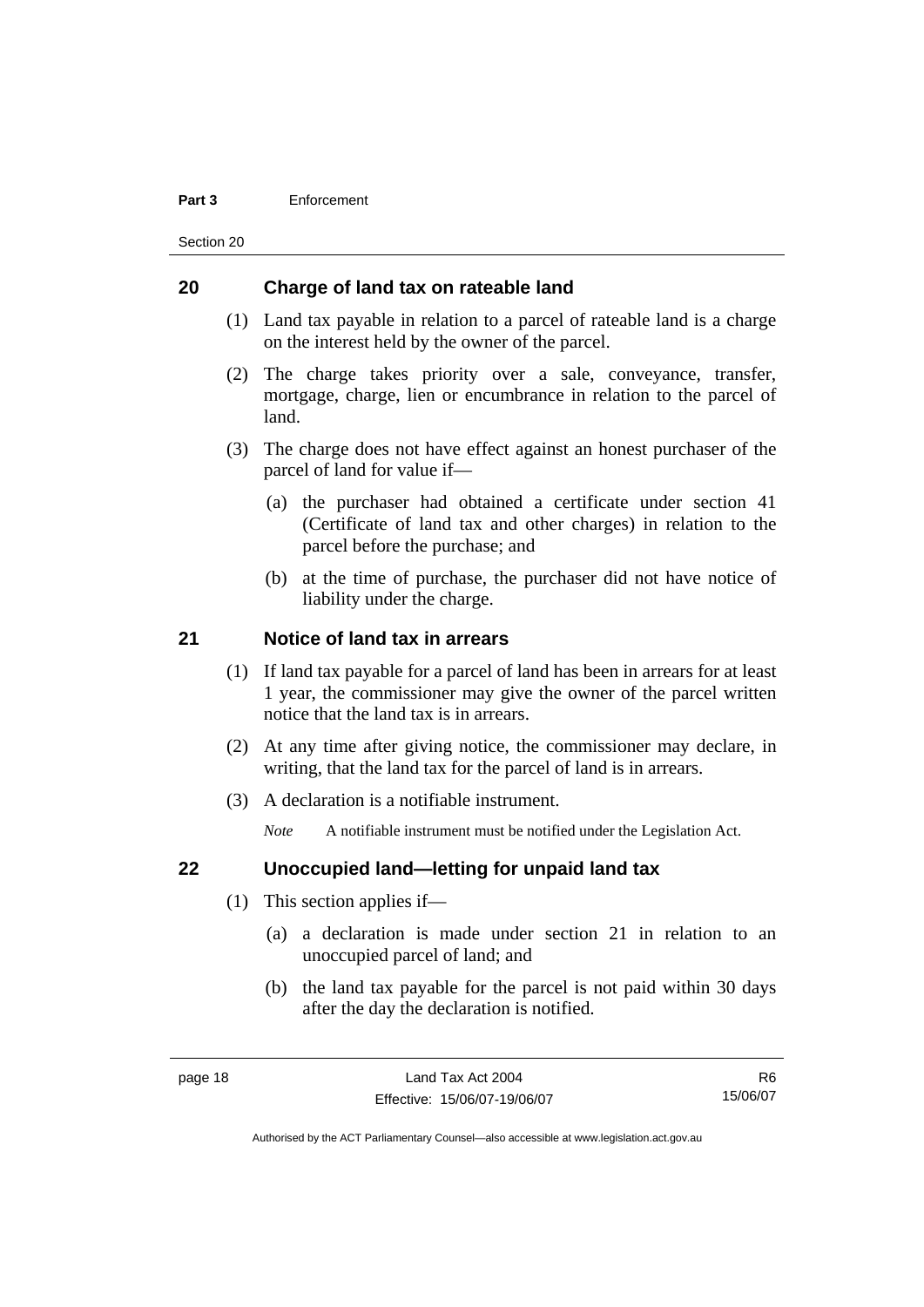- (2) The commissioner may—
	- (a) take possession of the parcel of land; and
	- (b) hold the parcel against anyone; and
	- (c) lease the parcel for not longer than 7 years.
- (3) If the commissioner takes possession of the parcel of land, the commissioner must keep accounts of—
	- (a) rent and other amounts received by the commissioner in relation to the parcel; and
	- (b) the expenses of the lease; and
	- (c) the land tax and rates payable for the land.
- (4) If rent and other amounts are received by the commissioner under this section—
	- (a) the rent and other amounts must be applied against—
		- (i) the expenses of the lease necessarily incurred by the commissioner; and
		- (ii) the land tax payable for the land; and
		- (iii) the rates payable for the land; and
		- (iv) any other expenses incurred by the commissioner in relation to the parcel; and
	- (b) any remaining rent and other amounts received belongs to anyone who, at the time it is received, would have been entitled to receive it if the parcel had not been in the commissioner's possession.
- (5) In this section:

*expenses*, of a lease, includes expenses incidental to the lease and the collection of rent under the lease.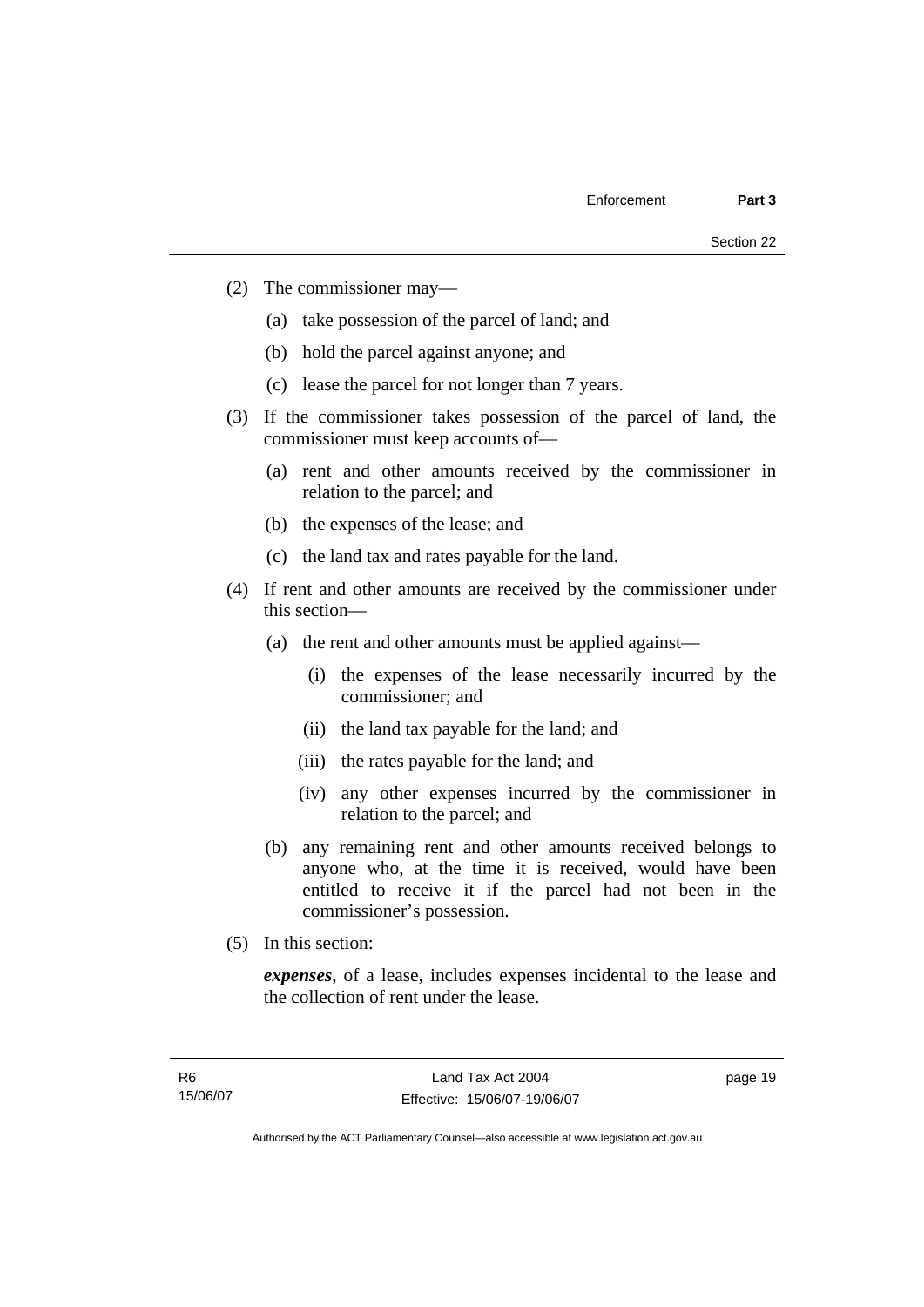#### **Part 3** Enforcement

Section 23

### **23 Entitlement to possession of land held by commissioner**

- (1) This section does not apply to a parcel of land sold under section 24.
- (2) A person who, apart from section 22, would be entitled to a parcel of land may, within 16 years after the day the commissioner takes possession of the parcel—
	- (a) inspect the accounts kept under section 22; and
	- (b) ask the commissioner to put the person in possession of the parcel.
- (3) On request under subsection (2), the commissioner must put the person in possession of the parcel of land—
	- (a) if land tax, rates or both are payable for the parcel—on payment by the person of the amount payable; and
	- (b) if the parcel is subject to a lease made by the commissioner under section 22—subject to the lease.
- (4) If no-one is put in possession of the parcel of land under this section within 16 years after the day the commissioner takes possession of the parcel—
	- (a) the parcel vests absolutely in the Commonwealth; and
	- (b) rent and any other amounts received by the commissioner in relation to the land vest in the Territory.

### **24 Sale of land for nonpayment of land tax**

- (1) This section applies if—
	- (a) a parcel of land is held by the owner under a lease from the Commonwealth for a term of years; and
	- (b) the commissioner has complied with section 21 (Notice of land tax in arrears) in relation to the parcel; and

R6 15/06/07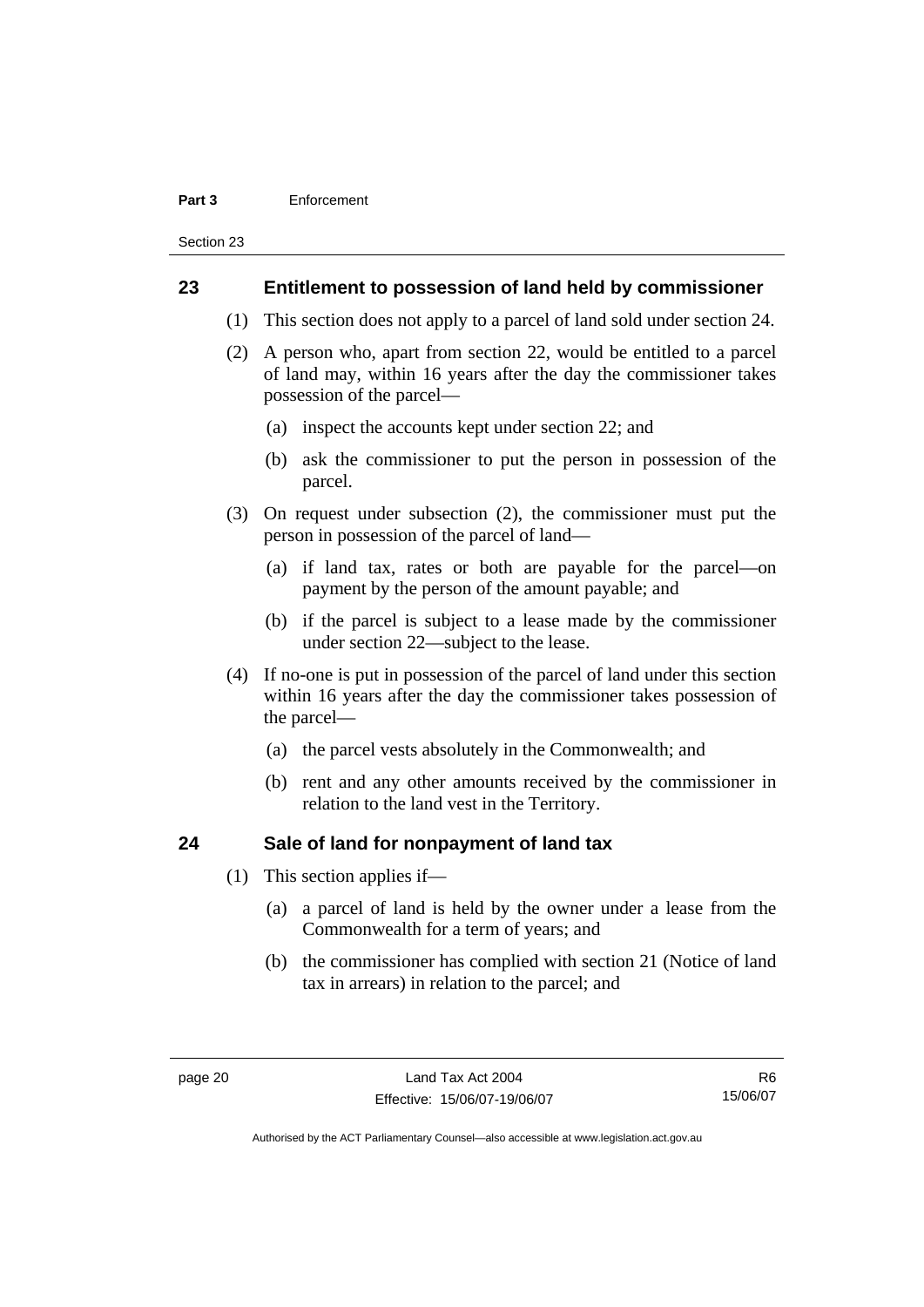- (c) land tax payable for the parcel are in arrears for at least 1 year after the day of notification under section 21 in relation to the parcel.
- (2) The commissioner may apply to a court of competent jurisdiction for an order for the sale of all or part of the parcel.

#### **Example**

The commissioner has given notice and made a declaration under section 21 in relation to a parcel of land held under lease from the Commonwealth. If the parcel is unoccupied, the commissioner may take action under section 22 to lease the parcel or, if the land tax is in arrears for at least 1 year after the day of notification of the declaration, make an application under this section for an order for sale. The option to lease would not be available if the property were occupied.

- *Note 1* An example is part of the Act, is not exhaustive and may extend, but does not limit, the meaning of the provision in which it appears (see Legislation Act, s 126 and s 132).
- *Note* 2 A single application form may be approved for this section and the *Rates Act 2004*, s 26 (see Legislation Act, s 255 (7)).
- (3) In the application, the commissioner may ask that the proceeds of the sale also be applied in paying the total amount of any land tax or rates in arrears for 1 or more related parcels of land stated in the application.
- (4) If the court is satisfied that this section applies to the parcel, the court must—
	- (a) order the sale by public auction of the parcel, or as much of the parcel as will be sufficient to pay the total of the following:
		- (i) the total amount of land tax in arrears for the parcel at the time the court makes the order;
		- (ii) the total amount of any rates in arrears for the parcel at the time the court makes the order;
		- (iii) costs and expenses in relation to the declaration, application and sale in relation to the parcel;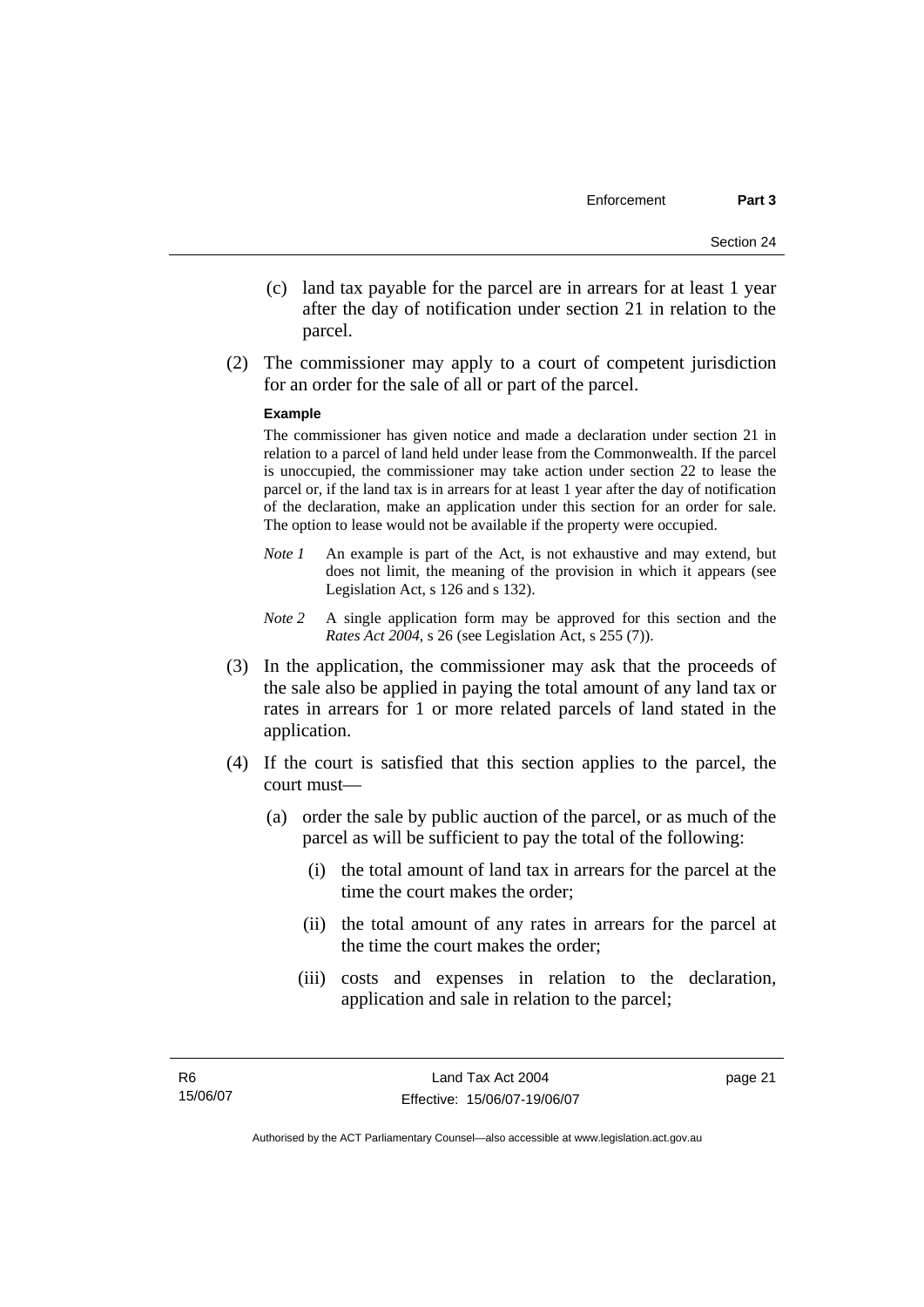#### **Part 3** Enforcement

#### Section 24

- (iv) if the commissioner has made a request mentioned in subsection (3) in the application in relation to another parcel of land and the court is satisfied that the parcel is a related parcel of land—the total amount of any land tax or rates in arrears for the other parcel, at the time the court makes the order; and
- (b) order that the proceeds be paid into court; and
- (c) order that the title to the parcel be transferred to the purchaser free from mortgages and other encumbrances.
- (5) The proceeds of the sale are to be applied in the following order:
	- (a) first, the commissioner is entitled to be paid the total of the amounts mentioned in subsection  $(4)$   $(a)$   $(i)$  to  $(iii)$ ;
	- (b) second, a person who was a mortgagee of the parcel before the sale is entitled to be paid the amount owing to the person under the mortgage (or, if that amount is more than the amount of any remaining proceeds, the remaining proceeds);
	- (c) third, subject to subsection (9), the commissioner is entitled to be paid the total of amounts to which subsection (4) (a) (iv) applies (or, if that amount is more than the amount of any remaining proceeds, the remaining proceeds);
	- (d) finally, subject to subsection (10), the person who was the owner of the parcel before the sale is entitled to be paid any balance.
- (6) The commissioner must be paid out of court any amounts to which the commissioner is entitled under subsection (5) without a court order.
- (7) If a person who was the owner or mortgagee of the parcel before the sale hands over to the court the certificate or other title to the parcel, the person must be paid out of court any amount to which the person is entitled under subsection (5) without a court order.

R6 15/06/07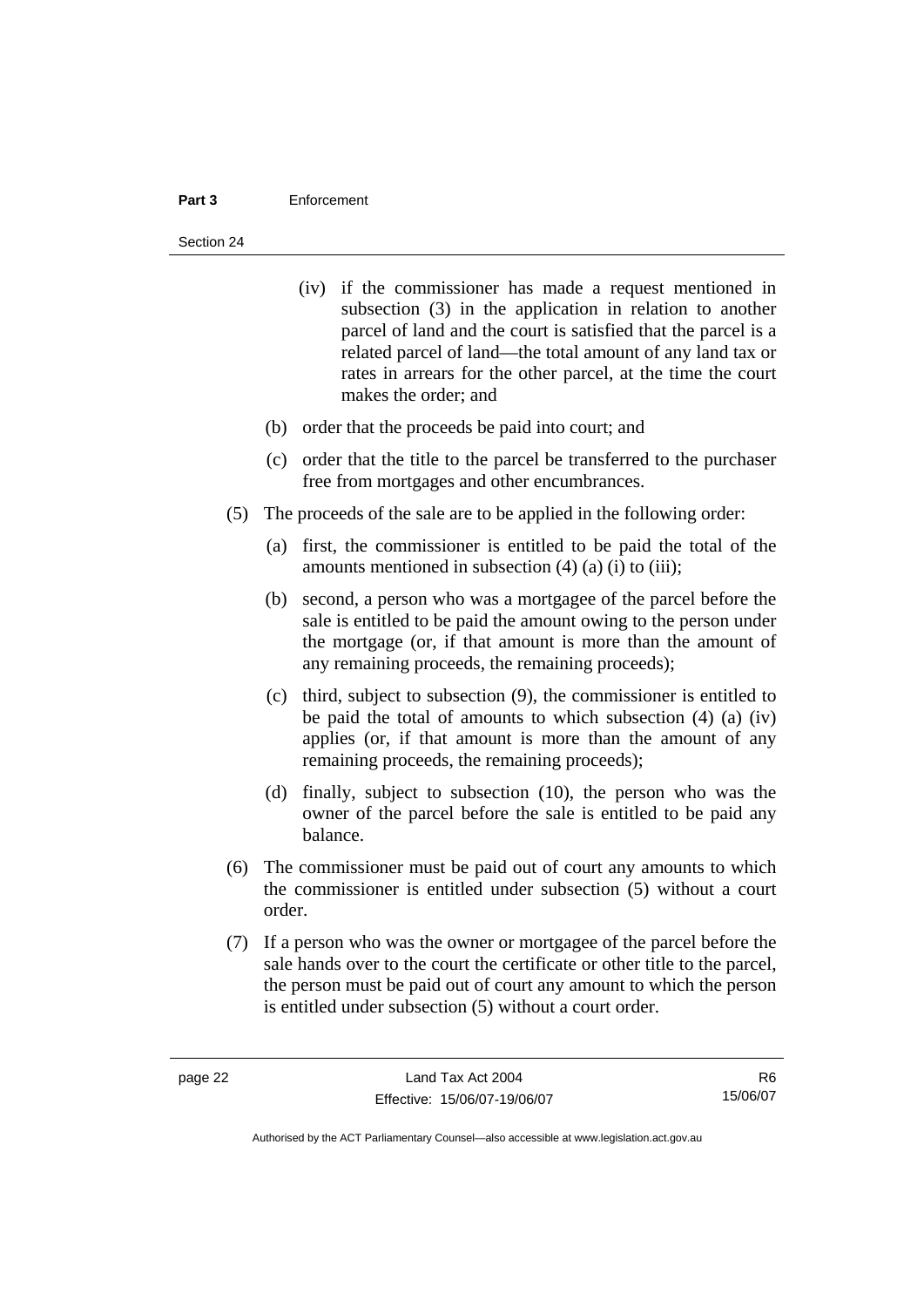- (8) If there were 2 or more mortgagees of the parcel before the sale, the court may make the orders about their respective entitlements that the court considers just.
- (9) On application by a person who has an interest in the land otherwise than as owner or mortgagee, the court may order that the person is entitled to be paid the value of the person's interest (as decided by the court) in priority to the commissioner's entitlement under subsection  $(5)$  (c).
- (10) On application by any other interested person, the court may order payment out of court of all or part of any balance to a person other than the person who was the owner before the sale if the court considers it just to do so.
- (11) Any sale of the parcel or a part of the parcel under this section must be abandoned if the owner pays—
	- (a) the total land tax in arrears for the parcel at the time of the payment; and
	- (b) the total of any rates in arrears for the parcel at the time of the payment; and
	- (c) the costs and expenses incurred up to the time of payment in relation to the declaration, application and sale in relation to the parcel; and
	- (d) the costs and expenses reasonably incurred in relation to the abandonment of the sale; and
	- (e) if the commissioner has made a request under subsection (3) in the application in relation to 1 or more related parcels of land—the total amount of any land tax or rates in arrears for the related parcel or parcels at the time of the payment.

### **Example for par (d)**

advising the public that an auction has been cancelled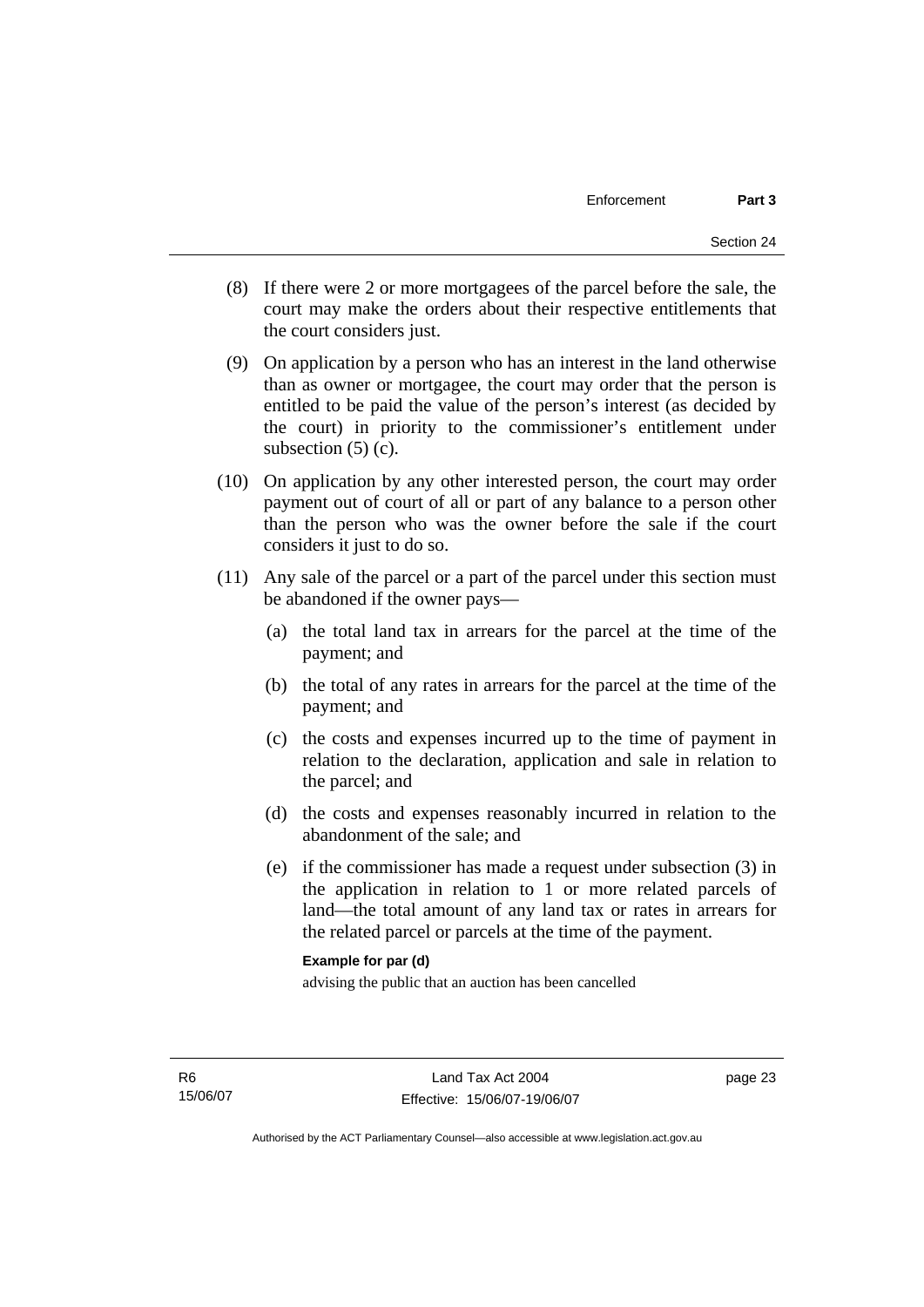#### **Part 3** Enforcement

Section 25

(12) In this section:

*related*—a parcel of land is a *related* parcel of land in relation to another parcel of land if—

- (a) the parcels have the same owner; and
- (b) the commissioner has complied with section 21 in relation to them.

### **25 Application may relate to more than 1 parcel**

- (1) The commissioner may make a single application under section 24 in relation to more than 1 parcel of land even if—
	- (a) the parcels belong to different owners; or
	- (b) the notices under section 21 (Notice of land tax in arrears) for the parcels were given at different times.
- (2) If the commissioner makes an application in relation to 2 or more parcels of land, the following provisions apply:
	- (a) if the parcels or 2 or more of them have the same owner—the court may, on application by the commissioner, make a single order under section 24 in relation to all of those parcels;
	- (b) the court may make the orders about apportionment of rates and land tax, and any other amounts payable, that the court considers just:
	- (c) if the court makes an order under paragraph (a)—the court may, on application by the commissioner, also make any consequential or ancillary orders that the court considers appropriate.
	- *Note* The application may include an application under the *Rates Act 2004*, s 26 in relation to the parcel (see Legislation Act, s 49).

R6 15/06/07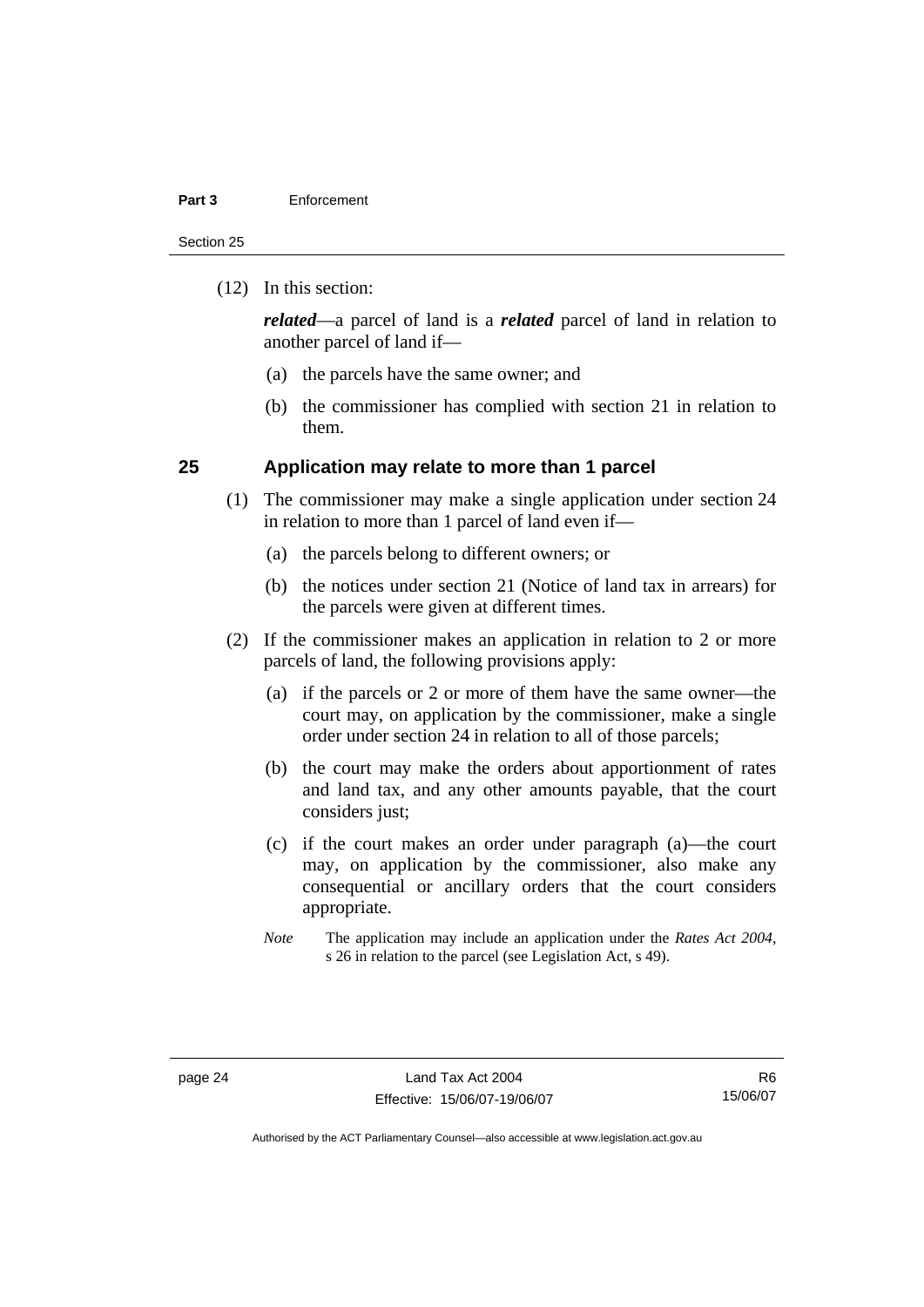*Note* Section 9 imposes land tax on unit subdivisions.

## **Division 4.1 Application of Act to unit subdivisions**

### **26 Unit subdivisions**

- (1) For this Act, if a parcel of land is a unit subdivision, the land making up the parcel is taken to continue to be a single parcel of land.
- (2) However, in the application of this Act to a unit subdivision—
	- (a) a reference to a parcel of land in relation to the assessment or payment of land tax is a reference to a unit; and
	- (b) a reference to the owner is—
		- (i) in relation to the assessment or payment of land tax—a reference to the unit owner; and
		- (ii) in relation to any other notice—a reference to the owners corporation.

### **27 Unit subdivisions—land tax**

- (1) This section applies to a parcel of land that is a unit subdivision.
- (2) If land tax imposed for the parcel of land for the quarter when the units plan is registered is not paid before registration of the units plan, it is payable by the person who was the owner of the parcel on the day before the day when the units plan was registered.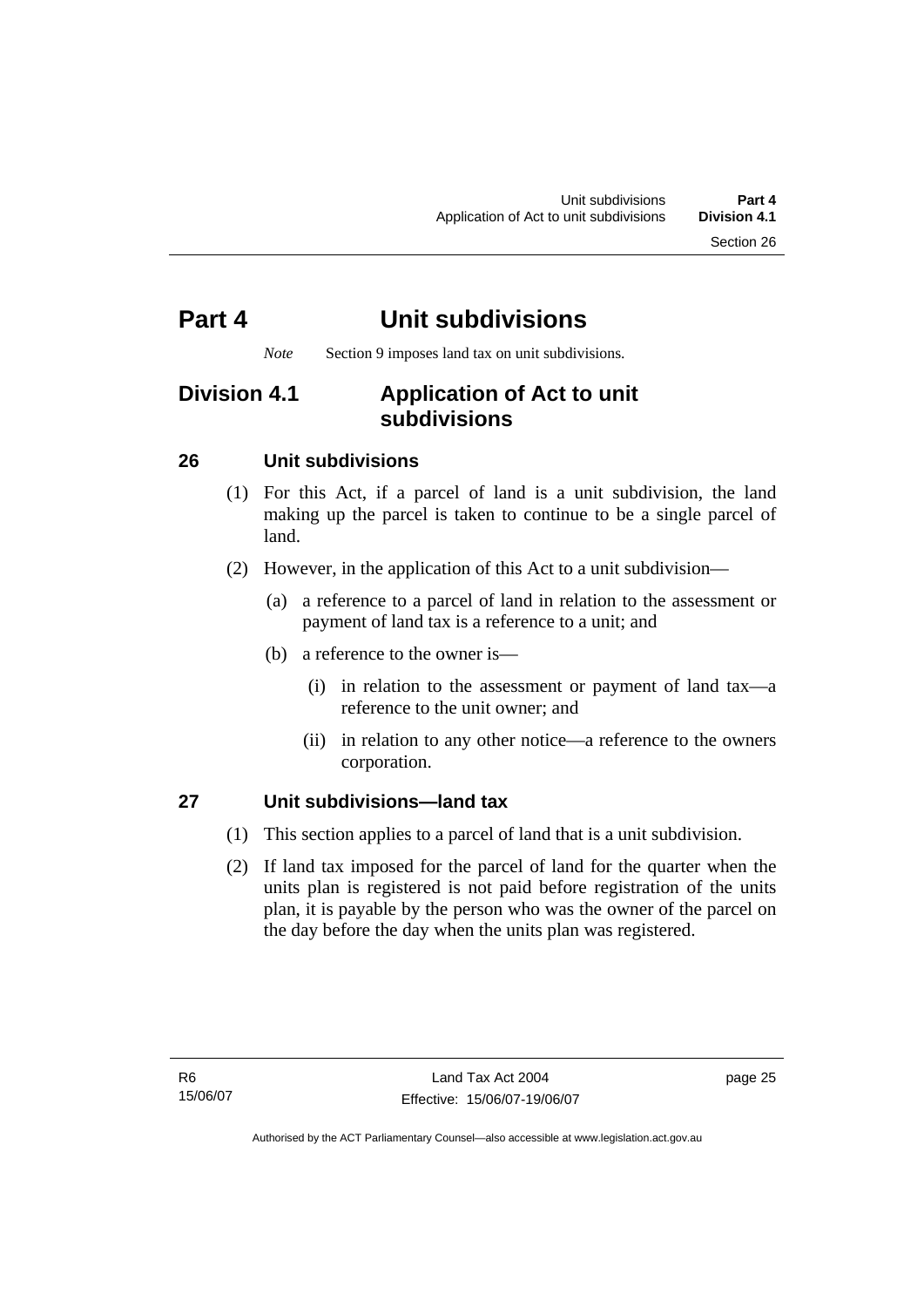- (3) On and after the 1st day of the next quarter after the day when the units plan is registered or, if it is registered on the 1st day of a quarter, on and after that day—
	- (a) any land tax imposed for the parcel of land is payable by the unit owners whose units are subject to land tax; and
	- (b) the amount payable by each unit owner whose unit is subject to land tax is the amount worked out under subsection (5); and
	- (c) no land tax for the parcel is payable by the owners corporation.
- (4) Section 9 (Imposition of land tax) applies to impose land tax on a unit that is part of the unit subdivision as if a reference to a parcel of land were a reference to the unit.
- (5) In working out the land tax payable for the unit under section 9, the average unimproved value of the unit is the amount worked out in accordance with the following formula:

$$
\frac{UE}{TUE}\times \text{AUV}
$$

(6) In this section:

*AUV* means the average unimproved value of the parcel of land under the *Rates Act 2004*.

*TUE* means the unit entitlement of all the units in the units plan.

*UE*means the unit entitlement of the unit.

*unit entitlement*—see the Unit Titles Act, section 8.

*units plan* means a units plan under the Unit Titles Act 2001, section 7.

R6 15/06/07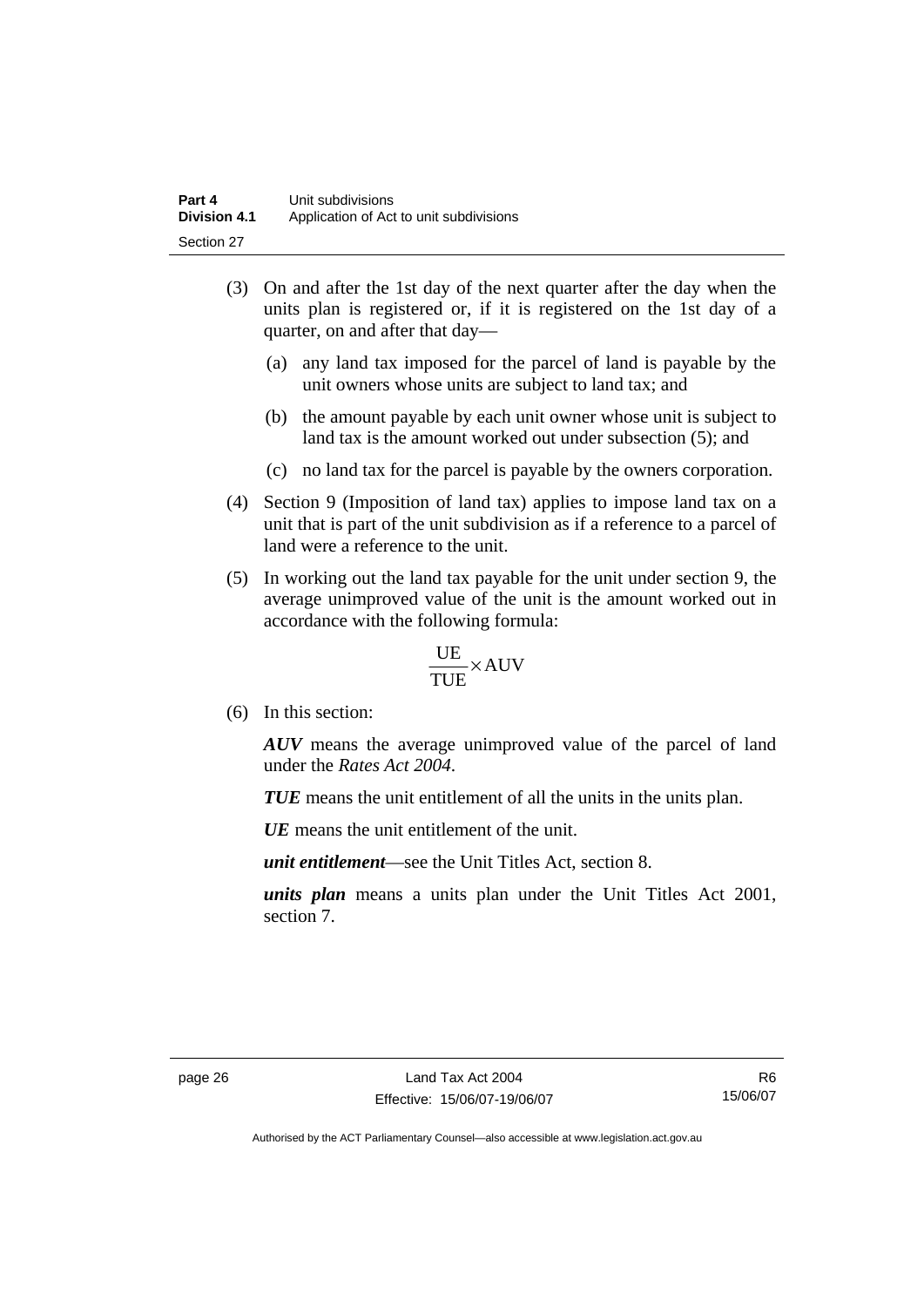## **Division 4.2 Certain proposed unit subdivisions**

### **28 Meaning of** *qualifying parcel of land* **for div 4.2**

In this division:

*qualifying parcel of land* means a parcel of land to which this division applies because of section 29.

### **29 When div 4.2 applies to parcel of land**

- (1) If the commissioner makes a determination under the *Rates Act 2004*, section 32 (2) for a parcel of land—
	- (a) this division applies to the parcel; and
	- (b) this division is taken to have begun to apply to the parcel on the 1st day when, under the current lease of the land, the parcel became an eligible parcel of land.
- (2) In this section:

*eligible parcel of land* means a parcel of rateable land for which the lease of the parcel allows development of the parcel for residential and commercial purposes.

### **30 Imposition of land tax—qualifying parcels of land**

- (1) Section 9 (Imposition of land tax) applies to impose land tax on a qualifying parcel of land as if a reference to the parcel were a reference to the percentage of the intended development of the parcel determined under the *Rates Act 2004*, section 32 to be used for commercial purposes.
- (2) In working out the land tax payable for the parcel of land under section 9, the average unimproved value of the parcel is the amount worked out in accordance with the following formula:

**CP**×AUV

R6 15/06/07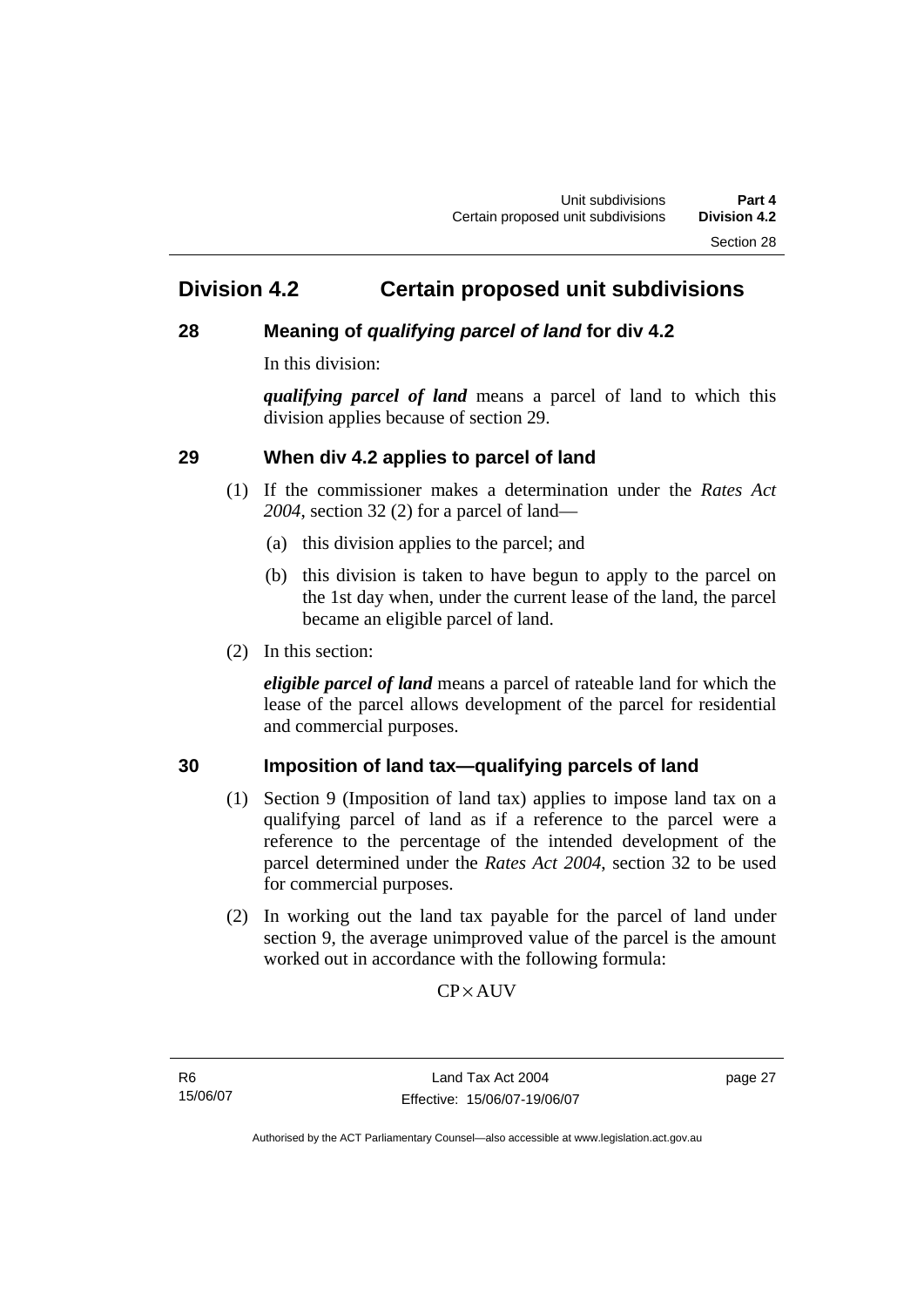(3) In subsection (2):

*AUV* means the average unimproved value of the parcel of land under the *Rates Act 2004*.

*CP* means the percentage of the intended development of the parcel determined under the *Rates Act 2004*, section 32 to be used for commercial purposes.

### **31 End of application of div 4.2**

This division stops applying to a parcel of land on the happening of any of the following days:

- (a) if the parcel is subdivided under the Unit Titles Act—the day after the end of the quarter when the subdivision happens;
- (b) if the owner of the land does not apply under the Unit Titles Act, part 3 within 30 days beginning on the day when a certificate of occupancy under the *Building Act 2004* is issued for the development, or within any longer period that the commissioner allows, for the subdivision of the land under the Unit Titles Act—the 1st day after the end of the 30 day period or the longer period;
- (c) if the land is not subdivided under the Unit Titles Act within 1 year beginning on the day the application (or, if there is more than 1 application, the 1st application) mentioned in paragraph (b) was made, or within any longer period that the commissioner allows—the 1st day after the end of the 1 year period or the longer period;
- (d) if there is a variation of the lease, so that the development of the land partly for residential and partly for commercial purposes is no longer allowed—the day the change happens;

R6 15/06/07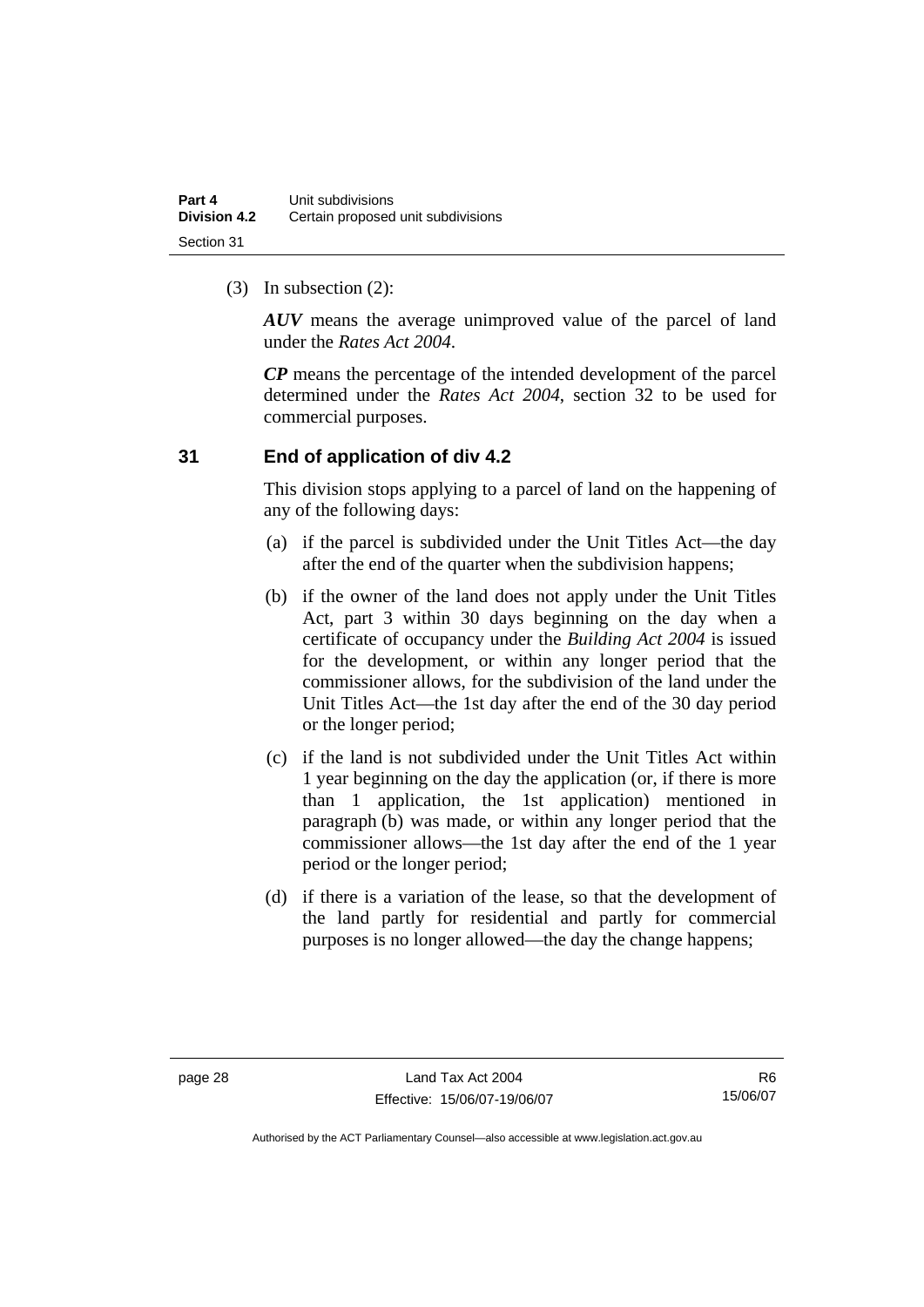- (e) if development of the land for subdivision under the Unit Titles Act is abandoned—the day it is abandoned;
- (f) if the application made under the *Rates Act 2004*, section 31 for the parcel of land is withdrawn by written notice to the commissioner—the day the notice is given;
- (g) if the commissioner gives notice to the applicant that the application is to be treated as withdrawn—the day the notice is given.

### **32 Reassessment—completion of development**

- (1) This section applies if—
	- (a) the commissioner has prepared an assessment of land tax payable for a qualifying parcel of land for a period; and
	- (b) before the end of the period the land stops being a qualifying parcel because it is subdivided under the Unit Titles Act; and
	- (c) the commissioner is satisfied that the percentages of the intended development that are to be used for residential and commercial purposes are different from the percentages determined under the *Rates Act 2004*, section 32 (2); and
	- (d) the commissioner redetermines the percentages under the *Rates Act 2004*, section 32 (5).
- (2) The commissioner must reassess the amount of land tax payable for the parcel of land for the period when the land was a qualifying parcel.

### **33 Reassessment—noncompletion of development**

- (1) This section applies if—
	- (a) the commissioner has made an assessment of land tax (the *previous land tax assessment*) for a qualifying parcel of land for a period; and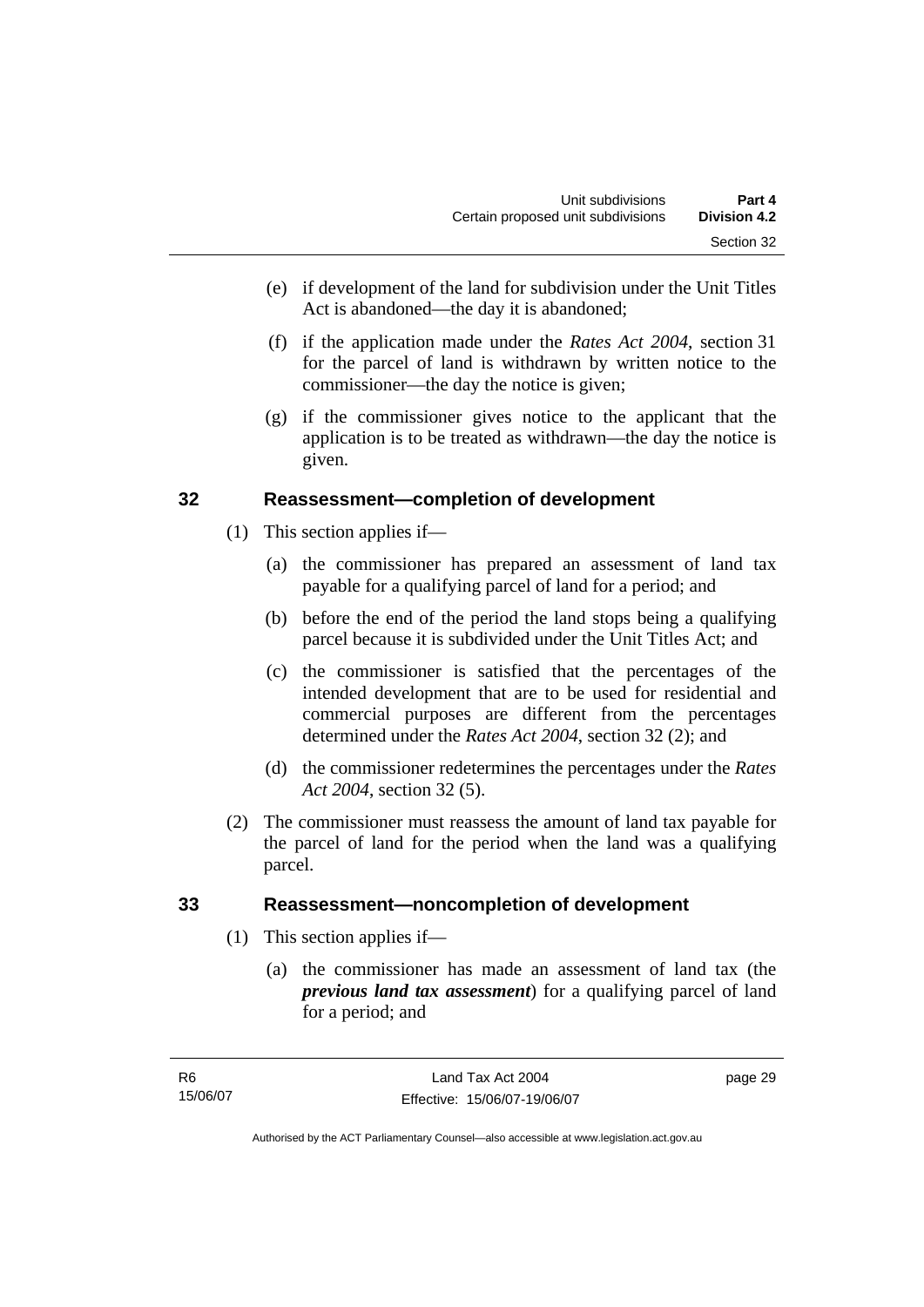- (b) before the end of the period—
	- (i) the parcel stops being a qualifying parcel because of the happening of a circumstance mentioned in section 31 (b), (c), (f) or (g); or
	- (ii) the commissioner is satisfied that the parcel has stopped being a qualifying parcel because of a circumstance mentioned in section 31 (d) or (e).
- (2) The commissioner must reassess the amount of land tax payable for the parcel of land for the period when the parcel was a qualifying parcel for—
	- (a) the period when the previous land tax assessment was made; or
	- (b) if there has been more than 1 assessment—the period equal to both or all of the periods for which assessments were made.
- (3) The reassessment must be on the basis that the parcel is not, and was never, a qualifying parcel.

page 30 Land Tax Act 2004 Effective: 15/06/07-19/06/07

R6 15/06/07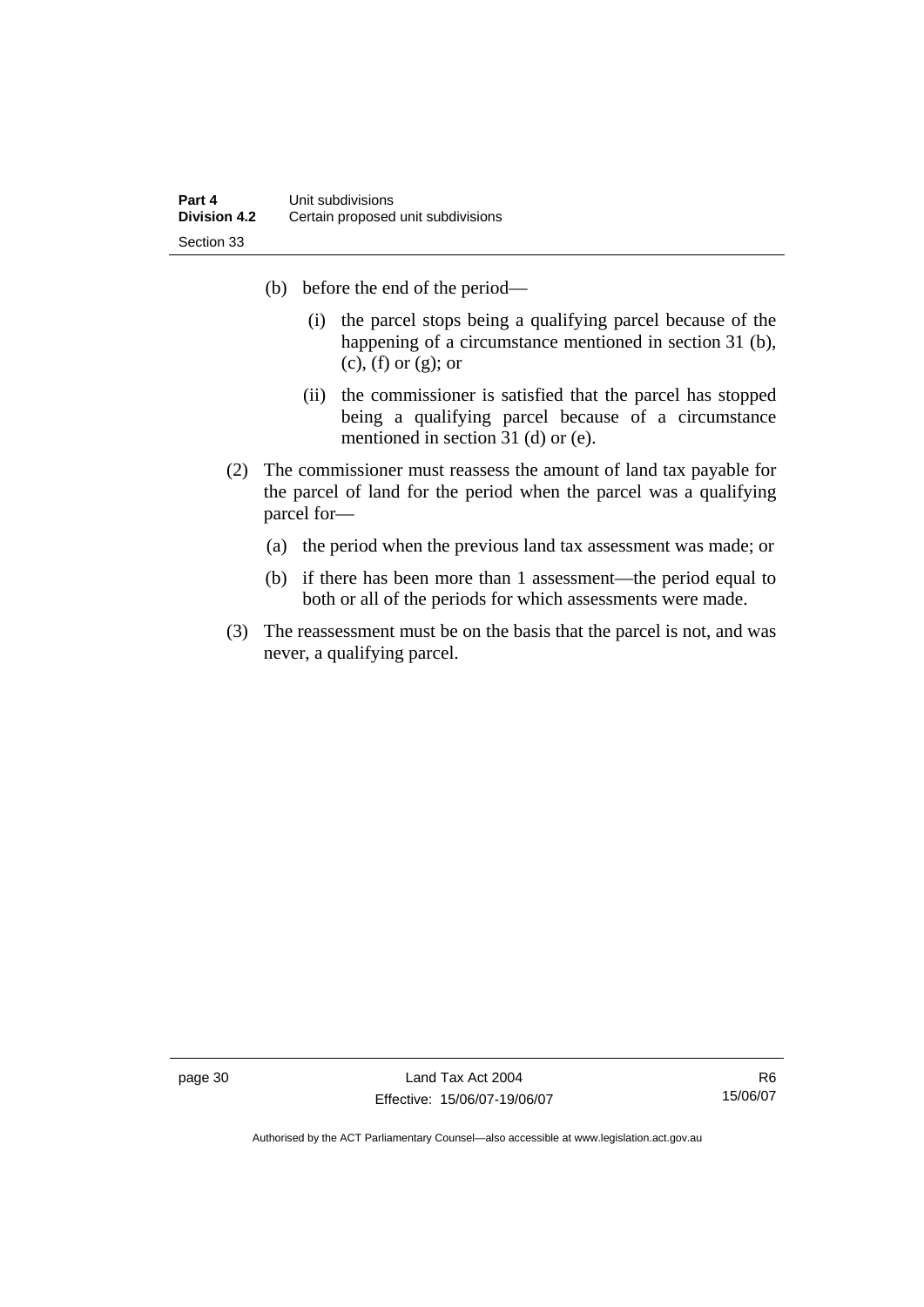## **Part 5 Exemptions, remissions and certain interest payments**

### **34 Exemption from land tax**

- (1) The Minister may, in writing, exempt the owner of a parcel of land from payment of land tax owing for any period in relation to the parcel, or from payment of a stated part of the land tax.
- (2) An exemption is a notifiable instrument.

*Note* A notifiable instrument must be notified under the Legislation Act.

- (3) The Minister may make guidelines for the exercise of a function under this section.
- (4) Guidelines are a disallowable instrument.
	- *Note* A disallowable instrument must be notified, and presented to the Legislative Assembly, under the Legislation Act.

### **35 Remission of land tax**

- (1) The Minister may remit the land tax, or part of the land tax, payable for a parcel of land if the Minister is satisfied that it is fair and reasonable in the circumstances.
- (2) The Minister may make guidelines for the exercise of a function under this section.
- (3) Guidelines are a disallowable instrument.
	- *Note* A disallowable instrument must be notified, and presented to the Legislative Assembly, under the Legislation Act.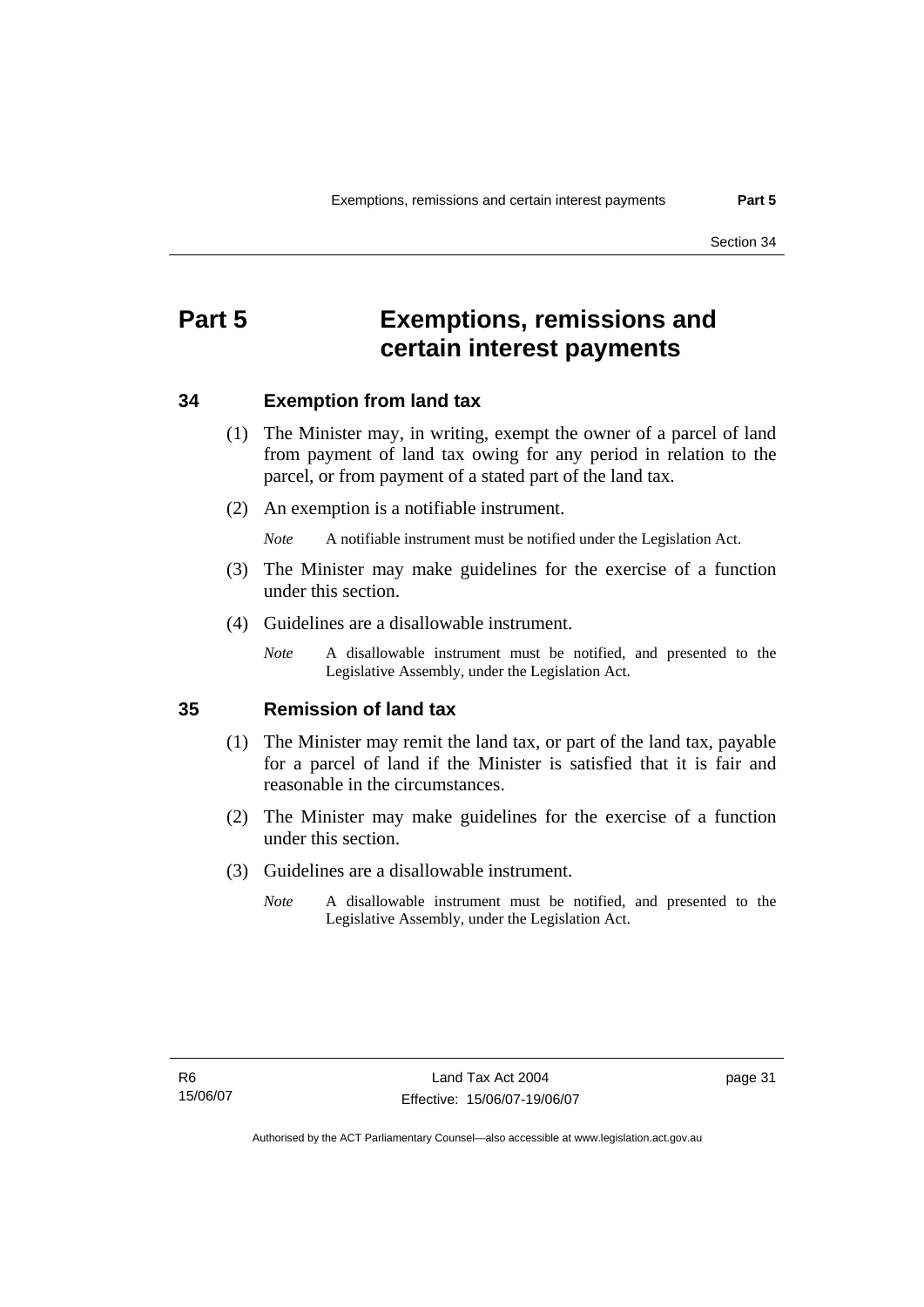Section 36

### **36 Remission of interest**

- (1) The commissioner may remit all or part of an amount of interest payable by a person in relation to land tax if the commissioner is satisfied that it is fair and reasonable having regard to—
	- (a) any circumstances that contributed to the delay in payment of the land tax; or
	- (b) any other relevant matter.
- (2) The Minister may make guidelines for the exercise of a function under this section.
- (3) Guidelines are a disallowable instrument.
	- *Note* A disallowable instrument must be notified, and presented to the Legislative Assembly, under the Legislation Act.

### **37 Interest on refund**

- (1) This section applies if the commissioner is satisfied that—
	- (a) an assessment of land tax payable for a parcel of land has been wrongly made because of an administrative error; and
	- (b) because of the error, a person has overpaid land tax for the parcel.
- (2) The commissioner may pay interest to the owner of the parcel—
	- (a) at the market rate component determined under the Taxation Administration Act, section 26; and
	- (b) worked out from the date when the overpayment was made or a later date the commissioner considers appropriate.

R6 15/06/07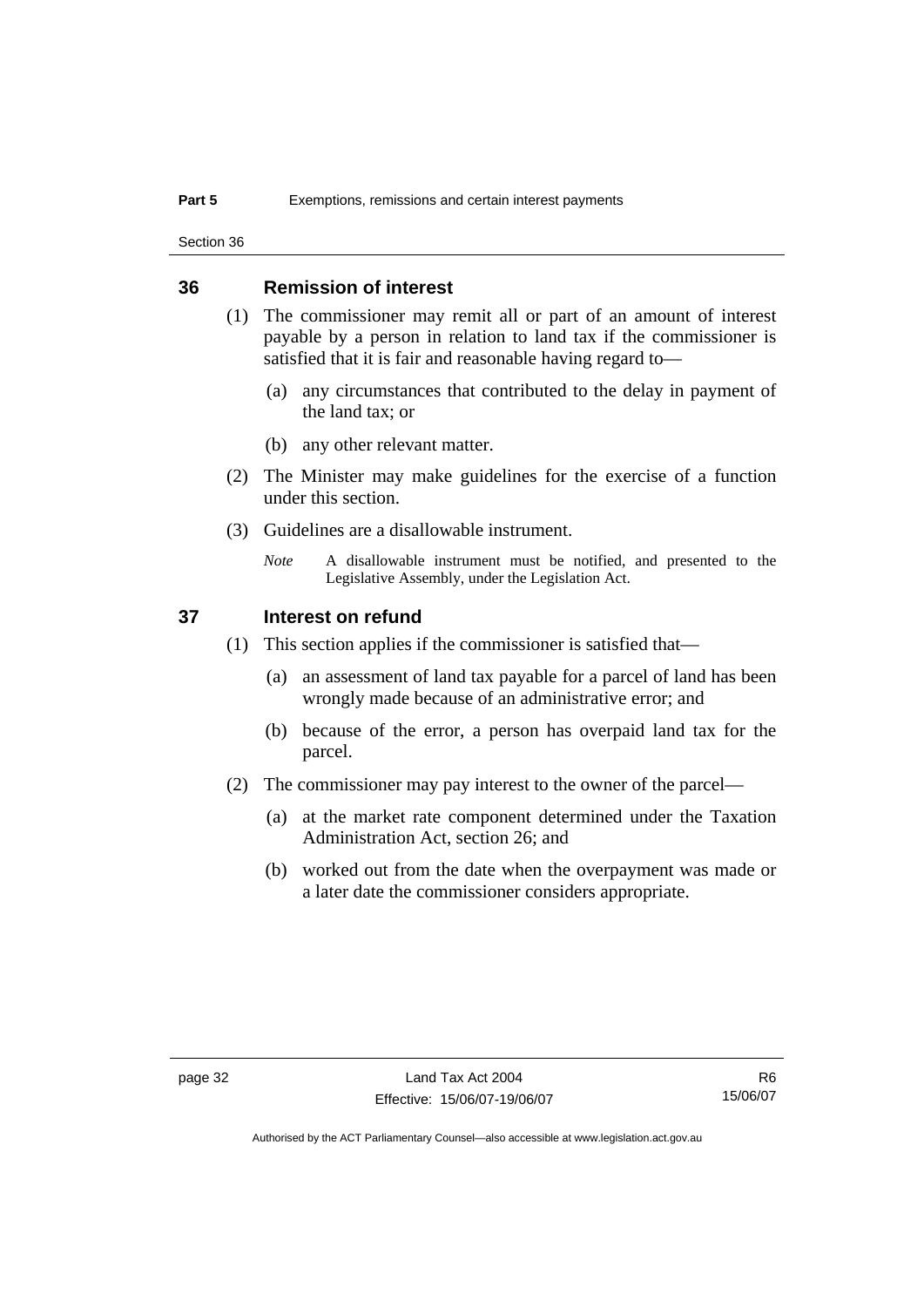## **Part 6 Miscellaneous**

### **38 Objections**

The following decisions of the commissioner are prescribed for the Taxation Administration Act, section 100 (Objection):

- (a) a decision under section 13 (1) (b) to refuse to exempt a parcel of land from land tax on compassionate grounds;
- (b) a decision under section 13 (5) revoking an exemption given on compassionate grounds;
- (c) a decision under section 37 to refuse to pay interest on an overpayment or to pay interest other than from the date when the overpayment was made.
- *Note* Assessments are made under the Taxation Administration Act and objections may be made under that Act, s 100 (1) (a). For example, if a person is given an assessment for land tax and the person is dissatisfied with the assessment because land tax was not payable in relation to the parcel of land, the person may object under that paragraph.

### **39 Review by AAT**

- (1) This section applies to a determination by the commissioner of an objection to a decision mentioned in section 38.
- (2) The determination is prescribed for the Taxation Administration Act, section 107.
	- *Note* Applications for review by the AAT may also be made in relation to determination by the commissioner of a decision on an objection to an assessment.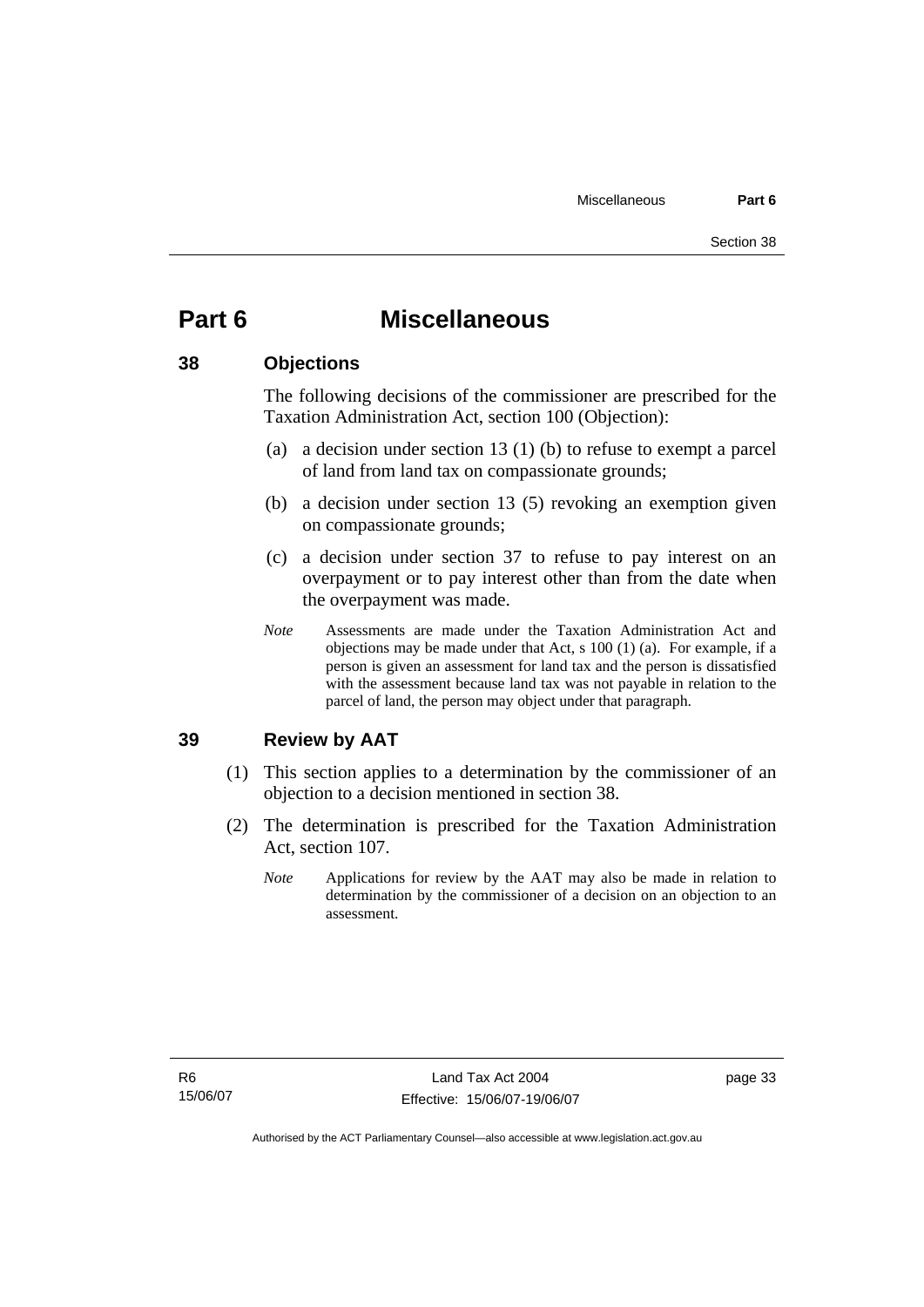#### **Part 6** Miscellaneous

Section 40

### **40 Working out amounts with fractions for Act**

- (1) If an amount worked out under this Act contains a fraction of a cent, the amount must be rounded to the nearest cent, with  $\frac{1}{2}$  a cent being disregarded.
- (2) However, in working out the average unimproved value under section 15 (3) (Multiple dwellings), section 16 (2) (Land partly owned by corporation or trustee) or section 27 (5) (Unit subdivisions—land tax), any fraction of a dollar in the amount worked out must be disregarded.
- (3) The Taxation Administration Act, section 123 (Adjustments of amounts) does not apply in working out an amount under this Act.

### **41 Certificate of land tax and other charges**

- (1) A person may apply to the commissioner for a certificate of—
	- (a) the land tax assessed to be payable under this Act for a parcel of land for the current financial year; and
	- (b) the land tax and other amounts immediately payable to the commissioner under this Act in relation to the parcel.
	- *Note 1* A fee may be determined under s 43 for this provision.
	- *Note 2* If a form is approved under the Taxation Administration Act, s 139C for an application, the form must be used.
	- *Note 3* A single application form may be approved for this section and the *Rates Act 2004*, s 76 (see Legislation Act, s 255 (7)).
- (2) The commissioner must give the applicant the certificate.
- (3) The certificate is conclusive proof for an honest buyer for value of the parcel of land of the matters certified.
	- *Note* The certificate may include a certificate of amounts payable under the *Rates Act 2004* in relation to the parcel (see Legislation Act, s 49).

R6 15/06/07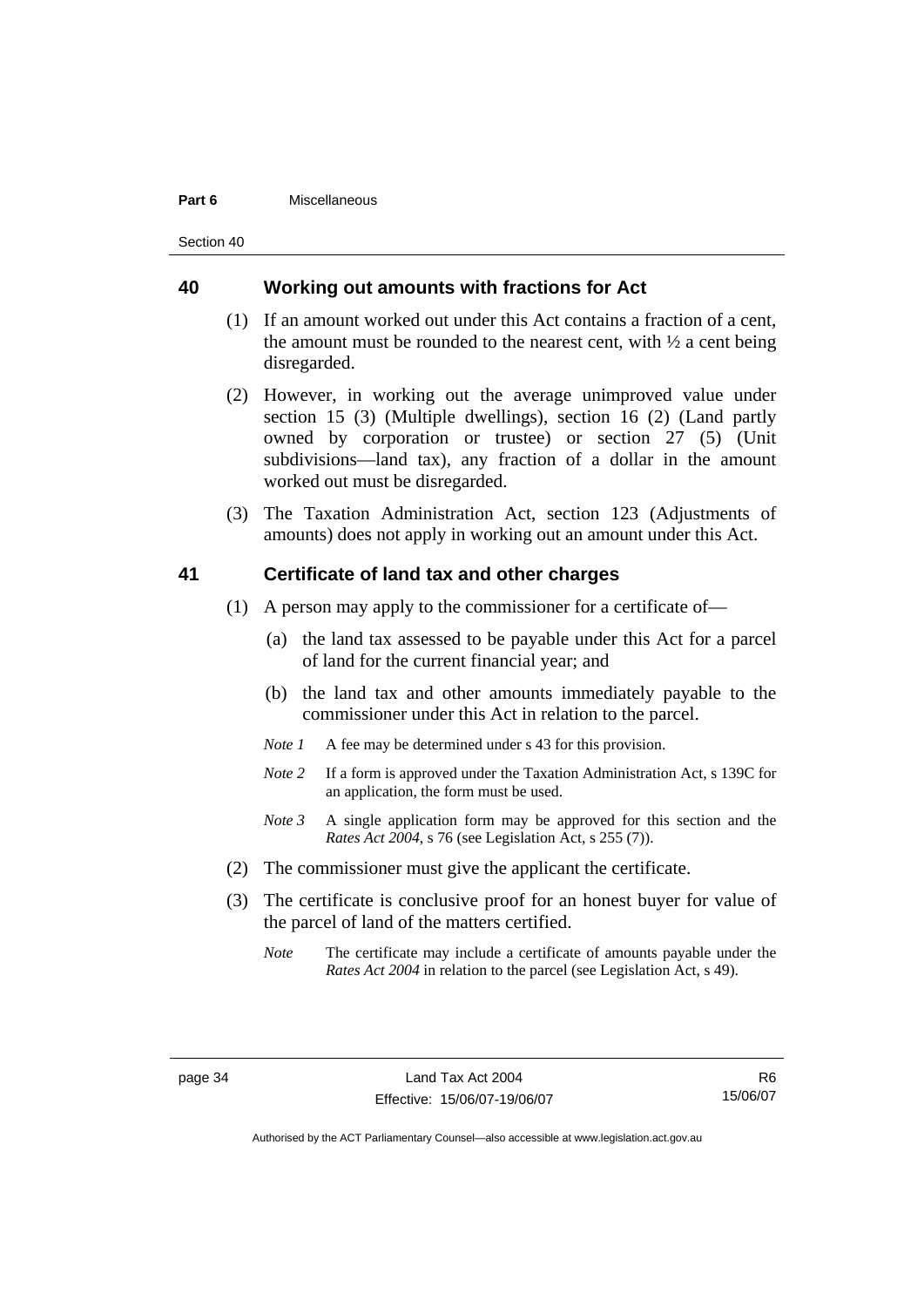(4) For this section, land tax and other amounts are taken to be payable immediately even if any necessary time after service of a notice has not ended.

### **42 Statement of amounts payable and payments made**

- (1) A person may apply to the commissioner for a statement of—
	- (a) the amounts that became payable to the commissioner under this Act in relation to a parcel of land in a stated financial year; and
	- (b) the payments received by the commissioner in the financial year for amounts that became payable under this Act in relation to the parcel.
	- *Note 1* A fee may be determined under s 43 for this provision.
	- *Note 2* If a form is approved under the Taxation Administration Act, s 139C for an application, the form must be used.
	- *Note 3* A single application form may be approved for this section and the *Rates Act 2004*, s 77 (see Legislation Act, s 255 (7)).
- (2) The commissioner must give the applicant the statement.
	- *Note* The statement may include a statement of rates payable and received under the *Rates Act 2004* in relation to the parcel of land (see Legislation Act, s 49).

### **43 Determination of fees**

- (1) The Minister may, in writing, determine fees for this Act.
	- *Note* The Legislation Act contains provisions about the making of determinations and regulations relating to fees (see pt 6.3)
- (2) A determination is a disallowable instrument.
	- *Note* A disallowable instrument must be notified, and presented to the Legislative Assembly, under the Legislation Act.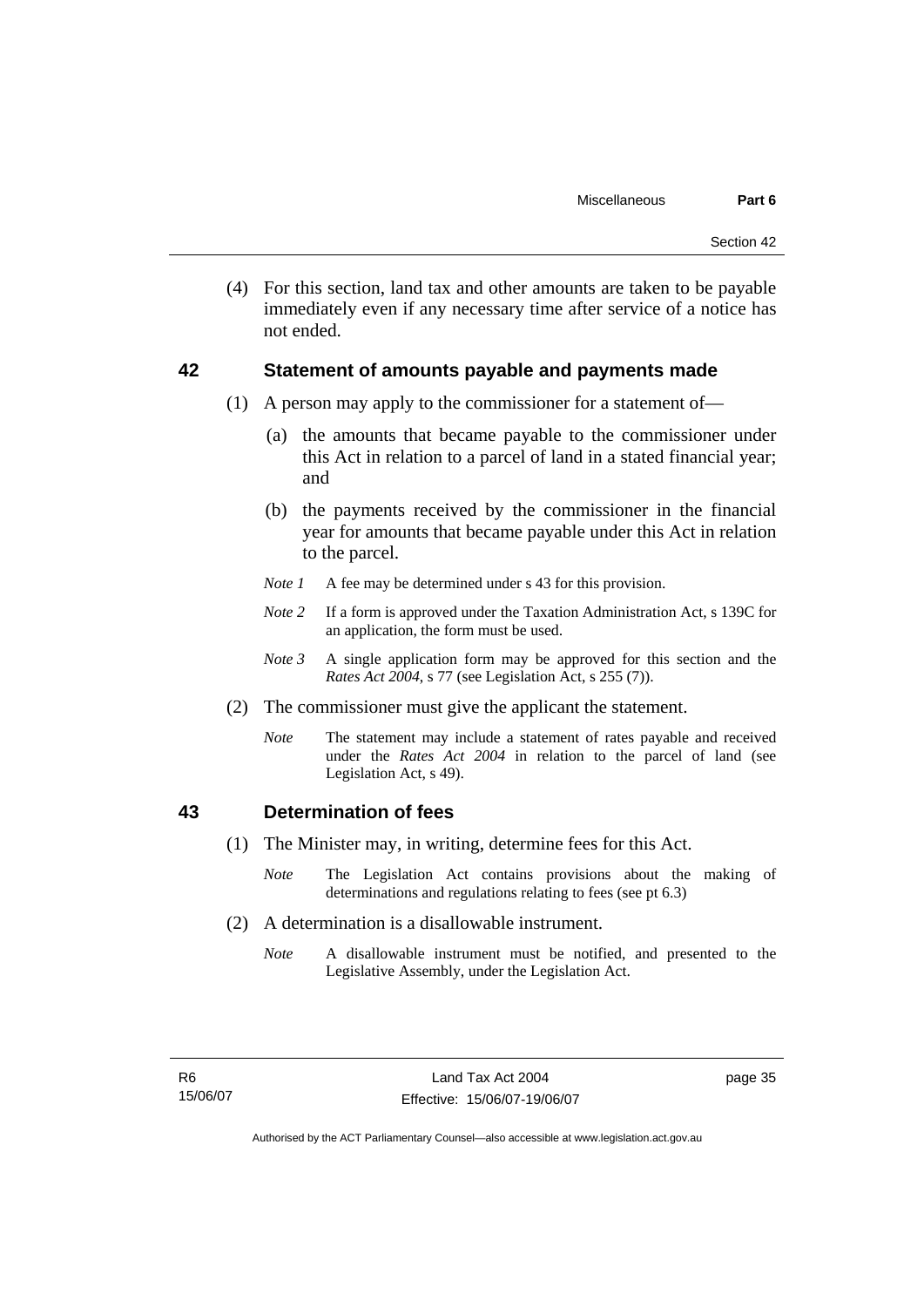#### **Part 6** Miscellaneous

Section 44

## **44 Regulation-making power**

The Executive may make regulations for this Act.

*Note* Regulations must be notified, and presented to the Legislative Assembly, under the Legislation Act.

page 36 Land Tax Act 2004 Effective: 15/06/07-19/06/07

R6 15/06/07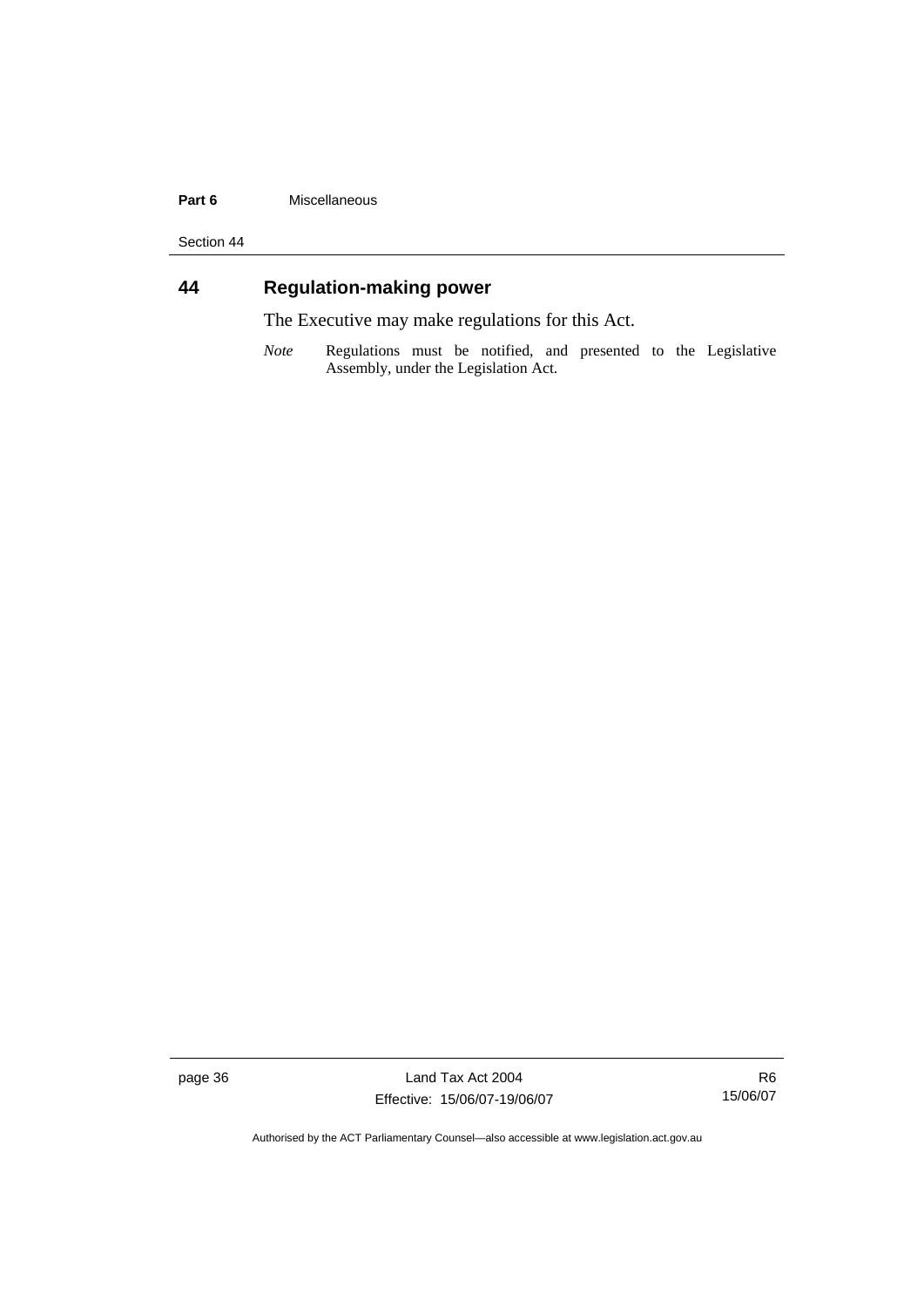## **Dictionary**

(see s 3)

- *Note 1* The Legislation Act contains definitions and other provisions relevant to this Act.
- *Note 2* For example, the Legislation Act, dict, pt 1 defines the following terms:
	- AAT
	- calendar month
	- commissioner for revenue
	- corporation
	- financial year
	- function
	- *interest*
	- person
	- quarter
	- under.

*assessment notice*, in relation to land tax, means a notice of assessment under the Taxation Administration Act, section 14 in relation to the land tax.

*commissioner* means the commissioner for revenue.

*land tax* includes—

- (a) penalty tax; and
- (b) the total of—
	- (i) the costs and expenses reasonably incurred by the Territory in attempting to recover the land tax; and
	- (ii) interest payable in relation to the land tax.

page 37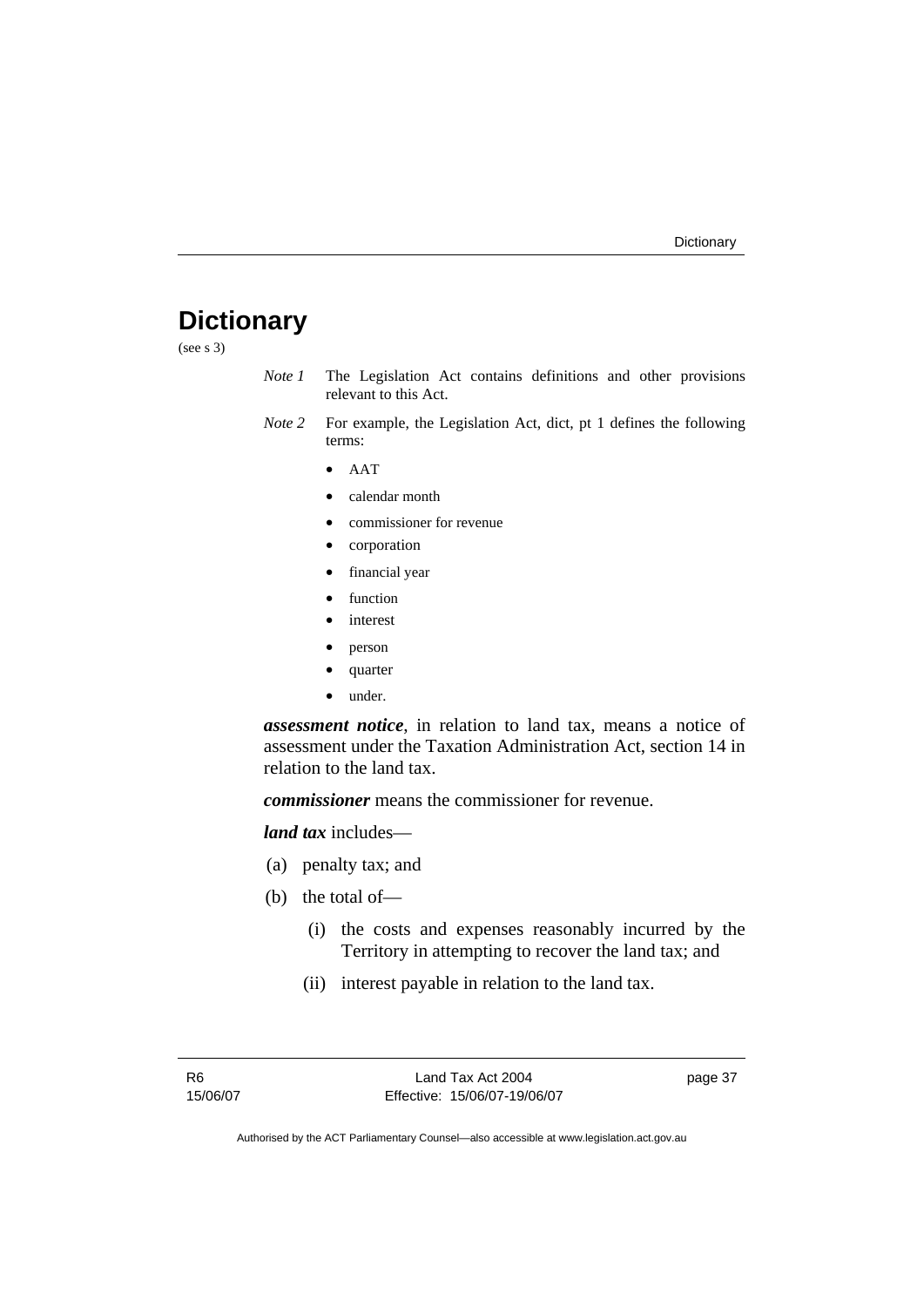*lease* means a lease from the Commonwealth or the Territory, and includes an agreement with the Commonwealth or the Territory—

- (a) for a lease of a parcel of land; or
- (b) for the tenancy or occupation of a parcel of land.

*owner*, of a parcel of land means—

- (a) the registered proprietor of an interest in the parcel (other than an interest in a lease granted by a person other than the Territory or the Commonwealth); or
- (b) a mortgagee in possession of the parcel; or
- (c) a person holding the parcel under a sublease from the Territory, if the Territory holds the parcel under a lease from the Commonwealth.

*owners corporation*—see the Unit Titles Act, dictionary.

*parcel* includes a part of a parcel of land that is separately held by an occupier, tenant, lessee or owner.

### *primary production* means—

- (a) production resulting directly from—
	- (i) cultivation of land; or
	- (ii) keeping animals for their sale, bodily produce or natural increase; or
	- (iii) fishing operations; or
	- (iv) forest operations; and
- (b) the manufacture of dairy produce by the person who produced the raw material used in that manufacture.

*qualifying parcel of land*, for division 4.2 (Certain proposed unit subdivisions)—see section 28.

| ener |  |
|------|--|
|------|--|

R6 15/06/07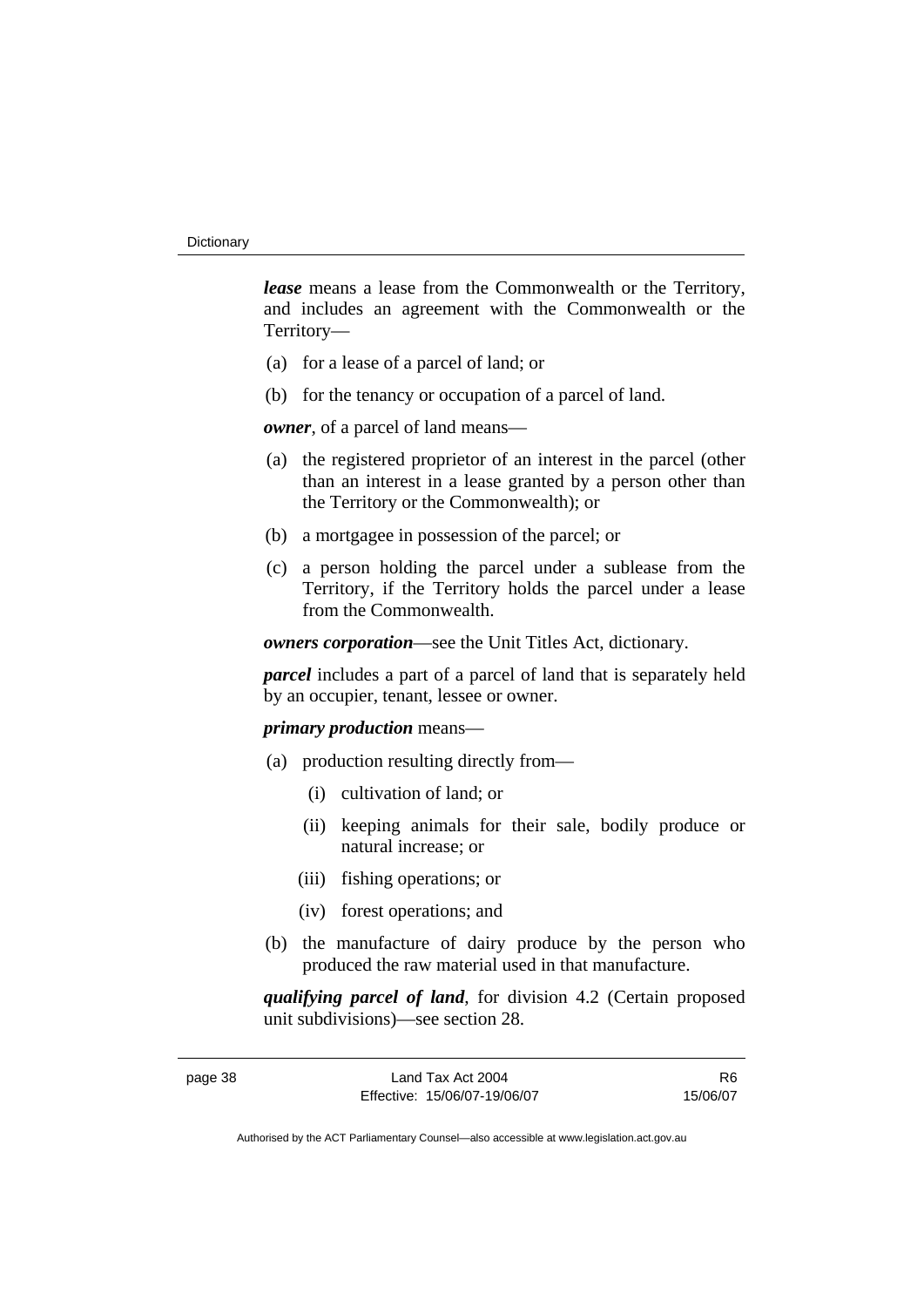*rateable land*—see the *Rates Act 2004*, section 8.

*rates*—see the *Rates Act 2004*, dictionary.

*rent*, for part 2 (Imposition and payment of land tax)—see section 7.

*rented*, for part 2 (Imposition and payment of land tax)—see section 8.

*residential land* means rateable land—

- (a) leased for residential purposes only; or
- (b) leased for residential purposes and other purposes but used for residential purposes only.

*rural land* means rateable land—

- (a) leased for the purpose of primary production only; or
- (b) leased for the purpose of primary production and other purposes but used mainly for primary production.

*Taxation Administration Act* means the *Taxation Administration Act 1999*.

*tenancy agreement*, for part 2 (Imposition and payment of land tax)—see section 7.

*tenant*, for part 2 (Imposition and payment of land tax)—see section 7.

*trustee*, for part 2 (Imposition and payment of land tax)—see section 7.

*unit* means a unit under the Unit Titles Act, section 9.

*unit owner*—see the Unit Titles Act, dictionary.

*unit subdivision*—see the *Rates Act 2004*, dictionary.

*Unit Titles Act* means the *Unit Titles Act 2001*.

page 39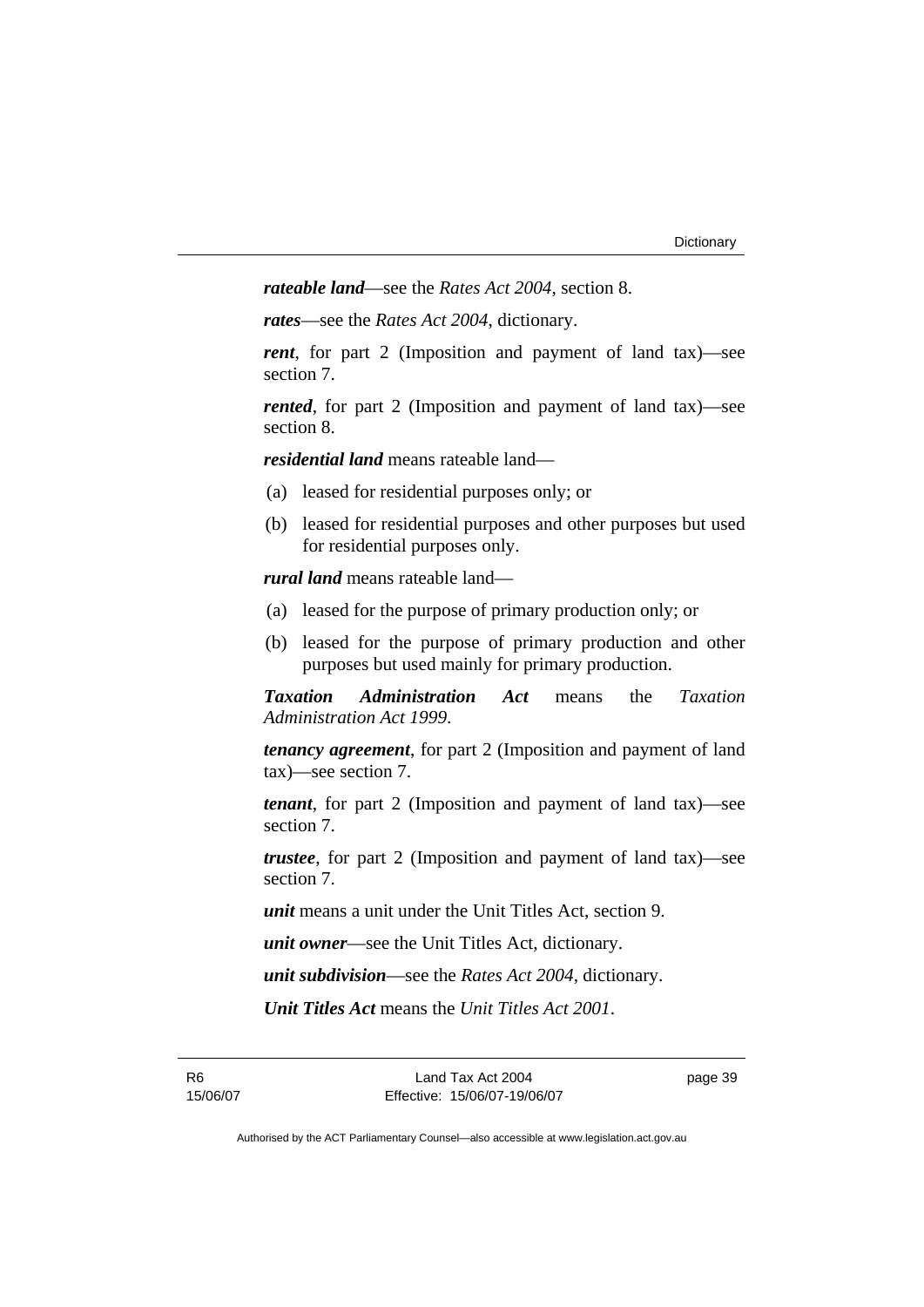1 About the endnotes

### **Endnotes**

### **1 About the endnotes**

Amending and modifying laws are annotated in the legislation history and the amendment history. Current modifications are not included in the republished law but are set out in the endnotes.

Not all editorial amendments made under the *Legislation Act 2001*, part 11.3 are annotated in the amendment history. Full details of any amendments can be obtained from the Parliamentary Counsel's Office.

Uncommenced amending laws and expiries are listed in the legislation history and the amendment history. These details are underlined. Uncommenced provisions and amendments are not included in the republished law but are set out in the last endnote.

If all the provisions of the law have been renumbered, a table of renumbered provisions gives details of previous and current numbering.

The endnotes also include a table of earlier republications.

| $am = amended$                               | $ord = ordinance$                         |
|----------------------------------------------|-------------------------------------------|
| $amdt = amendment$                           | $orig = original$                         |
| $ch = chapter$                               | par = paragraph/subparagraph              |
| $def = definition$                           | $pres = present$                          |
| $dict = dictionary$                          | $prev = previous$                         |
| disallowed = disallowed by the Legislative   | $(\text{prev}) = \text{previously}$       |
| Assembly                                     | $pt = part$                               |
| $div = division$                             | $r = rule/subrule$                        |
| $exp = expires/expired$                      | $remum = renumbered$                      |
| $Gaz = gazette$                              | $reloc = relocated$                       |
| $hdg =$ heading                              | $R[X]$ = Republication No                 |
| $IA = Interpretation Act 1967$               | $RI = reissue$                            |
| $ins = inserted/added$                       | $s = section/subsection$                  |
| $LA =$ Legislation Act 2001                  | $sch = schedule$                          |
| $LR =$ legislation register                  | $sdiv = subdivision$                      |
| $LRA =$ Legislation (Republication) Act 1996 | $sub = substituted$                       |
| $mod = modified/modification$                | $SL = Subordinate$ Law                    |
| $o = order$                                  | underlining = whole or part not commenced |
| $om = omitted/repealed$                      | or to be expired                          |
|                                              |                                           |

### **2 Abbreviation key**

page 40 Land Tax Act 2004 Effective: 15/06/07-19/06/07

R6 15/06/07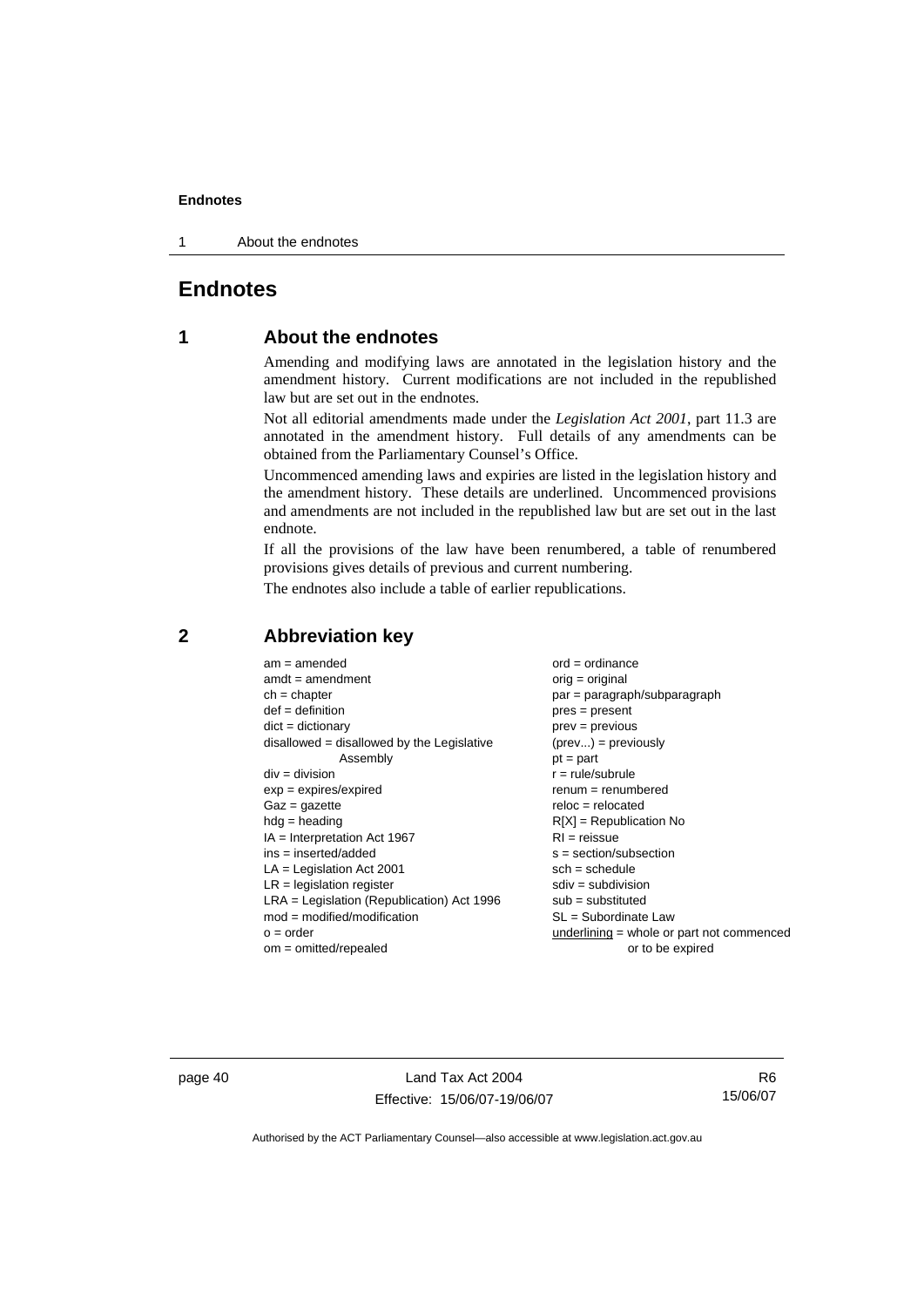## **3 Legislation history Land Tax Act 2004 A2004-4**  notified LR 18 February 2004 s 1, s 2 commenced 18 February 2004 (LA s 75 (1)) remainder commenced 1 July 2004 (s 2) as amended by **Statute Law Amendment Act 2005 A2005-20 sch 3 pt 3.32**  notified LR 12 May 2005 s 1, s 2 taken to have commenced 8 March 2005 (LA s 75 (2)) sch 3 pt 3.32 commenced 2 June 2005 (s 2 (1)) **Revenue Legislation Amendment Act 2005 A2005-29 pt 3**  notified LR 28 June 2005 s 1, s 2 commenced 28 June 2005 (LA s 75 (1)) pt 3 commenced 29 June 2005 (s 2 (2)) **Revenue Legislation Amendment Act 2006 A2006-19 pt 3**  notified LR 17 May 2006 s 1, s 2 commenced 17 May 2006 (LA s 75 (1)) pt 3 commenced 18 May 2006 (s 2 (3)) **Housing Assistance Act 2007 A2007-8 sch 1 pt 1.5**  notified LR 10 May 2007 s 1, s 2 commenced 10 May 2007 (LA s 75 (1)) sch 1 pt 1.5 awaiting commencement (s 2) *Note* default commencement under LA s 79: 10 November 2007 **Land Tax (Interest and Penalty) Amendment Act 2007 A2007-20**  notified LR 14 June 2007 s 1, s 2 commenced 14 June 2007 (LA s 75 (1)) remainder commenced 15 June 2007 (s 2) **4 Amendment history Commencement**

```
s 2 om LA s 89 (4)
Imposition of land tax 
s 9 am A2005-29 s 11
```
R6 15/06/07

Land Tax Act 2004 Effective: 15/06/07-19/06/07 page 41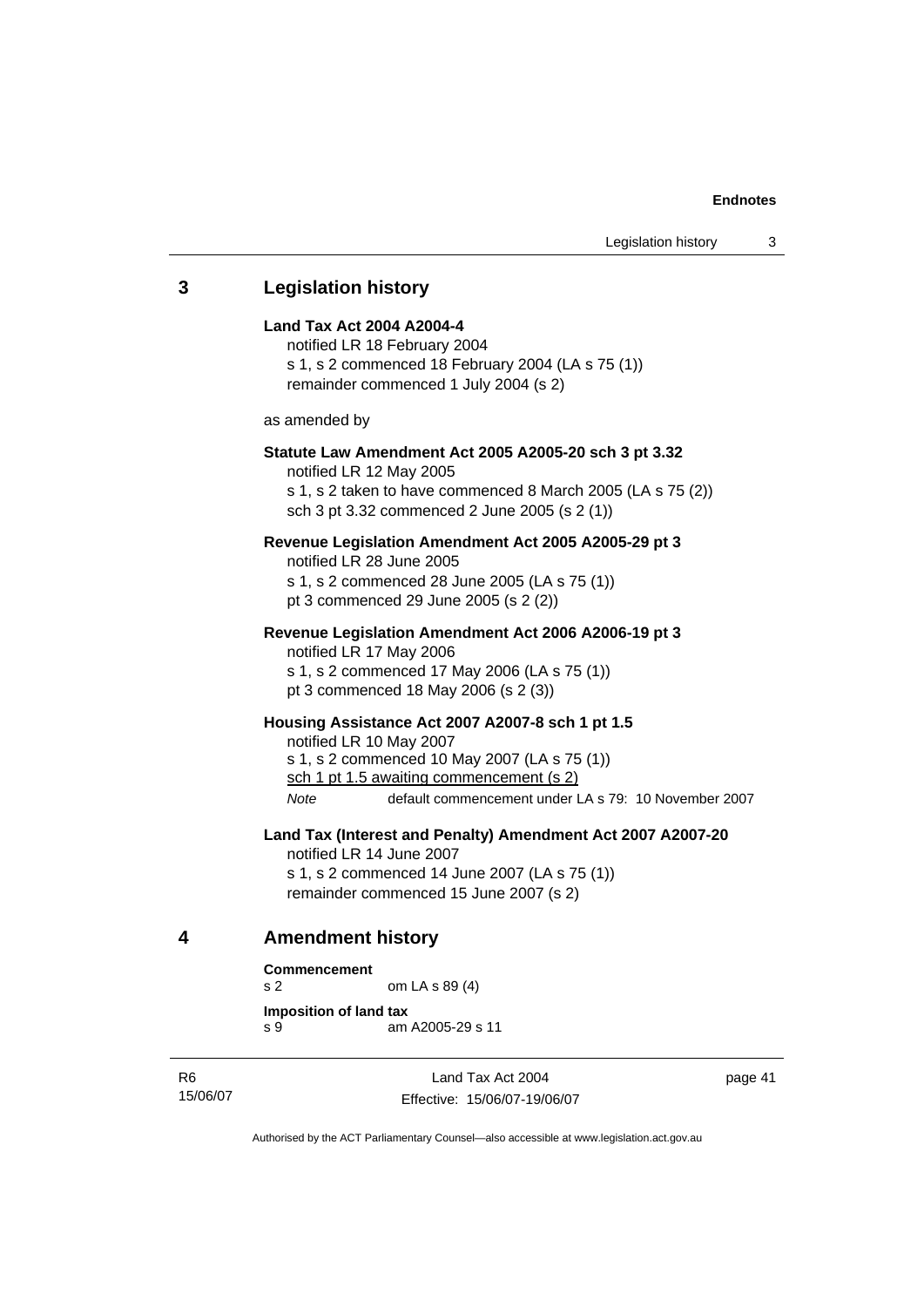4 Amendment history

**Land exempted from s 9 generally**  s 10 am A2007-8 amdt 1.11 **Multiple dwellings**  s 15 am A2005-29 s 12 **Land partly owned by corporation or trustee**  s 16 am A2005-29 s 13 **Land tax for part of quarter**  s 18 am A2005-29 s 14 **Interest and penalty tax payable on land tax if no disclosure**  s 19A ins A2007-20 s 4 **Sale of land for nonpayment of land tax**  s 24 sub A2006-19 s 20 **Application may relate to more than 1 parcel**  s 25 am A2006-19 s 21 **Unit subdivisions—land tax**  s 27 am A2005-20 amdt 3.185 **Imposition of land tax—qualifying parcels of land**  s 30 am A2005-29 s 15 **Interest on refund**  s 37 am A2005-29 s 16 **Transitional**  pt 7 hdg exp 1 July 2005 (s 57) **Meaning of** *repealed Act* **for pt 7**  s 45 exp 1 July 2005 (s 57) **Special provision for period to 30 June 1987**  s 46 exp 1 July 2005 (s 57) **Meaning of** *assessment* s 47 exp 1 July 2005 (s 57) **Land tax payable under repealed Act**  s 48 exp 1 July 2005 (s 57) **Land to which repealed Act, pt 4A applied**  s 49 exp 1 July 2005 (s 57) **Right to object if no objection lodged**  s 50 exp 1 July 2005 (s 57) **Objections lodged under repealed Act**  s 51 exp 1 July 2005 (s 57)

page 42 Land Tax Act 2004 Effective: 15/06/07-19/06/07

R6 15/06/07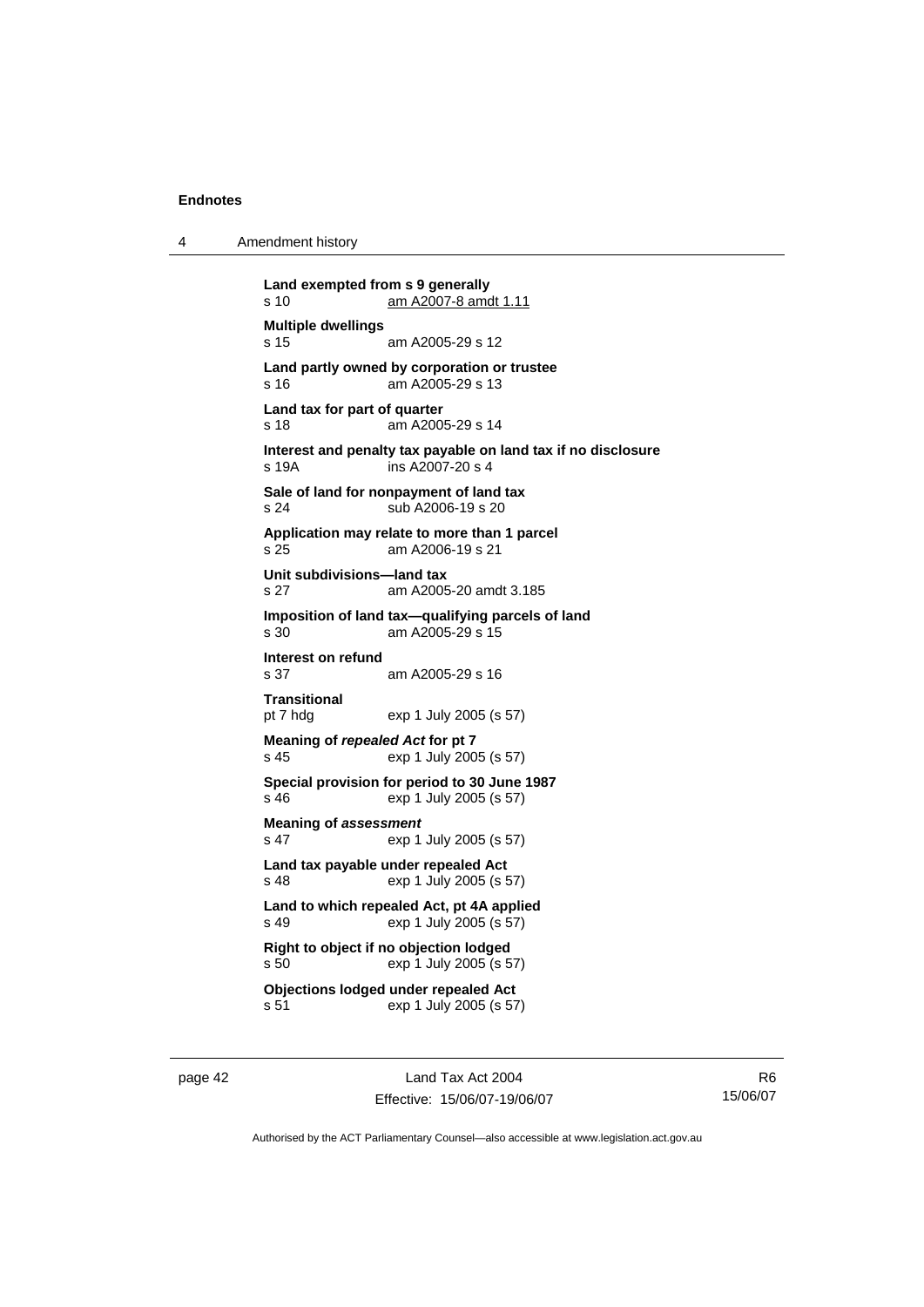Earlier republications 5

```
Applications for review if no application lodged 
s 52 exp 1 July 2005 (s 57) 
Application for review if application lodged 
s 53 exp 1 July 2005 (s 57) 
Notice of land tax in arrears<br>s 54 exp 1 July
                 exp 1 July 2005 (s 57)
Statements under s 42 
s 55 exp 1 July 2005 (s 57) 
Modification of pt 7's operation 
s 56 exp 1 July 2005 (s 57) 
Expiry of pt 7 
s 57 exp 1 July 2005 (s 57)
```
### **5 Earlier republications**

Some earlier republications were not numbered. The number in column 1 refers to the publication order.

Since 12 September 2001 every authorised republication has been published in electronic pdf format on the ACT legislation register. A selection of authorised republications have also been published in printed format. These republications are marked with an asterisk (\*) in column 1. Electronic and printed versions of an authorised republication are identical.

| <b>Republication</b><br>No and date | <b>Effective</b>            | Last<br>amendment<br>made by | <b>Republication</b><br>for |
|-------------------------------------|-----------------------------|------------------------------|-----------------------------|
| R <sub>1</sub><br>1 July 2004       | 1 July 2004-<br>1 June 2005 | not amended                  | new Act                     |
| R <sub>2</sub>                      | 2 June 2005-                | A2005-20                     | amendments by               |
| 2 June 2005                         | 28 June 2005                |                              | A2005-20                    |
| R <sub>3</sub>                      | 29 June 2005-               | A2005-29                     | amendments by               |
| 29 June 2005                        | 1 July 2005                 |                              | A2005-29                    |
| R4<br>2 July 2005                   | 2 July 2005-<br>17 May 2006 | A2005-29                     | commenced expiry            |
| R <sub>5</sub>                      | 18 May 2006-                | A2006-19                     | amendments by               |
| 18 May 2006                         | 14 June 2007                |                              | A2006-19                    |

R6 15/06/07

Land Tax Act 2004 Effective: 15/06/07-19/06/07 page 43